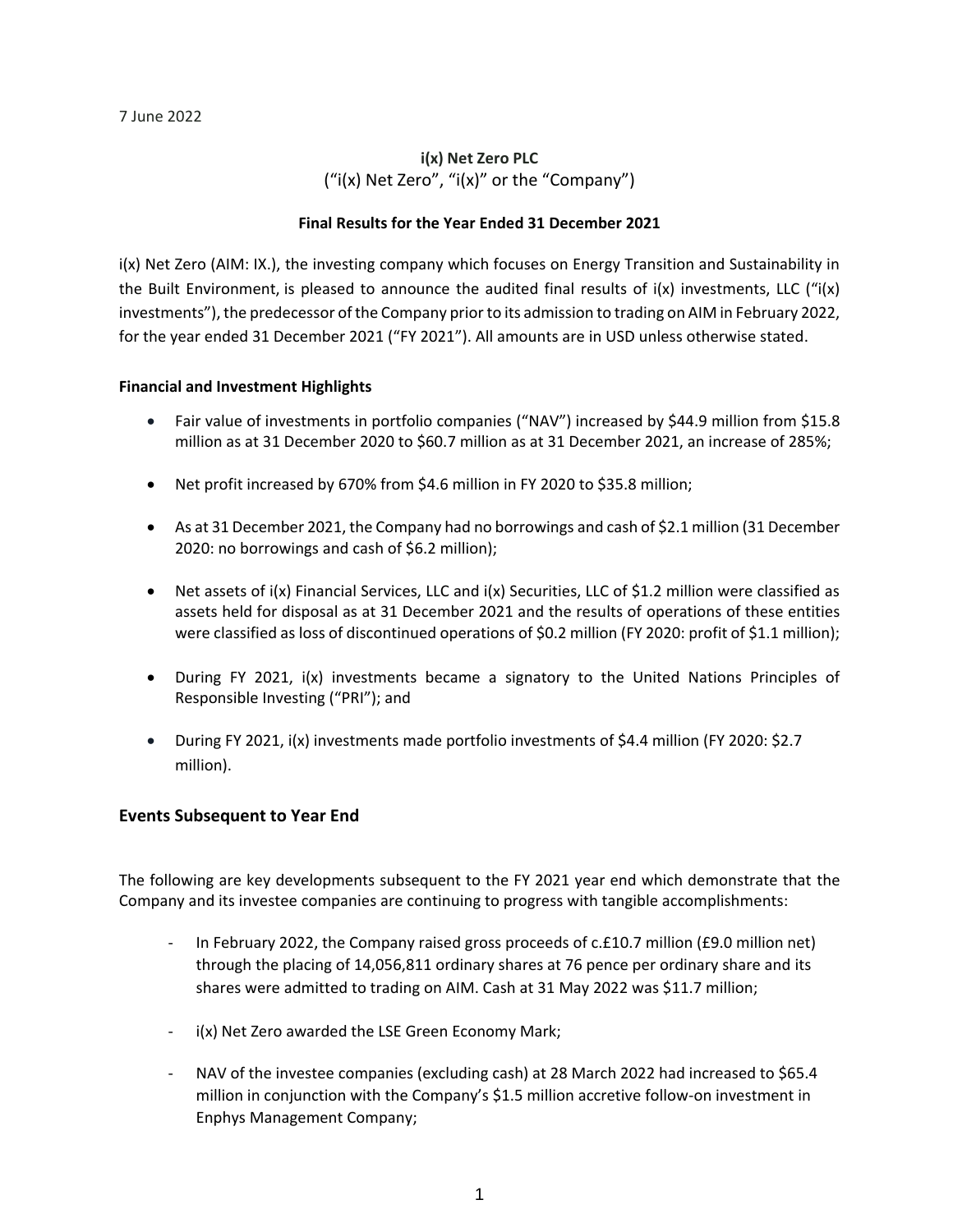- WasteFuel announced a minimum of 30k tonnes per annum green methanol offtake agreement with Maersk to begin in 2024;
- Creation of WasteFuel Agriculture and WasteFuel Marine to further address the opportunities in these key markets;
- Continued to build a strong leadership team at WasteFuel with the hiring of Jeff Briggs as its new COO and Marc Chennault moving to its full-time CFO;
- Context Labs announced a major partnership with Williams (NYSE: WMB);
- Carbon Engineering's strategic partner, 1PointFive, announced an agreement to sell 400,000 tonnes of carbon removal credits derived from the Carbon Engineering plant being constructed in the Permian Basin in the U.S. to Airbus;
- Sustainable Living Innovations ("SLI") closed its \$53 million accelerated growth round and completed its conversion from a limited liability company to a C Corporation, which triggered a 50 per cent. increase in i(x) Net Zero's share ownership in SLI due to the preference rights it acquired when it made its initial investment;
- SLI's 15 storey apartment building at 303 Battery in Seattle, the world's first net zero energy high-rise apartment building, will complete the placement of the top floor panels in June 2022 and is expected to be completed before year-end, in line with SLI's targeted 13-15 month construction cycle from the pouring of the foundation; and
- SLI broke ground with Downtown Emergency Service Center (DESC), a non-profit housing organization in Seattle, for a 5 storey 124-unit energy-efficient permanent supportive apartment building as a solution for long term homelessness.

# **Steve Oyer, Chief Executive Officer of the Company, said:**

"Our performance as a private company during the year ended 31 December 2021 was very strong, as we successfully pursued our strategy of investing in companies whose remit is to deploy capital to address the long-term issues of energy transition and sustainability in the built environment.

"The culmination of our efforts last year came in February 2022, when i(x) Net Zero plc's shares were admitted to trading on AIM and the Company was awarded the LSE's coveted Green Economy Mark. The listing will enable the Company to further leverage the significant market opportunity to deploy capital that has the power to improve the sustainability of our planet and the communities in which we live. Since its IPO, i(x) Net Zero has continued to successfully pursue its strategy, with highlights including an additional \$1.5 million invested in Enphys Management Company, the announcement by WasteFuel of a commercial-scale bio-methanol partnership with Maersk, a multi-year partnership for Context Labs with Williams, a Fortune 500 energy company, and the strengthening of our Board with the appointment of Dmitri Tsvetkov as its incoming Chief Financial Officer.

"Looking ahead, i(x) Net Zero's strategy remains to be an effective driver of its platform for growth, with a number of investment opportunities under active consideration. We are confident and excited about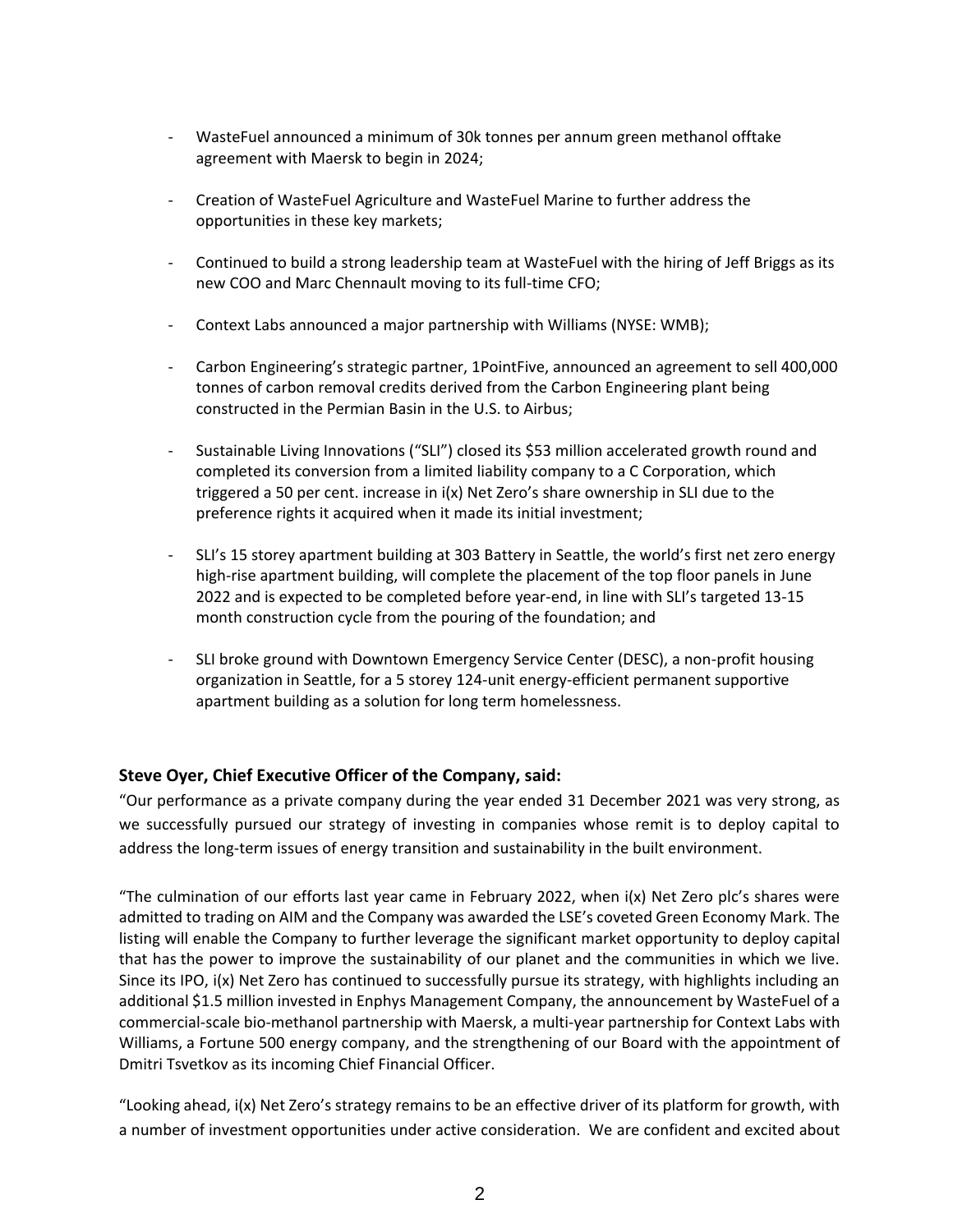what the future holds."

The information contained within this announcement is deemed to constitute inside information as stipulated under the Market Abuse Regulations (EU) No. 596/2014 which is part of UK law by virtue of the European Union (Withdrawal) Act 2018. Upon the publication of this announcement, this inside information is now considered to be in the public domain.

 $-$  Ends  $-$ 

# **For further information visit <https://ixnetzero.com/> or contact:**

| i(x) Net Zero                                                                       | Via Buchanan below |
|-------------------------------------------------------------------------------------|--------------------|
| Steve Oyer - Chief Executive Officer                                                |                    |
| Pär Lindström - Chief Investment Officer                                            |                    |
| Marc Chennault - Chief Financial Officer                                            |                    |
| Dmitri Tsvetkov - Group Finance Director (incoming Chief Financial +44 782 734 1323 |                    |
| Officer - effective 1 July 2022)                                                    |                    |
| H & P Advisory Limited                                                              |                    |
| <b>Financial Adviser &amp; Joint Broker</b>                                         | +44 20 7907 8500   |
| Neil Passmore                                                                       |                    |
| <b>Ernest Bell</b>                                                                  |                    |
| Andy Crispin (Sales)                                                                |                    |
| <b>Shore Capital</b>                                                                | +44 20 7408 4050   |
| <b>Nominated Adviser &amp; Joint Broker</b>                                         |                    |
| <b>Tom Griffiths</b>                                                                |                    |
| David Coaten                                                                        |                    |
| lain Sexton                                                                         |                    |
| <b>Buchanan</b>                                                                     |                    |
| <b>Helen Tarbet</b>                                                                 | +44 7872 604 453   |
| Simon Compton                                                                       | +44 7979 497 324   |
| Ariadna Peretz                                                                      | +44 7488 495 969   |

#### **Notes to Editors**

#### **About i(x) Net Zero PLC**

i(x) Net Zero PLC is an AIM quoted investing company that provide its shareholders the opportunity to create long-term capital growth with positive, scalable, measurable and sustainable impact on the environment and on the communities it serves.

i(x) Net Zero focuses on two critical areas in which it aims to make a positive impact: (i) Energy Transition and (ii) Sustainability in the Built Environment. The Company uses a multi-strategy investment approach, providing the companies in which it invests with the expertise and catalytic capital to help them grow.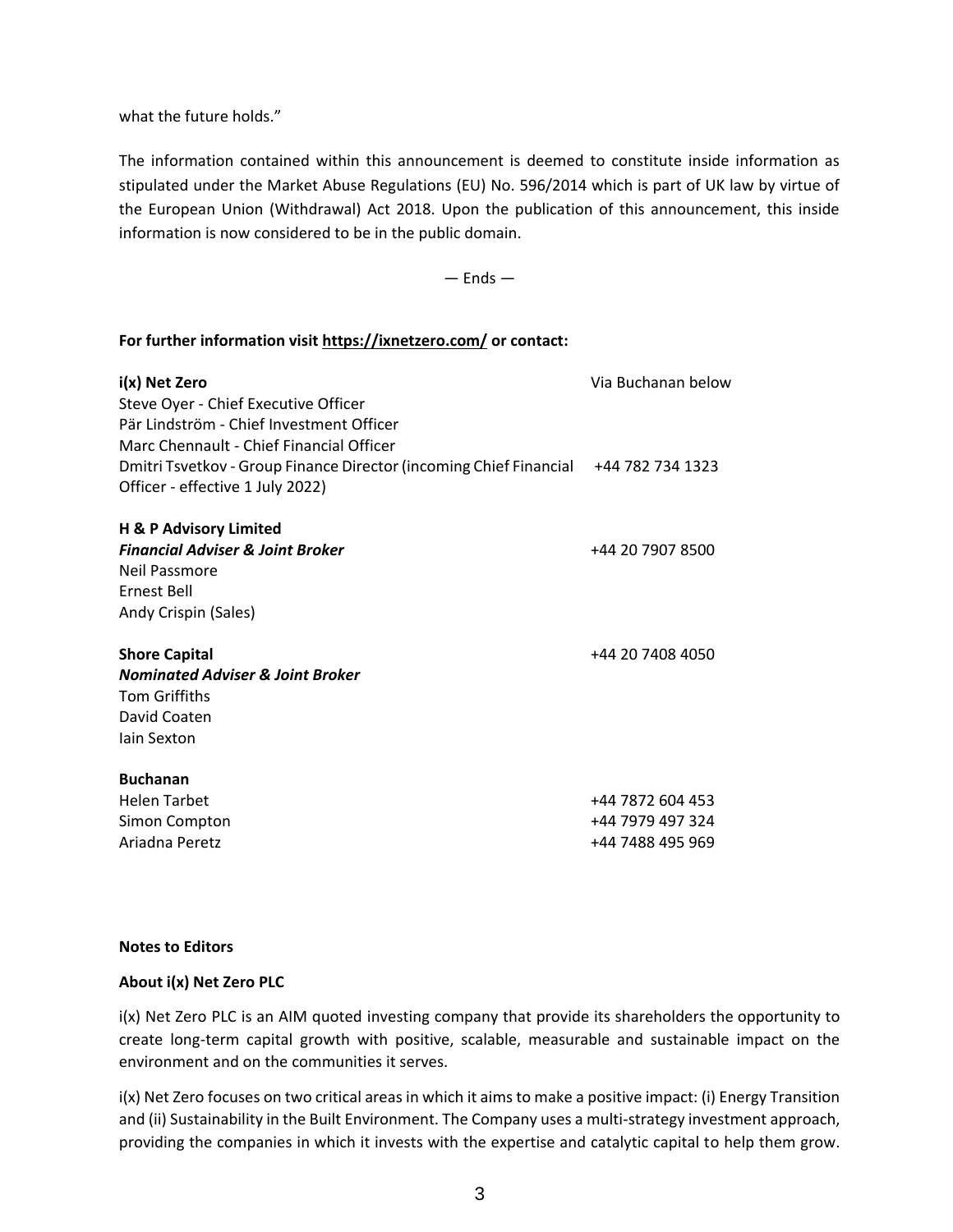To date, i(x) Net Zero has invested in biofuels, direct air capture (carbon removal), renewable energy, sustainable workforce housing and net zero construction technology.

i(x) Net Zero is a provisional signatory to the UN Principles for Responsible Investing. The Company has received the London Stock Exchange's Green Economy Mark.

# **Chairman's Statement**

I am pleased to present i(x) investments' audited final results adjusted for the continuing assets for the year ended 31 December 2021, a period in which it was still a private company. i(x) investments is the predecessor of the Company before its admission to trading on AIM on 9 February 2022. As such, these results are not necessarily reflective of i(x) Net Zero as it is today and the significant platform for growth we have gained from our AIM listing, although they do provide a demonstration of our proven strategy for shareholder value creation.

i(x) Net Zero is an investing company which focuses on Energy Transition and Sustainability in the Built Environment. With the climate crisis now a major priority for policy makers and communities worldwide, there is a clear and urgent need for significant investment in technologies and companies which will help address and mitigate climate change. i(x) Net Zero exists to provide companies with investment, expertise and access to our networks of capital. The i(x) Net Zero management team strongly believes that the world's biggest problems present significant market opportunities to address climate change and create shareholder value. The need for companies like i(x) Net Zero and the capital we bring has never been stronger.

During the year, the fair value of investments in investee companies ("NAV") increased by 285% to \$60.7 million (31 December 2020: \$15.8 million), whilst portfolio investments of \$4.4 million were made. The efficacy of our strategy and the 2021 performance was subsequently supported post year end on 29 March 2022, when we announced an upward revision of US\$3.1 million (\$4.6 million total value increase less the investment of \$1.5 million) to our unaudited net asset value, driven by our US\$1.5 million investment in Enphys Management Company, our investee company focused on renewables and energy transition in Latin America. Two of our investee companies, WasteFuel and Context Labs, also announced landmark partnerships.

Looking ahead, the admission of i(x) Net Zero's shares to trading on AIM has afforded the Company a strong platform to make further investment and to nurture opportunities for significant shareholder value creation, whilst also addressing climate change, the most urgent challenge which faces the world today. On behalf of the Board, I would like to thank our team and our shareholders for their commitment and support. We look forward to the future with confidence.

Nicholas Hurd Chairman 7 June 2022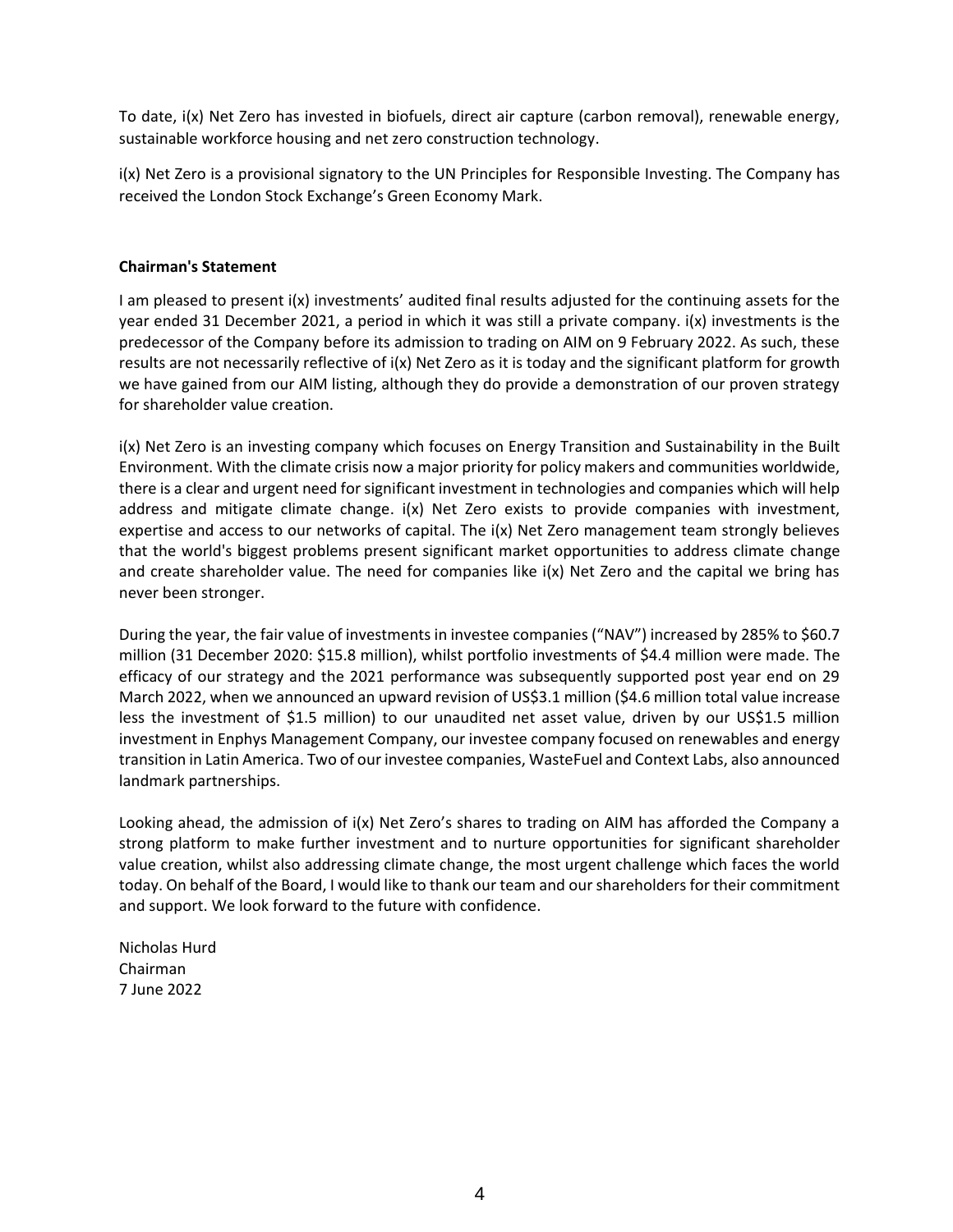# **Chief Executive's Statement**

#### **Operational Review**

The following are brief descriptions of the scope and scale of each of our investee companies:

|                                 |                                          | \$m                      | \$m                     | \$m                     | \$m                                       |
|---------------------------------|------------------------------------------|--------------------------|-------------------------|-------------------------|-------------------------------------------|
| <b>Investee Company</b>         | <b>Equity</b><br>interest<br>(31/5/2022) | NAV as at<br>(31/5/2022) | NAV as at<br>31/12/2021 | NAV as at<br>31/12/2020 | Increase/<br>(Decrease)<br>during<br>2021 |
| WasteFuel Global, LLC           | 36.17%                                   | 46.82                    | 46.82                   | 10.54                   | 36.28                                     |
| Enphys Management Company, LLC  | 14.50%                                   | 10.37                    | 5.73                    |                         | 5.73                                      |
| MultiGreen Properties, LLC      | 10.40%                                   | 4.81                     | 4.81                    | 3.84                    | 0.97                                      |
| Sustainable Living Innovations  | 0.10%                                    | 0.50                     | 0.50                    |                         | 0.50                                      |
| Carbon Engineering Ltd          | 0.45%                                    | 2.38                     | 2.38                    | 1.14                    | 1.25                                      |
| Context Labs B.V.               | 0.53%                                    | 0.51                     | 0.50                    |                         | 0.50                                      |
| Other - Discontinued operations |                                          |                          |                         | 0.25                    | $-0.25$                                   |
| <b>Total</b>                    |                                          | 65.40                    | 60.74                   | 15.77                   | 44.97                                     |

- WasteFuel Global, LLC ("WasteFuel") is focused on developing renewable, non-fossil fuels to help reduce the carbon emissions of the transportation sector with a particular focus on waste to energy for trucks, planes and ships. On 19 May 2021, WasteFuel established a strategic partnership with PrimeInfra, a leading global developer of core infrastructure assets, to develop biorefineries to convert municipal solid waste to renewable jet fuel in the Philippines. On 4 February 2021, NetJets Inc, a global leader in private aviation, announced that it will purchase a minimum of 100 million gallons of jet fuel over the next decade from WasteFuel. WasteFuel is also working with Maersk, the Danish shipping company, to develop Renewable Natural Gas and biomethanol projects and offtake which will be used to supply their new fleet of green biomethanol container ships which are currently under construction.
- Enphys Management Company, LLC ("EMC") is i(x) Net Zero's partnership with the Latin America Investment Group, a business development and investment group. EMC pursues private and public opportunities focused on renewables and energy transition in Latin America and has a direct ownership in Enphys Acquisition Sponsor, LLC ("EAS"), the sponsor company of Enphys Acquisition Corp. ("EAC"), a NYSE-listed SPAC targeting renewable energy businesses in Latin America, in which EMC also has an ownership. On 8 October 2021, EAC closed its upsized initial public offering on the New York Stock Exchange with total gross proceeds raised of US\$345 million. It expects to identify and execute a business combination during the current year with one or more businesses that predominantly operate in Latin America and whose business strategy is aligned with energy transition and sustainability themes, in particular renewable energy.
- MultiGreen Properties, LLC ("MultiGreen") is a developer of sustainable, multi-family properties that aims to supply affordable workforce rental housing by reducing construction costs and duration. MultiGreen intends to become the first fully net zero energy operator of multi-family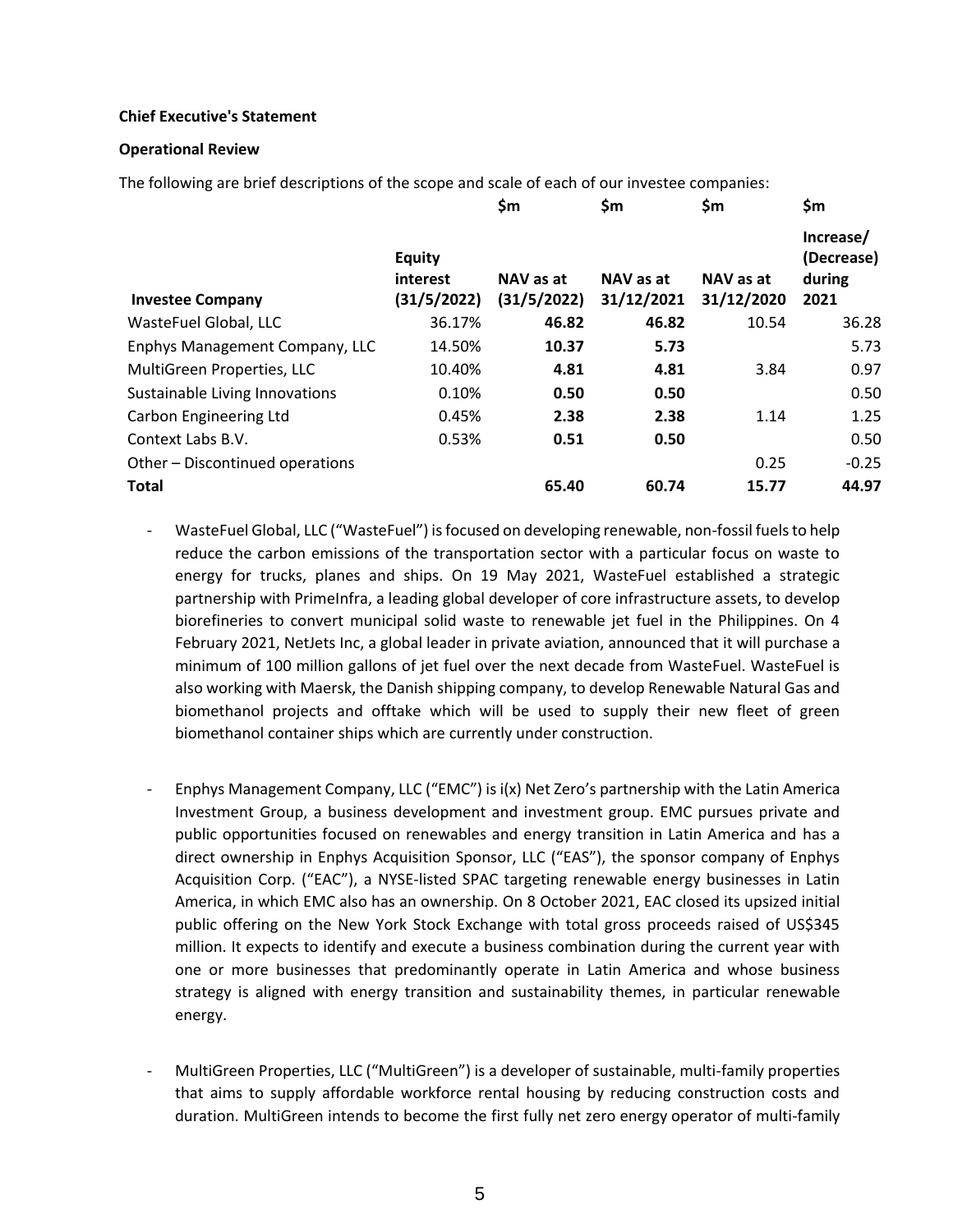projects in the US by 2025. In addition, through design and multi-phased approach, MultiGreen has publicly committed to net zero carbon by 2030.

Since the formal launch of MultiGreen in January 2020, more than 1,000 units are fully funded and under construction with a total construction volume of \$233.3 million and with an anticipated fully occupied value of \$380 million. MultiGreen's robust pipeline includes a second phase at its Henderson, Nevada Apex 582 project to be launched in 2022, and a 216-unit Phase II of Sonata, the multifamily project in Albuquerque, New Mexico, to break ground in September 2022, to be followed by three additional phases as planned over the next five years.

MultiGreen is currently active with construction or site selection in five of its top ten identified housing markets, which also happen to be the fastest growing job markets and in-migration in the U.S., with a total pipeline of projects in excess of \$1 billion in construction volume.

- Sustainable Living Innovations ("SLI") is a construction technology and product development company producing panelised buildings to address housing affordability, while delivering a new standard in sustainable living. In June 2021, SLI began construction of a fifteen storey, 112-unit apartment building in Seattle, Washington. SLI will continue to design, build and deliver net zero buildings to multiple markets in the U.S. initially and then globally. i(x) Net Zero's strategy is to create joint ventures with SLI and certain i(x) Net Zero shareholders and industry partners outside the U.S. to build assembly plants for SLI's patented building systems to serve defined geographic regions. We anticipate that this approach will be accretive to building value for i(x) Net Zero.

SLI closed its \$53 million accelerated growth round and completed its conversion from a limited liability company to a C Corporation, which triggered a 50 per cent. increase in i(x) Net Zero's share ownership in SLI due to the preference rights it acquired when it made its initial investment.

- Carbon Engineering Ltd. ("Carbon Engineering") has developed a proprietary Direct Air Capture ("DAC") technology that removes carbon dioxide directly from the atmosphere for sequestration and storage. The company will license the technology to industrial partners to build and operate. In 2021, Carbon Engineering and its partner 1PointFive began the engineering and design of a DAC facility that will permanently remove between 500,000 and one million tonnes of  $CO<sub>2</sub>$  in the Permian Basin in the US; ground-breaking for this facility is expected in the second half of 2022, with completion targeted for 2024.
- Context Labs B.V. ("Context Labs") is an impact software company whose blockchain technology platform enables the harvesting and processing of data to help businesses track their carbon emissions and their compliance with regulatory frameworks. The year under review saw Context Labs close on a \$28 million funding round with strategic partners, including BP Energy Partners, KPMG LLP, Equinor Ventures and i(x) Net Zero, giving it a strong capital base from which to build out its team and further develop its products.

# **Financial Review**

The Company delivered a strong set of results with fair value of investments in portfolio companies ("NAV") increasing 285%, by \$44.9 million to \$60.7 million as at 31 December 2021 (31 December 2020: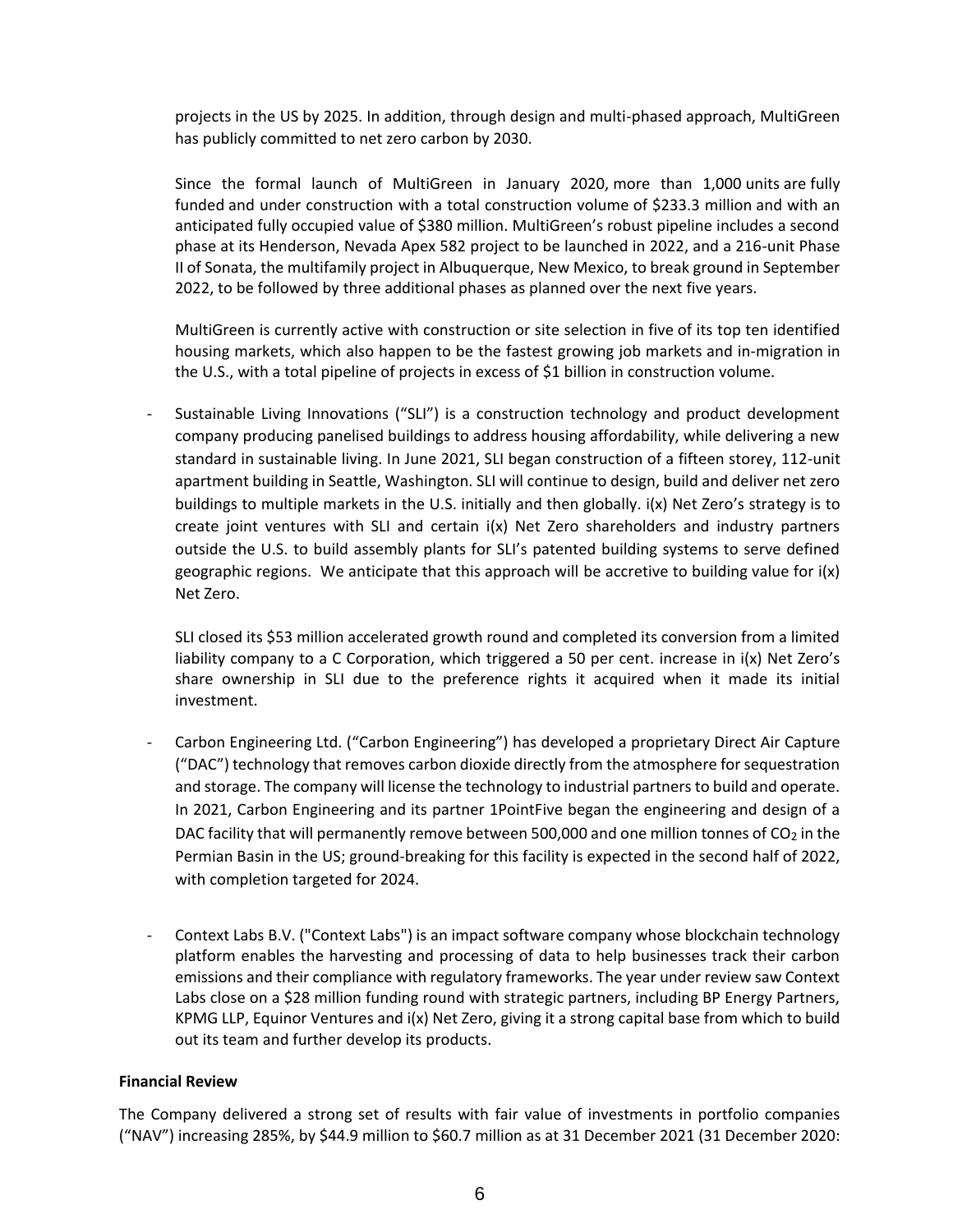\$15.8 million) and net profit after tax increasing by 670% to \$35.8 million (FY 2020: \$4.6 million). The annual increase in NAV of \$44.9 million comprises unrealised gains of \$40.8 million due to the change in fair value of portfolio investments and \$4.1 million of net additions to investments (\$4.4 million gross).

The majority of unrealised gains relates to a significant increase in fair value of WasteFuel as a result of its fundraising during Q4 2021, which resulted in total fair value of WasteFuel of \$133 million as at 31 December 2021.

General and administrative costs increased by \$1.4 million to \$4.8 million (FY 2020: \$3.4 million), largely as a result of costs incurred in the preparation of the AIM listing.

The Company continues to be in a strong financial position and as at 31 December 2021 had no borrowings, cash of \$2.1 million (31 December 2020: no borrowings and cash of \$6.2 million) and net current assets of \$2.8 million (31 December 2020: \$6.9 million).

In February 2022, the Company raised gross proceeds of approximately £10.7 million (c.£9.0 million net) through the placing of 14,056,811 ordinary shares at 76 pence per share and was admitted to trading on AIM. Cash at 31 May 2022 was \$11.7 million.

Prepaid expenses and other current assets of \$1.5 million (31 December 2020: \$0.1 million) primarily relate to various costs incurred with respect to the contemplated issuance of shares and corresponding AIM listing of i(x) Net Zero PLC which were completed subsequent to the year end. These prepaid expenses and other current assets were offset against the share issuance proceeds in FY 2022. Accounts payable and accrued expenses increased by \$1.6 million to \$1.9 million (31 December 2020: \$0.3 million) due to accrual of costs relating to the issuance of shares and admission to trading on AIM.

The Company's subsidiaries, i(x) Financial Services, LLC and i(x) Securities, LLC were planned to be spun out immediately prior to its admission to trading on AIM becoming effective which happened subsequent to the year end. Therefore, net assets of these subsidiaries of \$1.2 million were classified as assets held for disposal as at 31 December 2021 in the statement of the financial position and the results of operations of \$0.2 million were classified as loss of discontinued operations (FY 2020: profit of \$1.1 million).

During FY 2021, i(x) investments, LLC had capital contributions of approximately \$5.1 million and had no capital distributions.

# **Outlook**

i(x) Net Zero has seen a strong start to 2022, continuing the momentum of our 2021 performance.

We are allocating capital strategically to our investee companies to foster their growth. Our investee companies continue to raise capital, expand their development activities and grow their teams. A notable example is WasteFuel, led by Trevor Neilson, its chairman and CEO, which has appointed Marc Chennault, currently CFO of i(x) Net Zero, as its full time CFO, and Jeff Briggs, who brings experience as a public company COO in the biofuels arena, as its new COO, and also significantly increased the number of other full-time employees on its team.

As providers of catalytic growth capital and strategic management and business development resources to our investee companies, we believe that our strategy will result in an uplift in the NAV of our investments in the short- and medium-term which we expect will enable us to deliver robust returns for the years ahead.

All of our investee companies are creating value as they increase their market leadership and grow their core business strategies: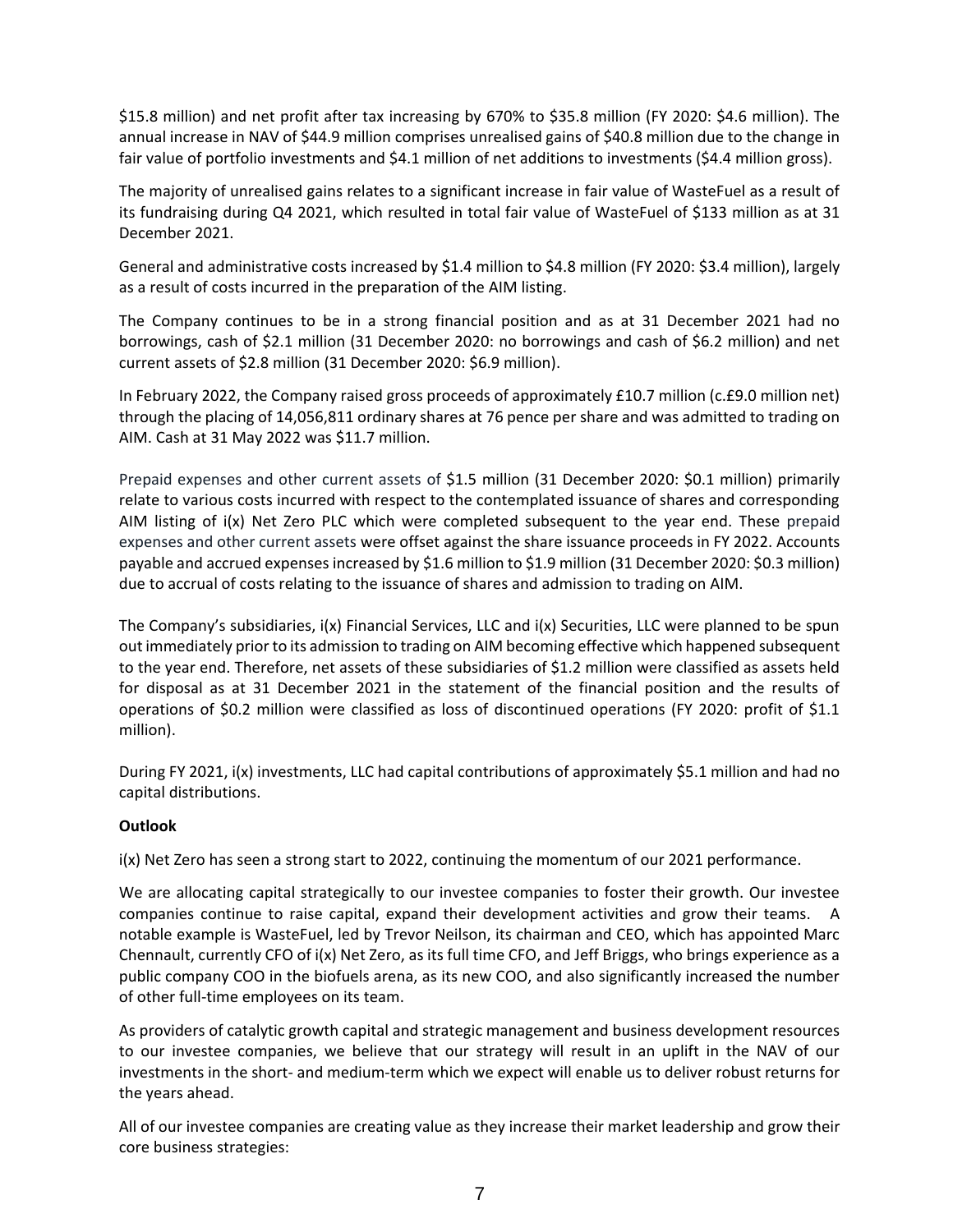- WasteFuel will continue to raise capital to execute on its global project pipeline with key strategic partners and meaningful offtake opportunities at scale;
- WasteFuel will access new markets for sustainable transportation fuels in new industry sectors as the momentum of consumer demand and regulatory frameworks for decarbonisation evolve;
- Enphys expects to complete a merger opportunity in 2022 creating a renewables juggernaut that will be a regional champion for sustainability in the Americas;
- MultiGreen will continue to scale operationally and at the project level as capital becomes available to execute on its proprietary pipeline of development projects. Key initiatives are underway in supply-constrained affordable rental markets such as Phoenix, Las Vegas, Albuquerque, Seattle, Portland and Dallas that will yield significant development opportunities.
- SLI continues on its path to becoming a market-leading force in net zero energy high rise rental apartment development. Key institutional capital initiatives will enable SLI's continued ability to fund development opportunities and build manufacturing infrastructure in targeted geographic regions. This increased resource base will allow i(x) Net Zero and SLI to implement non-US joint ventures as planned.
- Context Labs has garnered the resources through its capital raise to enable it to scale its Decarbonization as a Service<sup>TM</sup> platform and prove that it can win major clients globally such as Williams (NYSE: WMB). Its strategic investors are leading them into new markets as demand for verified ESG benchmarks is expected to continue to increase exponentially.
- Carbon Engineering has reached commercial scale opportunity with its Direct Air Capture technology and continues to see funding and markets open to them globally.

i(x) Net Zero's management team and Board continue to see the expansion of the Company's comprehensive approach at scale for decarbonisation through energy transition and sustainability in the built environment as the focus and long-term strategy for the Company.

Steve Oyer Chief Executive Officer 7 June 2022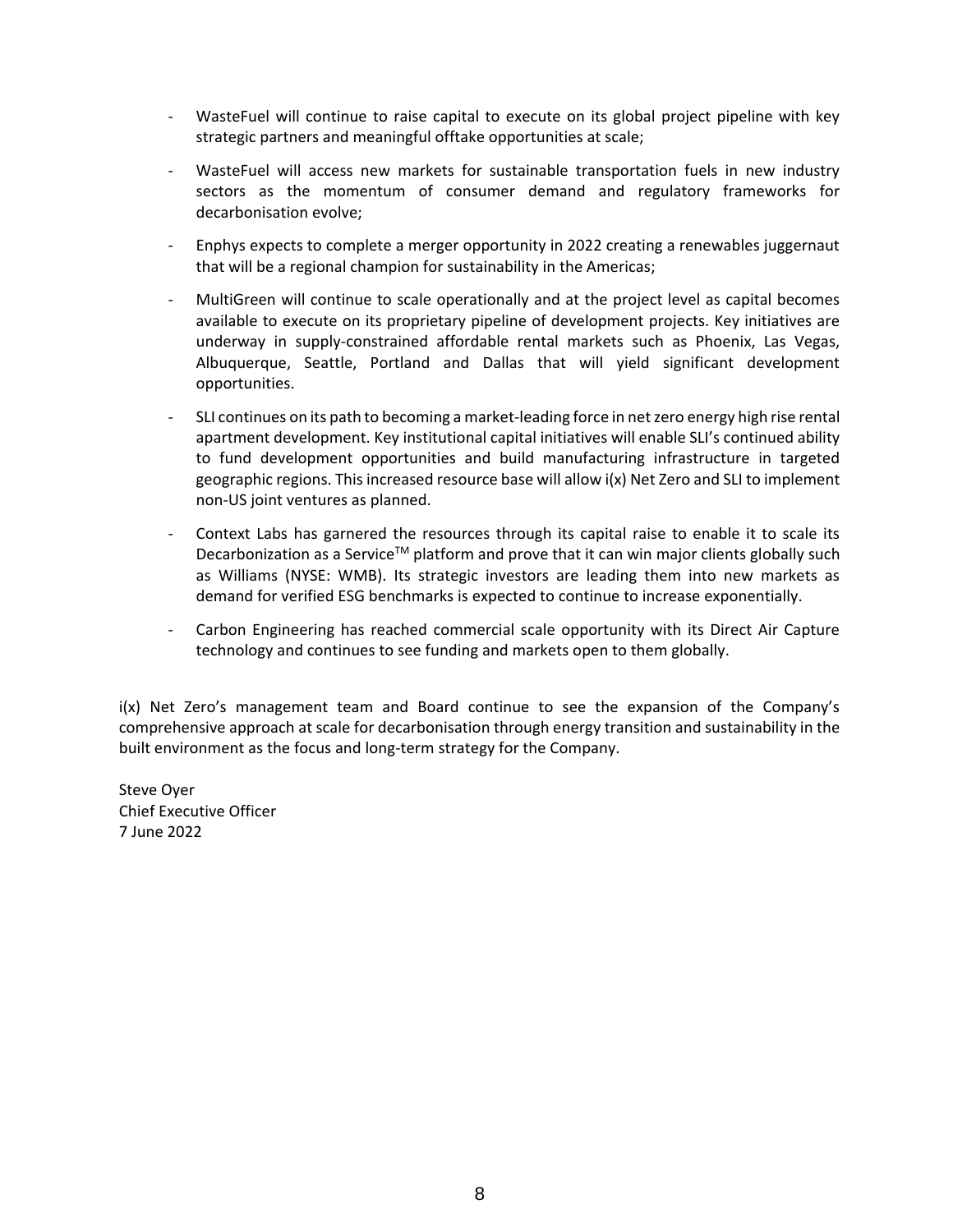# *(Expressed in US dollars)*

|                                                                                                      | <b>Notes</b>   | 2021           | (Consolidated)<br>2020 |
|------------------------------------------------------------------------------------------------------|----------------|----------------|------------------------|
| <b>ASSETS</b>                                                                                        |                |                |                        |
| Current assets                                                                                       |                |                |                        |
| Cash advances for future investments                                                                 | $\overline{2}$ | \$<br>86,165   | \$<br>715,841          |
| Assets held for disposal                                                                             | 12             | 1,216,841      |                        |
| Accounts receivable                                                                                  | $\overline{2}$ | 40,374         | 374,968                |
| Prepaid expenses and other current assets                                                            |                | 1,549,716      | 106,079                |
| Cash and cash equivalents                                                                            | $\overline{2}$ | 2,134,764      | 6,203,269              |
| <b>Total current assets</b>                                                                          |                | 5,027,860      | 7,400,157              |
| Noncurrent assets                                                                                    |                |                |                        |
| Investments at fair value (cost \$9,445,361<br>and \$5,325,406 in 2021 and 2020,<br>respectively)    | $\overline{2}$ | 60,740,752     | 15,767,848             |
| Right-of-use asset                                                                                   | 7              | 653,426        | 941,850                |
| Furniture and equipment, net of accumulated                                                          | $\overline{2}$ | 15,311         | 26,193                 |
| depreciation                                                                                         |                |                |                        |
| Security deposits                                                                                    |                | 82,942         | 87,542                 |
| Member tax advance                                                                                   |                | 11,500         |                        |
| Total non-current assets                                                                             |                | 61,503,931     | 16,823,433             |
| <b>Total Assets</b>                                                                                  |                | \$66,531,791   | \$24,223,590           |
| <b>LIABILITIES</b>                                                                                   |                |                |                        |
| <b>Current liabilities</b>                                                                           |                |                |                        |
| Accounts payable and accrued expenses                                                                |                | \$1,872,513    | \$<br>251,908          |
| Security deposit payable                                                                             |                | 49,202         |                        |
| Lease liability                                                                                      | 14             | 335,946        | 262,978                |
| <b>Total current liabilities</b>                                                                     |                | 2,257,661      | 514,886                |
| Non-current liability                                                                                |                |                |                        |
| Lease liability                                                                                      | 14             | 396,386        | 732,332                |
| <b>Total Liabilities</b>                                                                             |                | 2,654,047      | 1,247,218              |
| <b>Members' Capital</b>                                                                              | 3              | 63,877,744     | 22,976,372             |
| <b>Total Liabilities and Members' Capital</b>                                                        |                | \$66,531,791   | \$24,223,590           |
| The financial statements were authorised for issue by the board of directors on 6 June 2022 and were |                |                |                        |
| signed on its behalf by:                                                                             |                |                |                        |
| Steve Oyer                                                                                           |                | Marc Chennault |                        |

Chief Executive Officer Chief Financial Officer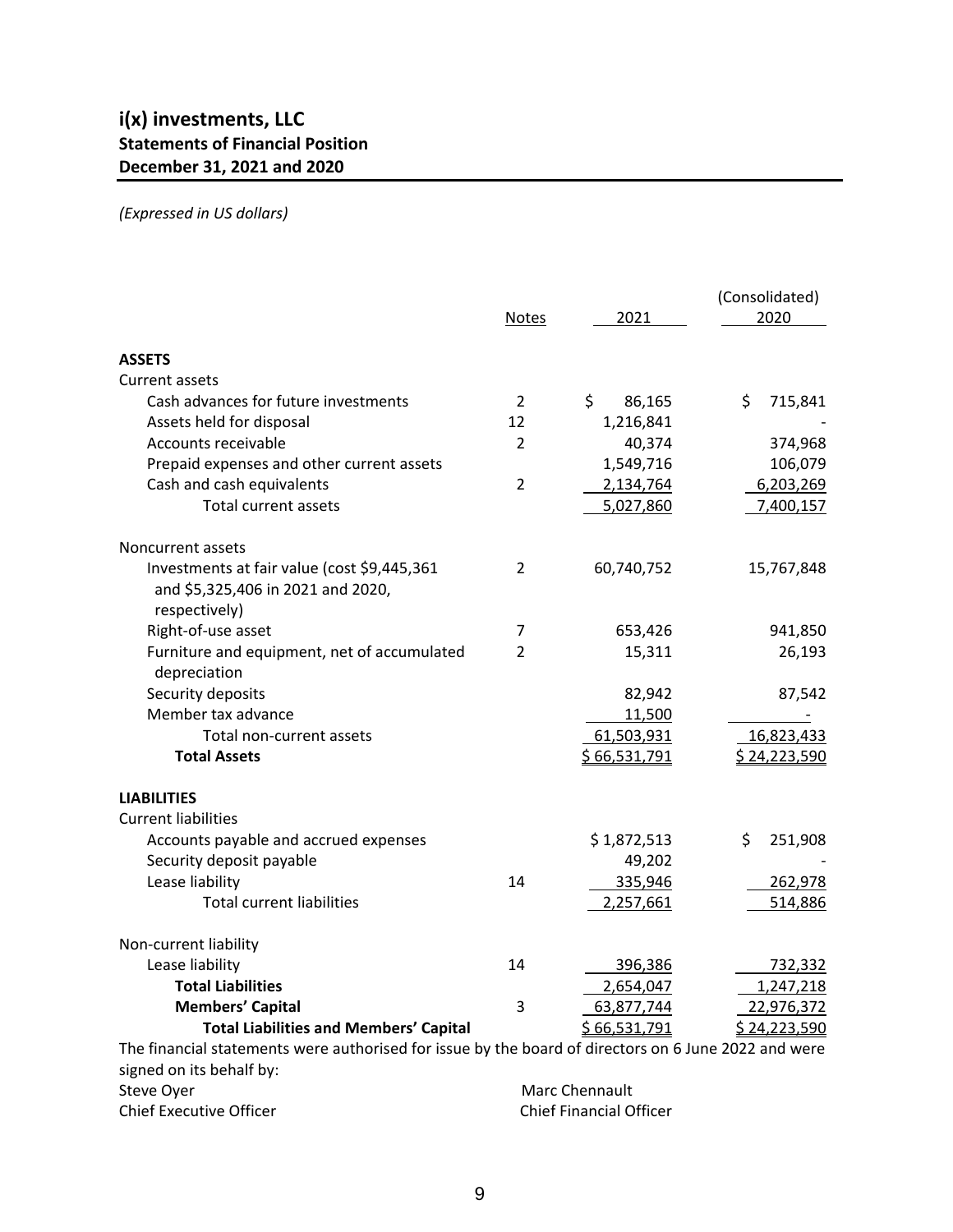# **i(x) investments, LLC Statements of Profit or Loss For the Years Ended December 31, 2021 and 2020**

#### *(Expressed in US dollars)*

|                                                                                         | Notes  | 2021         | 2020               |
|-----------------------------------------------------------------------------------------|--------|--------------|--------------------|
| Revenue                                                                                 | 5      | \$<br>561    | \$1,536,884        |
| Net changes in fair value on financial assets<br>at fair value through profit or loss   | 6      | 40,852,816   | 5,391,041          |
| General and administrative expenses                                                     |        | (4,832,105)  | (3,371,630)        |
| <b>OPERATING PROFIT BEFORE FINANCING</b><br><b>ACTIVITIES</b>                           |        | 36,021,272   | 3,556,295          |
| Finance income<br>Finance cost                                                          | 7<br>7 | (43, 220)    | 8,494<br>(49, 629) |
| <b>PROFIT FROM CONTINUING OPERATIONS</b><br><b>BEFORE TAX</b>                           |        | 35,978,052   | 3,515,160          |
| Tax charge                                                                              |        |              |                    |
| <b>PROFIT FROM CONTINUING OPERATIONS</b><br><b>AFTER TAX</b>                            |        | 35,978,052   | 3,515,160          |
| <b>DISCONTINUED OPERATIONS</b><br>Profit (loss) from operations of discontinued segment | 13     | (226, 665)   | 1,128,880          |
| <b>PROFIT AFTER TAX ATTRIBUTABLE TO</b><br><b>MEMBERS</b>                               |        | \$35,751,387 | \$4,644,040        |

#### Notes:

- 1) There is no comprehensive income or loss for the years ended December 31, 2021 and 2020.
- 2) Discontinued operations represent i(x) Financial Services, LLC and its subsidiary, i(x) Securities, LLC. As of December 31, 2021, the Company planned to spin off these entities, contingent upon the merger of the Company with a subsidiary of I(X) Net Zero, PLC, as described in Note 12.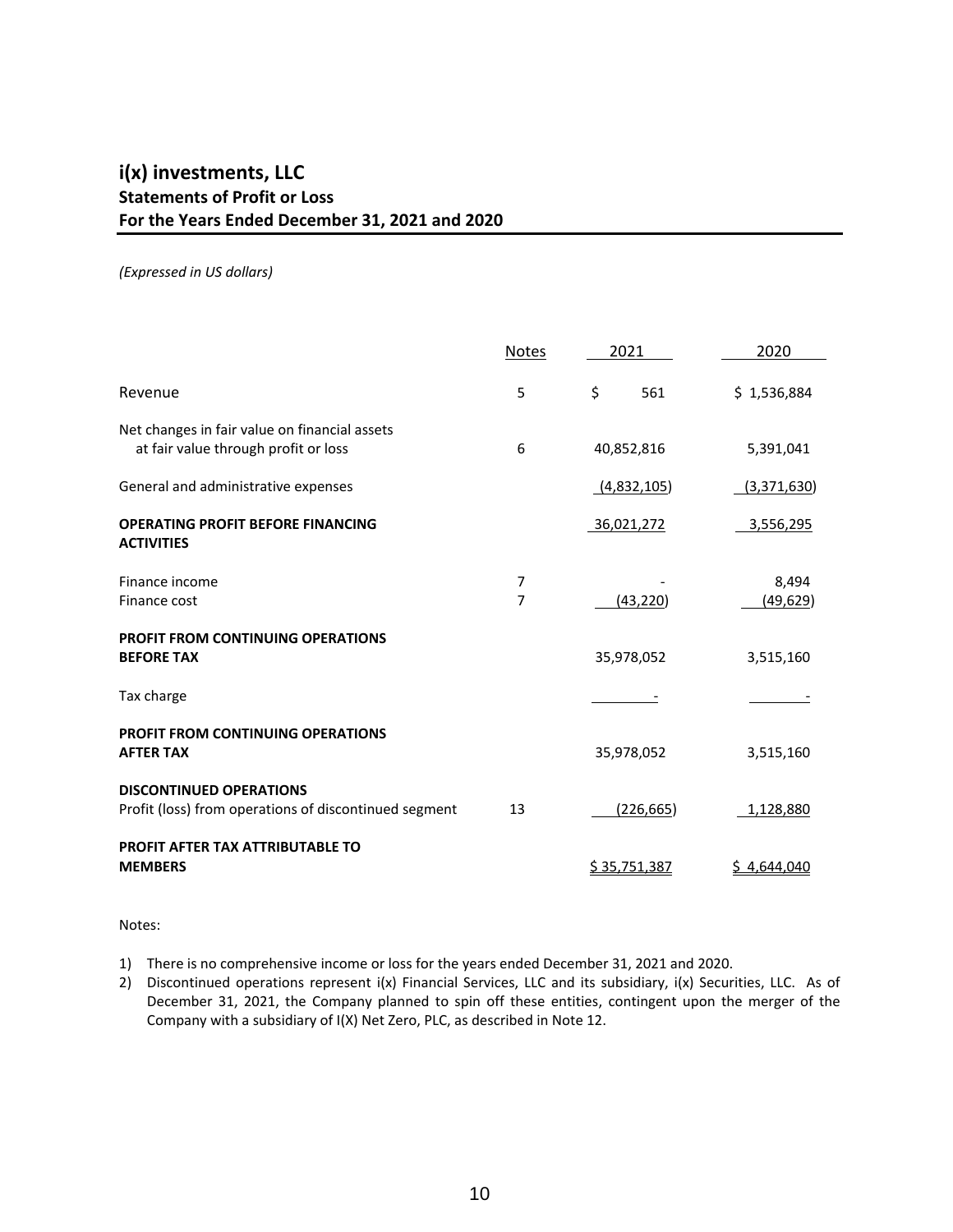# **i(x) investments, LLC Statements of Changes in Members' Capital For the Years Ended December 31, 2021 and 2020**

*(Expressed in US dollars)*

|                                                                                  | 2021                                | (Consolidated)<br>2020              |
|----------------------------------------------------------------------------------|-------------------------------------|-------------------------------------|
| Balance at January 1,                                                            | \$22,976,372                        | \$13,405,790                        |
| Capital contributions                                                            | 5,149,985                           | 4,926,542                           |
| Profit attributable to members                                                   | 35,751,387                          | 4,644,040                           |
| Balance at December 31,                                                          | \$63,877,744                        | \$22,976,372                        |
| Units issued and outstanding<br>at December 31,<br>Class A<br>Class C<br>Class P | 4,706,748<br>3,578,036<br>3,886,279 | 3,726,463<br>3,578,036<br>1,677,529 |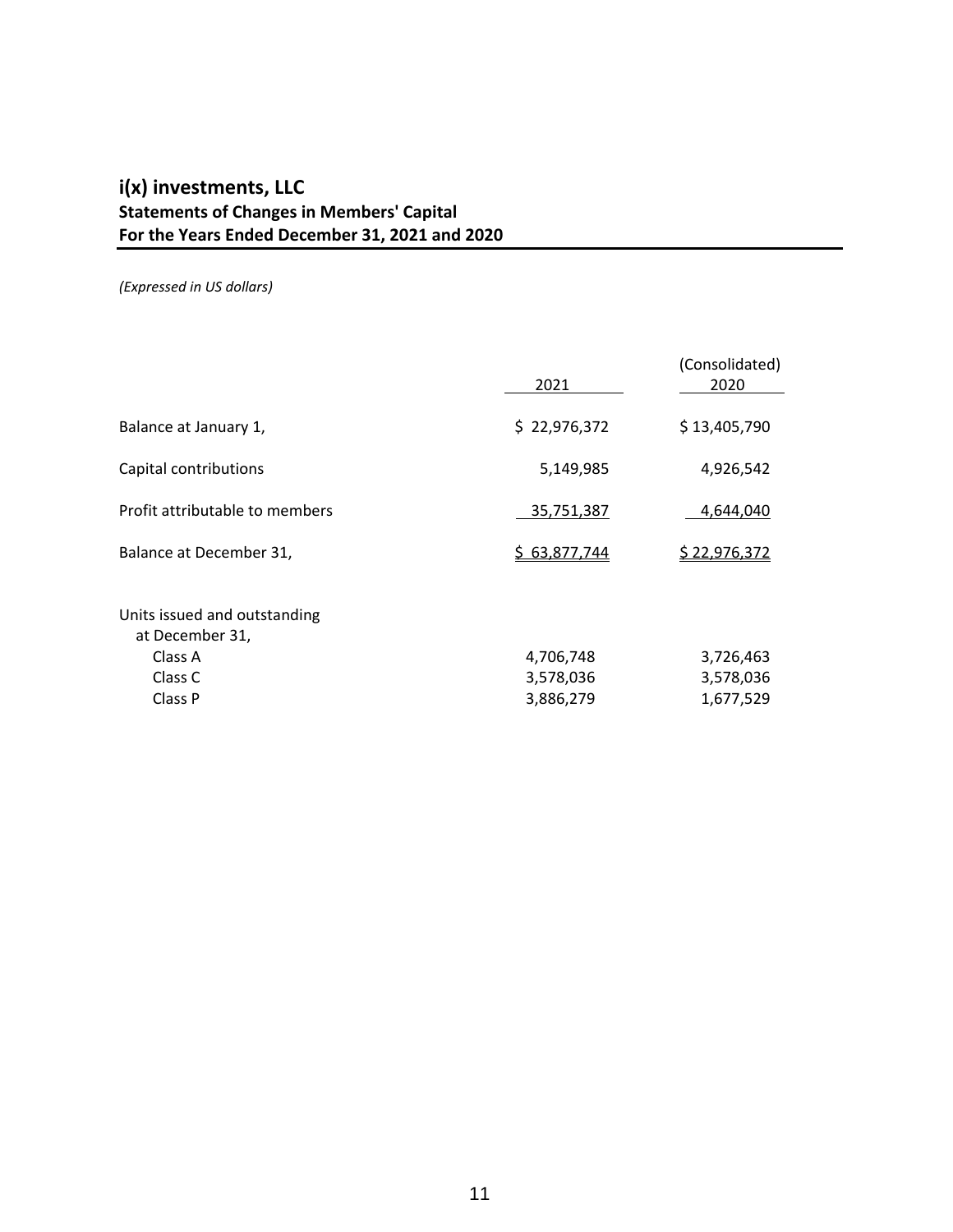# **i(x) investments, LLC Statements of Cash Flows For the Years Ended December 31, 2021 and 2020**

*(Expressed in US dollars)*

|                                                                                       | <b>Notes</b>   | 2021                        | 2020             |
|---------------------------------------------------------------------------------------|----------------|-----------------------------|------------------|
|                                                                                       |                |                             |                  |
| <b>CASH FLOWS FROM OPERATING ACTIVITIES</b>                                           |                |                             |                  |
| <b>FROM CONTINUING OPERATIONS</b>                                                     |                |                             |                  |
| Profit attributable to members                                                        |                | 35,978,052<br>\$.           | \$<br>3,515,160  |
| Adjustments for:                                                                      |                |                             |                  |
| Advisory fees                                                                         |                |                             | (1,526,099)      |
| Depreciation expense                                                                  | 2<br>14        | 14,784                      | 16,409           |
| Amortisation of right-of-use asset                                                    |                | 288,424                     | 314,817          |
| Net changes in fair value on financial assets at fair value<br>through profit or loss |                |                             |                  |
| Purchases of investments                                                              | $\overline{2}$ | (40,852,816)<br>(4,369,955) | (5,391,041)      |
| Cash advances for future investments                                                  |                | 238,773                     | (339, 299)       |
| Changes in operating assets and liabilities                                           |                |                             |                  |
| Increase in accounts receivable                                                       |                | 56,041                      |                  |
| Increase in prepaid expenses and other current assets                                 |                | (1,463,959)                 | (418)<br>(2,961) |
| (Increase) decrease in security deposits                                              |                | 4,600                       | (600)            |
| Increase in member tax advance                                                        |                | (11,500)                    |                  |
| Increase (decrease) in accounts payable and accrued expenses                          |                | 1,685,329                   | (51, 124)        |
| Increase (decrease) in professional fees payable                                      |                | 49,202                      | (50,000)         |
| Decrease in lease liability                                                           |                | (262, 978)                  | (330, 421)       |
| Net Cash Used in Operating Activities - Continuing Operations                         |                | (8,646,003)                 | (3,845,577)      |
| <b>FROM DISCONTINUED OPERATIONS</b>                                                   |                |                             |                  |
| Profit (loss) attributable to members                                                 |                | (226, 665)                  | 1,128,880        |
| Adjustments for:                                                                      |                |                             |                  |
| Advisory fees                                                                         |                |                             | (1, 161, 381)    |
| Changes in operating assets and liabilities                                           |                |                             |                  |
| Decrease (increase) in accounts receivable                                            |                | 36,823                      | (374, 550)       |
| Increase in prepaid expenses and other current assets                                 |                | (6, 441)                    | (20, 322)        |
| Increase in accounts payable and accrued expenses                                     |                | 151,344                     | 64,724           |
| Increase in loan payable                                                              |                | 10,630                      |                  |
| Net Cash Used in Operating Activities - Discontinued Operations                       |                | (34, 309)                   | (362, 649)       |
| <b>Net Cash Used in Operating Activities</b>                                          |                | (8,680,312)                 | (4,208,226)      |
|                                                                                       |                |                             |                  |
| <b>CASH FLOWS FROM INVESTING ACTIVITIES</b>                                           |                |                             |                  |
| Cash from discontinued operation transferred to disposal group                        |                | (534, 276)                  |                  |
| Purchase of furniture and equipment                                                   |                | (3,902)                     | (11, 185)        |
| Net Cash Used in investing Activities                                                 |                | (538, 178)                  | (11, 185)        |
|                                                                                       |                |                             |                  |
| <b>CASH FLOWS FROM FINANCING ACTIVITIES</b>                                           |                |                             |                  |
| <b>FROM CONTINUING OPERATIONS</b>                                                     |                |                             |                  |
| Capital contributions                                                                 | 3              | 5,149,985                   | 4,926,542        |
| Net Cash Provided by Financing Activities - Continuing Operations                     |                | 5,149,985                   | 4,026,542        |
| Net Increase (Decrease) in Cash and Cash Equivalents                                  |                | (4,068,505)                 | 707,131          |
| <b>CASH AND CASH EQUIVALENTS</b>                                                      |                |                             |                  |
| Beginning of Year                                                                     |                |                             | 5,496,138        |
| End of year                                                                           |                | 6,203,269<br>2,134,764      | 6,203,269<br>\$  |
|                                                                                       |                |                             |                  |
| SUPPLEMENTAL DISCLOSURE OF CASH FLOW INFORMATION:                                     |                |                             |                  |
| Non-cash investing activity - assets transferred to disposal group                    |                |                             |                  |
| Cash advances for future investment                                                   |                | \$<br>390,770               | \$               |
| Investments                                                                           | $\overline{2}$ | 250,000                     |                  |
| Noncash net assets of discontinued operation                                          |                | 41,795                      |                  |
|                                                                                       |                | 682,565                     |                  |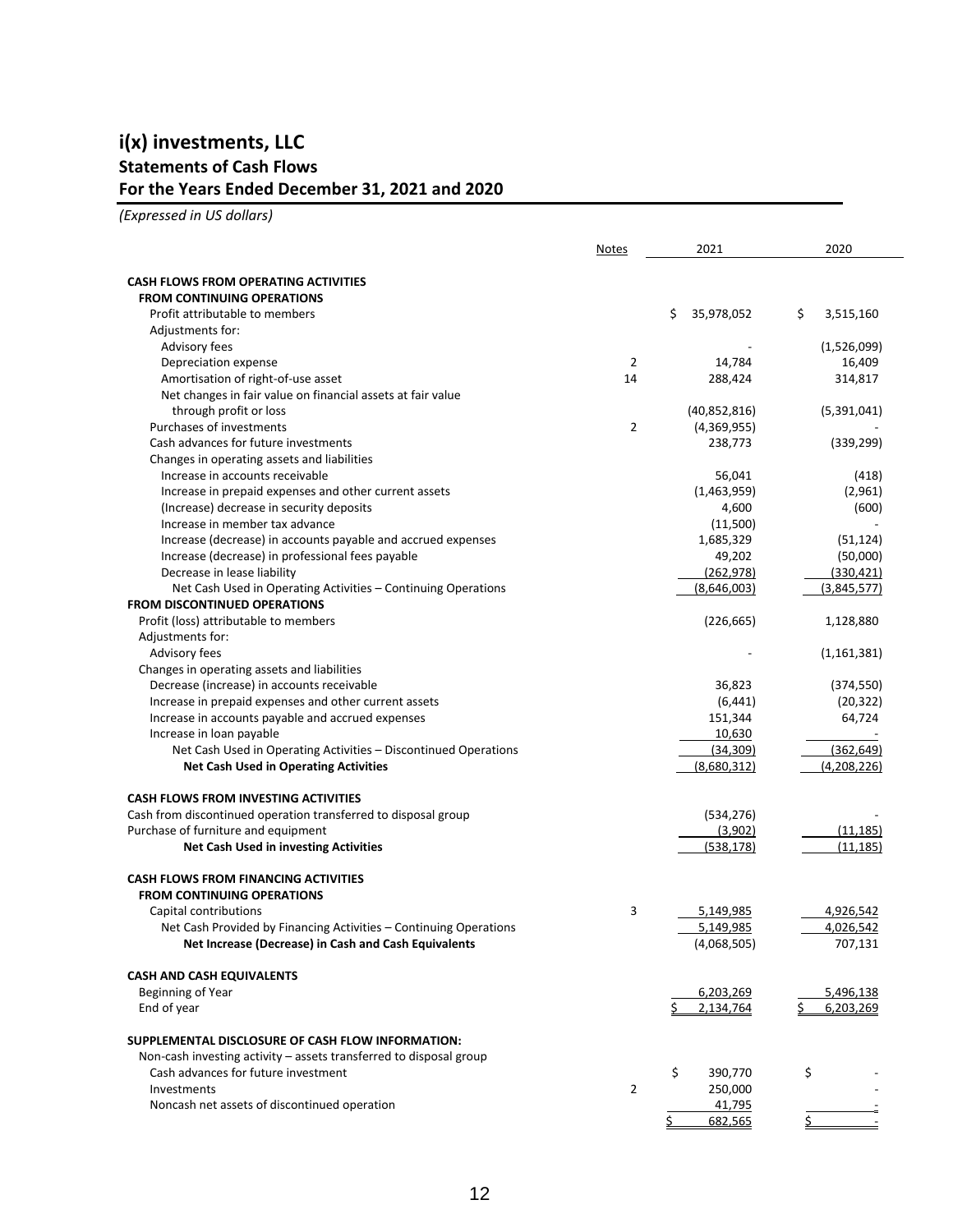# **i(x) investments, LLC Schedules of Investments December 31, 2021**

| (Expressed in US dollars)                                                      |                                                                                                                                                                                                                                                                 |
|--------------------------------------------------------------------------------|-----------------------------------------------------------------------------------------------------------------------------------------------------------------------------------------------------------------------------------------------------------------|
| <b>Description</b>                                                             | <b>Fair Value</b>                                                                                                                                                                                                                                               |
| Private Operating Companies (percentage of members' capital)                   |                                                                                                                                                                                                                                                                 |
|                                                                                |                                                                                                                                                                                                                                                                 |
| <b>Limited Liability Company Interests</b>                                     |                                                                                                                                                                                                                                                                 |
| Biofuel Developer (74.5%)                                                      |                                                                                                                                                                                                                                                                 |
| Wastefuel Holdings, LLC                                                        | \$46,822,213                                                                                                                                                                                                                                                    |
|                                                                                |                                                                                                                                                                                                                                                                 |
| MultiGreen Properties, LLC                                                     | 4,810,000                                                                                                                                                                                                                                                       |
| <b>Total Limited Liability Company Interests</b><br>(cost \$4,069,597) (82.2%) | 51,632,213                                                                                                                                                                                                                                                      |
| <b>Limited Partnership Interest</b>                                            |                                                                                                                                                                                                                                                                 |
| Building technology (.8%)                                                      |                                                                                                                                                                                                                                                                 |
| MultiGreen SLI Partners, LP                                                    | 500,000                                                                                                                                                                                                                                                         |
| Total Limited Partnership Interests (cost \$500,000) (.8%)                     | 500,000                                                                                                                                                                                                                                                         |
| Total United States (cost \$4,569,5979) (83%)                                  | <u>\$52,132,213</u>                                                                                                                                                                                                                                             |
|                                                                                |                                                                                                                                                                                                                                                                 |
|                                                                                |                                                                                                                                                                                                                                                                 |
|                                                                                | 2,383,698                                                                                                                                                                                                                                                       |
| Total Common Shares - Canada (cost \$1,005,809)                                | 2,383,698                                                                                                                                                                                                                                                       |
|                                                                                |                                                                                                                                                                                                                                                                 |
| <b>Limited Liability Company Interest</b>                                      |                                                                                                                                                                                                                                                                 |
|                                                                                | 5,724,886                                                                                                                                                                                                                                                       |
| Cayman Islands (cost \$3,370,000)                                              | 5,724,886                                                                                                                                                                                                                                                       |
|                                                                                |                                                                                                                                                                                                                                                                 |
|                                                                                |                                                                                                                                                                                                                                                                 |
| Total Convertible Note - Netherlands (cost \$499,955)                          | 499,955<br><u>499,955</u>                                                                                                                                                                                                                                       |
| Total Investments (cost \$9,455,361) (96.7%)                                   | \$60,740,752                                                                                                                                                                                                                                                    |
|                                                                                | Real estate development (7.7%)<br>Carbon Capture Technology (3.8%)<br>Carbon Engineering, Ltd. (1)<br>Renewable Energy (9.1%)<br>Total Limited Liability Company Interests -<br>Convertible Note - (8% due April 2022)<br>Software/Information Technology (.8%) |

(1) Shares of Carbon Engineering, Ltd. are held indirectly through investments in RCM Carbon Engineering Partners, LLC (12,490 common shares) and C12 Equity Ltd. (9,273 common shares).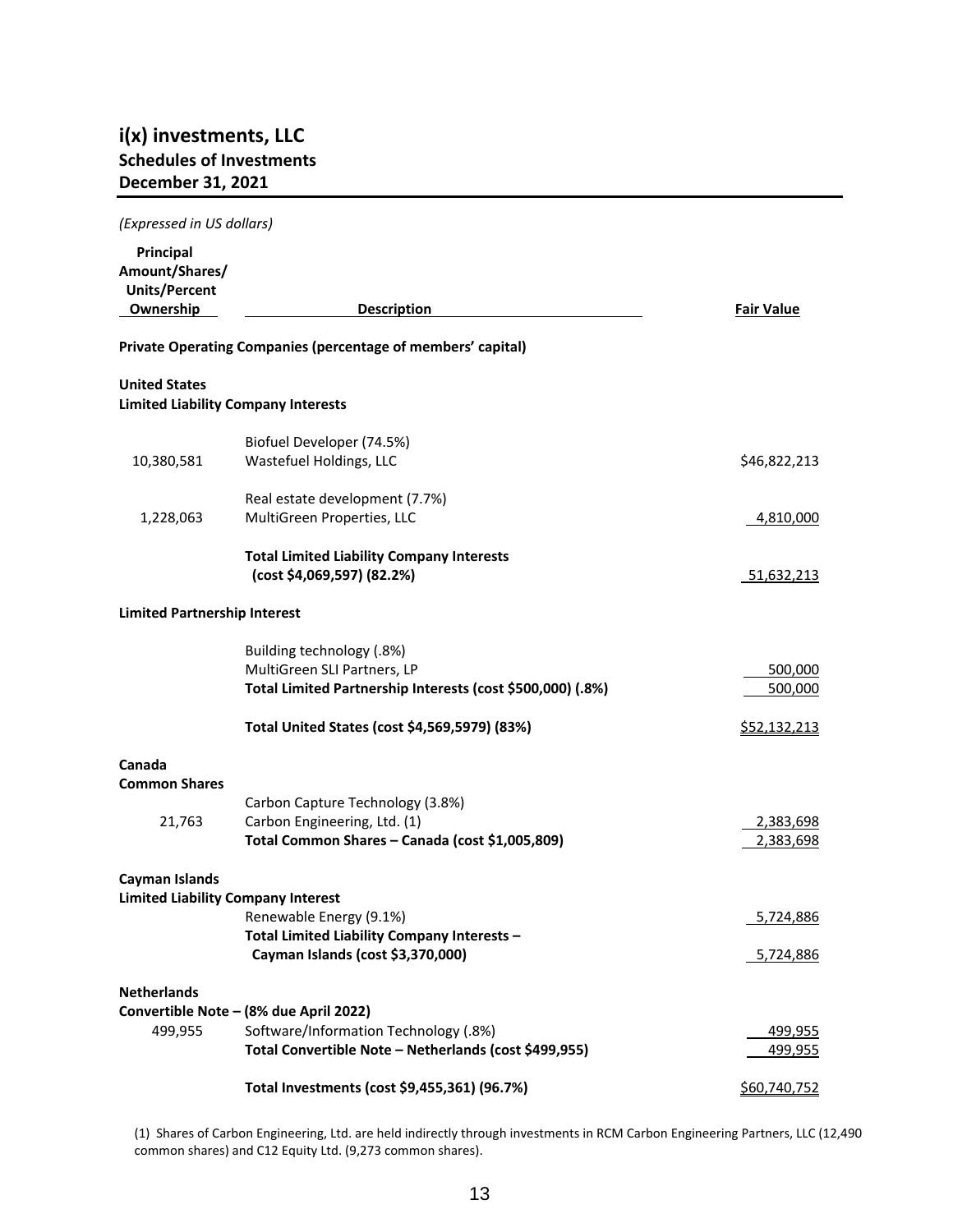# **i(x) investments, LLC Schedules of Investments December 31, 2020**

#### *(Expressed in US dollars)*

| Principal<br>Amount/Shares/<br><b>Units/Percent</b><br>Ownership | <b>Description</b>                                                             | <b>Fair Value</b>      |
|------------------------------------------------------------------|--------------------------------------------------------------------------------|------------------------|
|                                                                  | Private Operating Companies (percentage of members' capital)                   |                        |
| <b>United States</b>                                             |                                                                                |                        |
|                                                                  | Convertible Note - (5% due September 2020)                                     |                        |
| 50,000                                                           | Finance Technology (.2%)<br>Total Convertible Note (cost \$50,000)             | \$<br>50,000<br>50,000 |
| <b>Common Stock</b>                                              |                                                                                |                        |
| 199,722                                                          | Finance Technology (.9%)<br>Total Common Stock (cost \$200,000)                | 200,000<br>200,000     |
| <b>Limited Liability Company Interests</b>                       |                                                                                |                        |
|                                                                  | Biofuel Developer (45.9%)                                                      |                        |
| 5,978,305                                                        | Wastefuel Holdings, LLC                                                        | 10,542,000             |
|                                                                  | Real estate development (16.7%)                                                |                        |
| 1,228,063                                                        | MultiGreen Properties, LLC                                                     | 3,837,697              |
|                                                                  | <b>Total Limited Liability Company Interests</b><br>(cost \$4,069,597) (62.6%) | 14,379,697             |
|                                                                  | Total United States (cost \$4,319,597) (63.7%)                                 | 14,629,697             |
| Canada<br><b>Common Stock</b>                                    |                                                                                |                        |
|                                                                  | Carbon Capture Technology (4.9%)                                               |                        |
| 21,763                                                           | Carbon Engineering, Ltd. (1)                                                   | 1,138,151              |
|                                                                  | Total Common Stock - Canada (cost \$1,005,780)                                 | 1,138,151              |
|                                                                  | Total Investments (cost \$5,325,406) (68.6%)                                   | \$15,767,848           |

(1) Shares of Carbon Engineering, Ltd. are held indirectly through investments in RCM Carbon Engineering Partners, LLC (12,490 common shares) and C12 Equity Ltd. (9,273 common shares).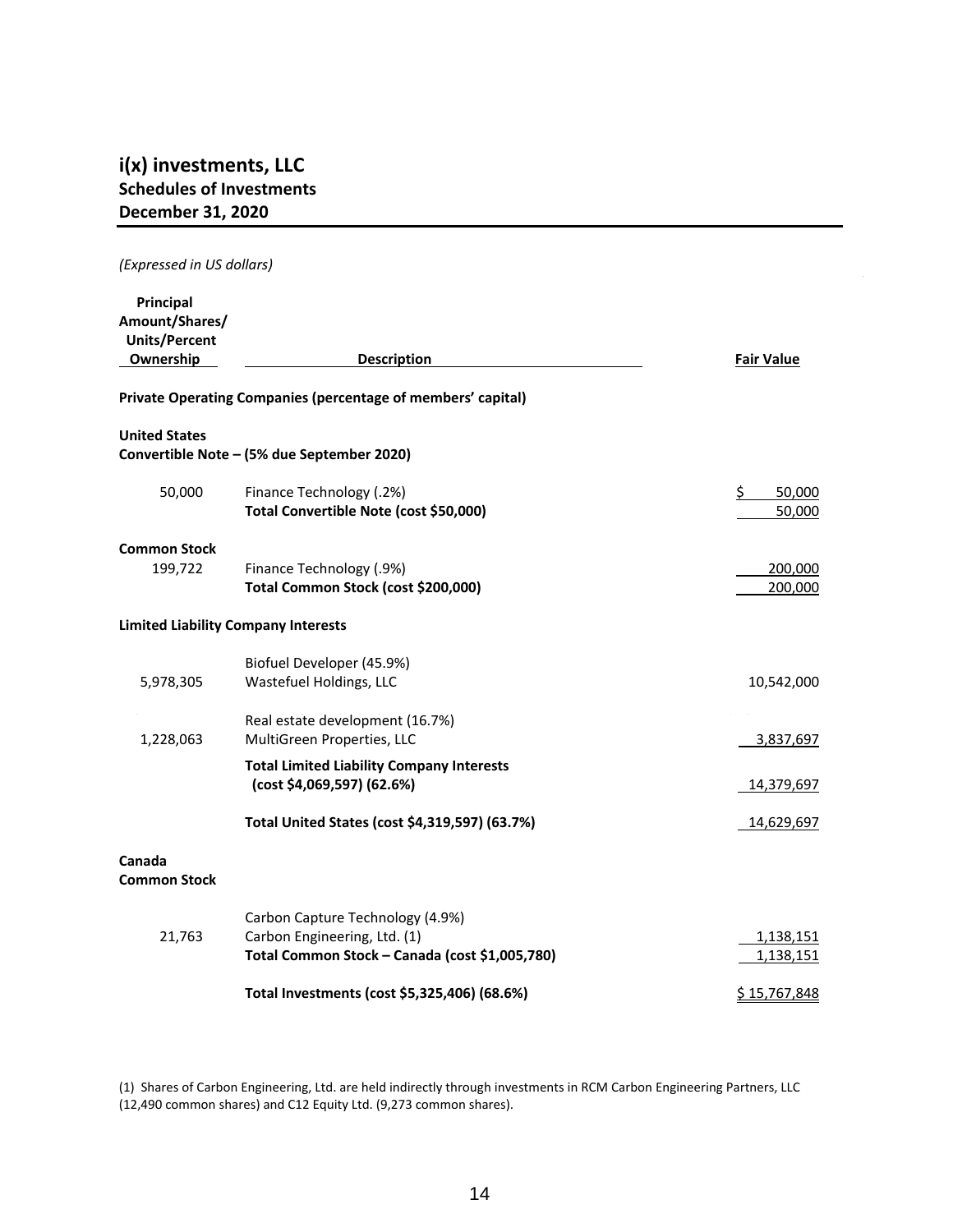#### **1. Organisation and Nature of Business**

i(x) investments, LLC (the "Company") is a limited liability company formed in the United States of America under the laws of the State of Delaware on October 6, 2015. The principal place of business of the Company is 701 Fifth Avenue, Seattle, Washington, effective as of July 1, 2021. The Company was formerly located in Santa Monica, California. The Company was formed for the purpose of developing an impact-investing operating platform that provides individual and institutional investors a historic opportunity to create economic growth and catalytic social impact. The Company invests in critical areas of human need (renewable energy, green real estate development, attainable and sustainable technology enabled housing, waste to fuels and carbon to value). The Company commenced operations on October 6, 2015.

The Company is governed in accordance with its Second Amended and Restated Limited Liability Company Agreement (the "LLC Agreement"), dated as of May 31, 2018, among the Members of the Company.

The direct and indirect subsidiaries of the Company are as follows:

- i(x) Financial Services, LLC ("i(x) Financial Services") a wholly owned subsidiary of the Company;
- $\bullet$  i(x) Securities, LLC ("i(x) Securities") a broker/dealer and wholly owned subsidiary of i(x) Financial Services, whose principal place of business is New York City.

In June 2021, the Company adopted a plan to spin off and distribute i(x) Financial Services and i(x) Securities to the Company's unitholders in the fourth quarter of 2021, concurrent with the Company's reorganization plans, as described in Note 2 and Note 12.

The Company is managed by its Board, which is comprised of no fewer than five and no greater than seven Directors, including the Chief Executive Officer of the Company. The Directors are in full and complete charge of all affairs of the Company.

The Company's membership interests are not currently traded in a public market.

# **2. Summary of Significant Accounting Policies and Key Accounting Estimates**

#### **Basis of Presentation**

The Company's financial statements have been prepared on a going concern basis and in accordance with International Financial Reporting Standards ("IFRS"), as issued by the International Accounting Standards Board ("IASB"). The Company adopted IFRS as its reporting standard effective January 1, 2018 and did not issue financial statements prior to this date. The financial statements have been prepared on the historical cost basis, as modified by the revaluation of financial assets and financial liabilities at fair value through profit or loss. The Company reports cash flows from operating activities using the indirect method.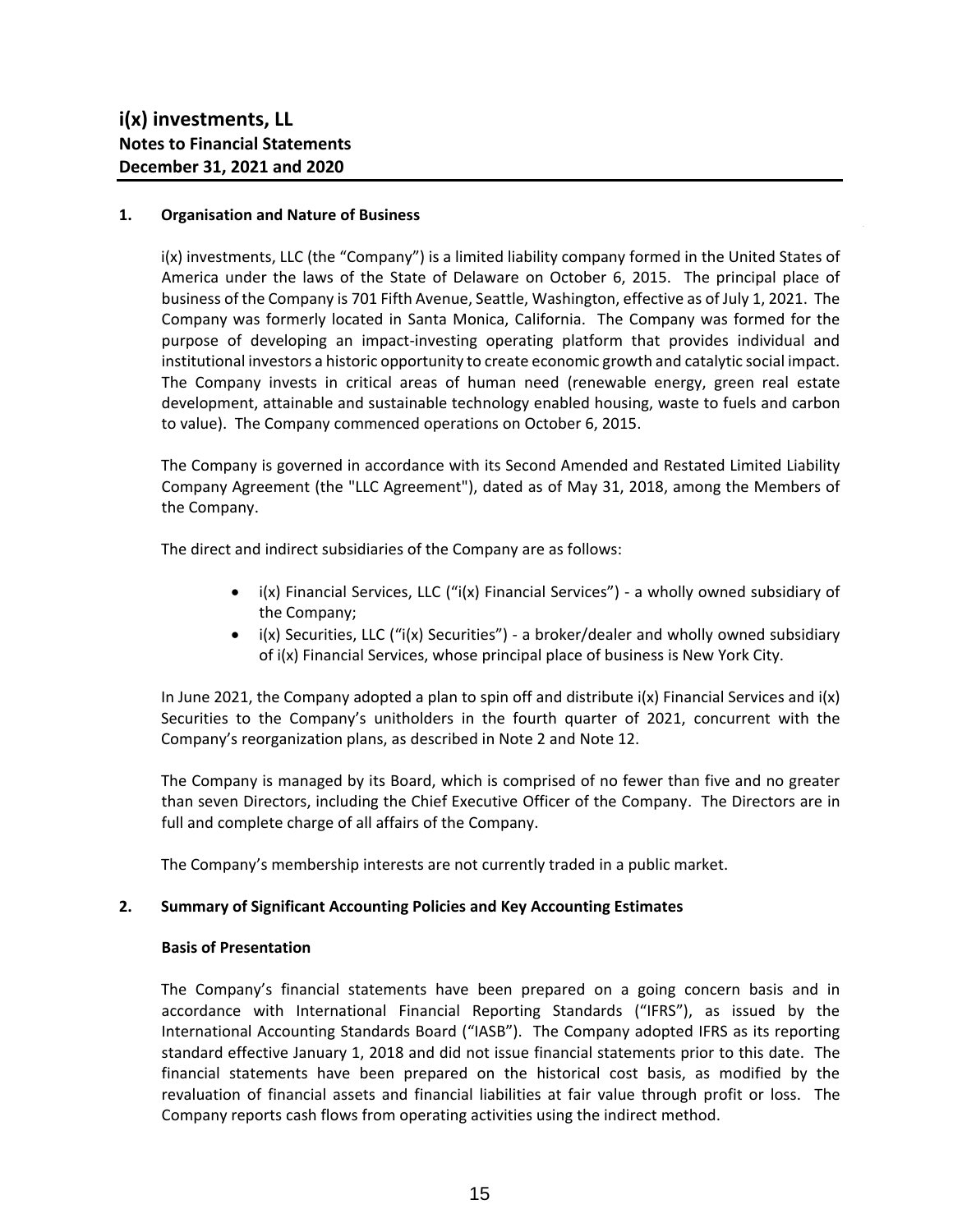# **Judgments and Key Sources of Estimation Uncertainty**

The preparation of financial statements in conformity with IFRS requires the use of certain critical accounting estimates. It also requires management to exercise its judgment in the process of applying the Company's accounting policies and making any estimates. Changes in assumptions might have a significant impact on the financial statements in the period in which the assumptions changed. Management believes that the underlying assumptions are appropriate and that the Company's financial statements are fairly presented. The areas involving a higher degree of judgment or complexity, or areas where assumptions and estimates are significant to the financial statements, are disclosed in Note 2 under Fair Value Estimation.

As of December 31, 2021, management determined that the transfer of the Company's broker/dealer subsidiary should be treated as a discontinued operation. Prior to December 31, 2021, the potential transfer of the broker/dealer segment and several of the Company's investments to a newly formed entity was treated as a contingency.

#### **Foreign Currency**

The financial statements are presented in the functional currency of US Dollars, since the majority of its revenue and operating expenditure is denominated in this currency. Foreign currency transactions are translated into the functional currency using the rates of exchange prevailing at the dates of the transactions. At each end of each reporting period, monetary assets and liabilities that are denominated in foreign currencies, if any, are translated at the rates prevailing on the reporting end date. Gains and losses arising on translation, if any, are included in other income in the statement of profit or loss for the period.

#### **Assessment as an Investment Entity**

Management of the Company has determined that it meets the definition of an investment entity within IFRS 10 and, therefore, is required to measure its subsidiaries held as investments at fair value through profit and loss rather than consolidate them. Management of the Company considered exit strategies and all the Company's activities to conclude whether the following criteria are satisfied:

- The entity obtains funds from one or more investors for the purpose of providing those investors with investment services;
- The entity commits to its investors that its business purpose is to invest funds solely for returns from capital appreciation, investment income or both;
- The entity measures and evaluates the performance of substantially all of its investments on a fair value basis.

Management determined that the Company meets the definition of investment entity in accordance with IFRS 10, *Consolidated Financial Statements*, as all of the above criteria are met by the Company.

The Company was established to obtain funds from its investors and with a view to manage the investments made from those funds.

 The only sources of profit for the Company are capital appreciation and investment income. The Company aims to maximise value of its investments and to monetise this value through dividend inflow, interest revenue and disposal of investments at the right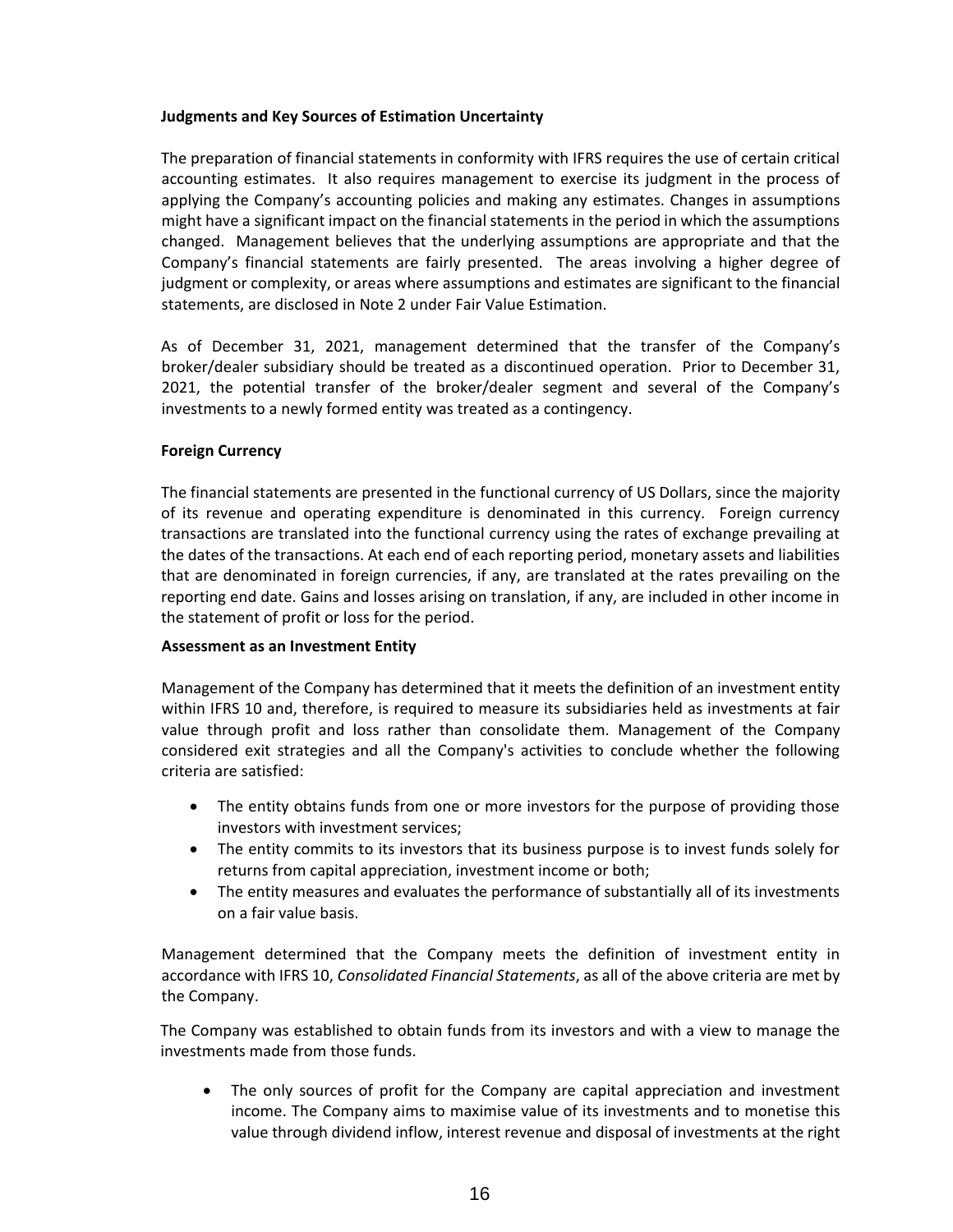time and at the right price. The Company does not obtain any other benefit from its investments that are not available to other parties that are not related to the respective investee.

In addition to the above, while assessing whether the Company meets the definition of investment entity, management considered the following typical characteristics of the investment entity (as indicated in IFRS 10):

- investment entity has more than one investment;
- investment entity has more than one investor;
- investment entity has investors that are not related parties of the entity;
- investment entity has ownership interests in the form of equity or similar interests.

The Company has all of the above typical characteristics of an investment entity.

Management has concluded that the Company meets the definition of an investment entity. This conclusion will be reassessed on an annual basis, if any of these criteria or characteristics change.

#### **Basis of Consolidation and Control of Subsidiary Entity**

As of December 31, 2021 the statement of financial position of the Company includes the unconsolidated accounts of the Company. The Company's subsidiary, i(x) Financial Services is not consolidated with the Company due to the Company's plan to distribute i(x) Financial Services and certain other assets, to a newly formed entity as described in Note 12. The assets to be distributed are reported as assets held for disposal on the statement of financial position as of December 31, 2021.

The consolidated statement of financial position as of December 31, 2020 includes the accounts of the Company and its subsidiary, i(x) Financial Services. The Company consolidates the accounts of all subsidiaries which are deemed to be providing investment related services, as defined by IFRS 10, to the Company. A majority of the revenues earned by  $i(x)$  Securities, a subsidiary of  $i(x)$ Financial Services, during the year ended December 31, 2020, were attributable to performing investment related services for investee companies of the Company. Accordingly, the statement of financial position of the Company was reported on a consolidated basis as of December 31, 2020.

The statements of profit or loss for the year ended December 31, 2021 is not consolidated and reflects the profit or loss from i(x) Financial Services as a discontinued operation.

#### **Valuation of Investments**

The Company's investments consist of investments in private operating companies. These investments are valued by the Company's management at the end of each financial reporting period at fair value. As of December 31, 2021 and 2020, the fair values of these investments were determined by the Company's management, as described under Fair Value Estimation.

The fair value of all other assets and liabilities held by the Company are determined at their fair value as reasonably determined in good faith by the Company's management.

Although the Company's management uses its best judgment in determining the fair value of its investments, there are inherent limitations in any such process. The fair value presented is not necessarily indicative of an amount the Company could realise in a current transaction and the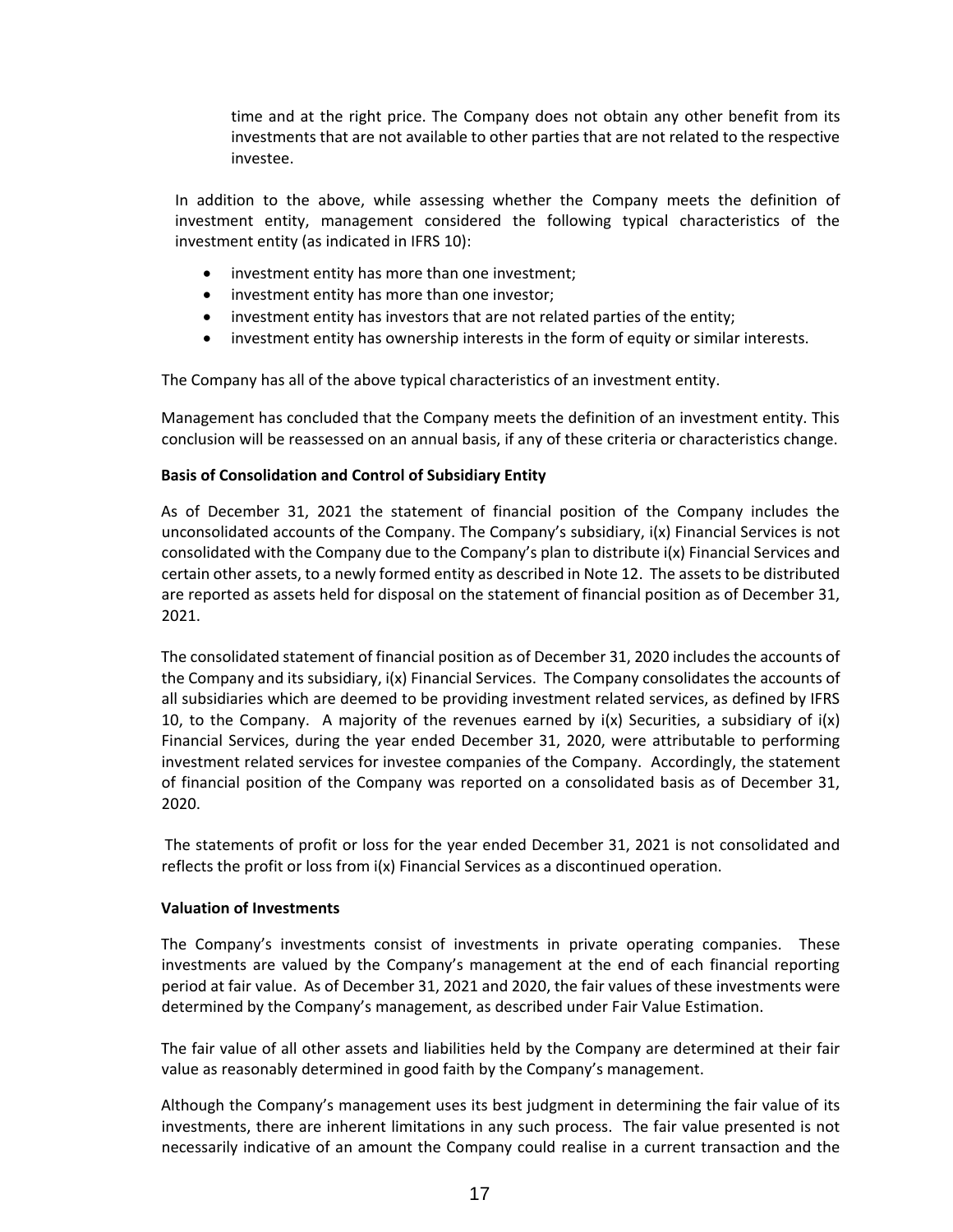differences could be material.

### **New Standards and Interpretations**

The following new standard was adopted by the Company as of January 1, 2018.

#### **IFRS 15 Revenue from Contracts with Customers**

This standard is based on the principle that revenue is recognised when control of a good or service transfers to a customer. An entity should recognise revenue to depict the transfer of promised goods or services to customers in an amount that reflects the consideration to which the entity expects to be entitled in exchange for those goods or services. Revenue from contracts with customers is recognised when, or as, the entity believes it has satisfied its performance obligations by transferring the promised goods or services to its customers. Revenue is recognised in the amount which the entity expects to receive in exchange for such goods or services. A distinct good or service, referred to as a performance obligation, is transferred to a customer when the customer obtains control of, or derives benefit from, that good or service. Revenue from a performance obligation satisfied over time is recognised by measuring progress towards satisfying the performance obligation in a manner that depicts the transfer of the goods or services to the customer. The guidance provides for a five-step process to be applied before revenue can be recognised and provides disclosure requirements for revenue recognition.

The following new standard was adopted by the Company retrospectively, as of January 1, 2018.

#### **IFRS 16 Leases**

This standard, which is effective January 1, 2019, requires a lessee to recognise a right-of-use asset representing its right to use the underlying leased asset and a lease liability, representing its obligation to make lease payments.

The following new standards or modifications to existing standards have been adopted by the Company as of January 1, 2020.

#### **IFRIC 23 Uncertainty over Income Tax Treatments**

IFRIC 23 addresses the accounting for income taxes (current and deferred) when tax treatments involve uncertainty that affects the application of IAS 12 (often referred to as "uncertain tax positions").

The interpretation does not apply to taxes or levies outside the scope of IAS 12, nor does it specifically include requirements relating to interest and penalties associated with uncertain tax treatments.

The interpretation specifically addresses (i) whether an entity considers uncertain tax treatments separately; (ii) the assumptions an entity makes about the examination of tax treatments by taxation authorities; (iii) how an entity determines taxable profits or tax losses, tax bases, unused tax losses, unused tax credits and tax rates; and (iv) how an entity considers changes in facts and circumstances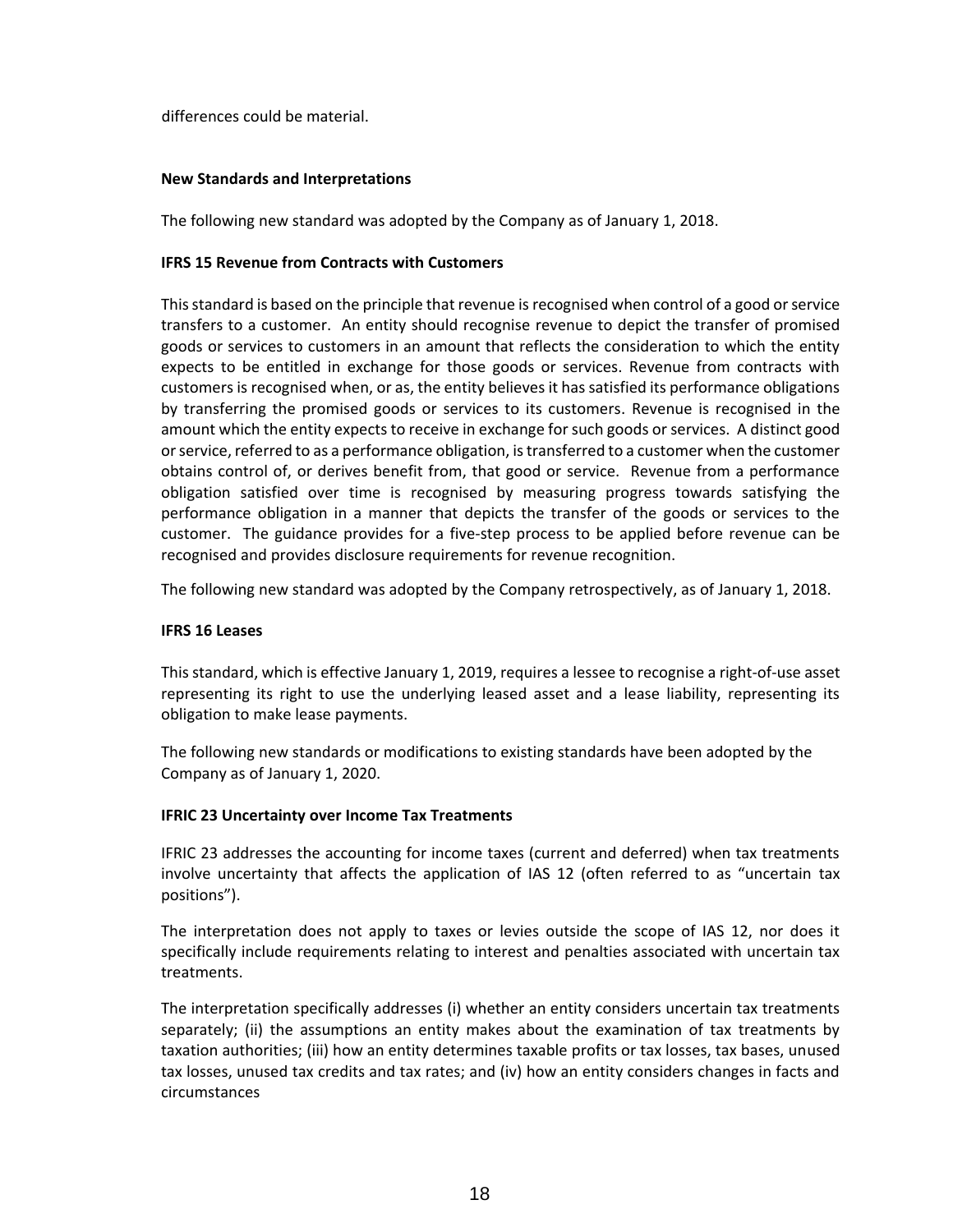Upon adoption of the interpretation, the Company considered whether it has any uncertain tax positions arising from the investment activities. However, the interpretation did not have any significant impact on the Company's consolidated financial statements.

### **Amendments to References to the Conceptual Framework in IFRS Standards**

The Conceptual Framework is not a standard, and none of the concepts contained therein override the concepts or requirements in any standard. The purpose of the Conceptual Framework is to assist the IASB in developing standards, to help preparers develop consistent accounting policies where there is no applicable standard in place and to assist all parties to understand and interpret the standards. This will affect those entities which developed their accounting policies based on the Conceptual Framework. The revised Conceptual Framework includes some new concepts, updated definitions and recognition criteria for assets and liabilities and clarifies some important concepts.

# **Amendments to IAS 1 and IAS 8 - Definition of Material**

In October 2018, the IASB issued amendments to IAS 1, *Presentation of Financial Statements,* and IAS 8, *Accounting Policies, Changes in Accounting estimates and Errors,* to align the definition of "material" across the standards and to clarify certain aspects of the definition. The new definition states that, "Information is material if omitting, misstating or obscuring it could reasonably be expected to influence decisions that the primary users of general purpose financial statements make on the basis of those financial statements, which provide financial information about a specific reporting entity".

# **Amendments to IFRS 3 - Definition of a Business**

In October 2018, IASB issued amendments to the definition of a business in IFRS 3, Business Combinations. The amendments are intended to assist entities to determine whether a transaction should be accounted for as a business combination or as an asset acquisition.

IFRS 3 continues to adopt a market participant's perspective to determine whether an acquired set of activities is a business. The amendments clarify the minimum requirements for a business, remove the assessment of whether market participants are capable of replacing any missing elements, add guidance to help entities assess whether an acquired process is substantive, narrow the definitions of a business and of outputs, and introduce an optional fair value concentration test.

# **Amendments to IFRS 9, IAS 39 and IFRS 7 - Interest Rate Benchmark Reform**

The amendments to IFRS 9 and IAS 39, Financial Instruments: Recognition and Measurement, provide a number of reliefs, which apply to all hedging relationships that are directly affected by interest rate benchmark reform. A hedging relationship is affected if the reform gives rise to uncertainty about the timing and/or amount of benchmark-based cash flows of the hedged item or the hedging instrument.

These new standards and amendments did not have an impact on the financial statements of the Company.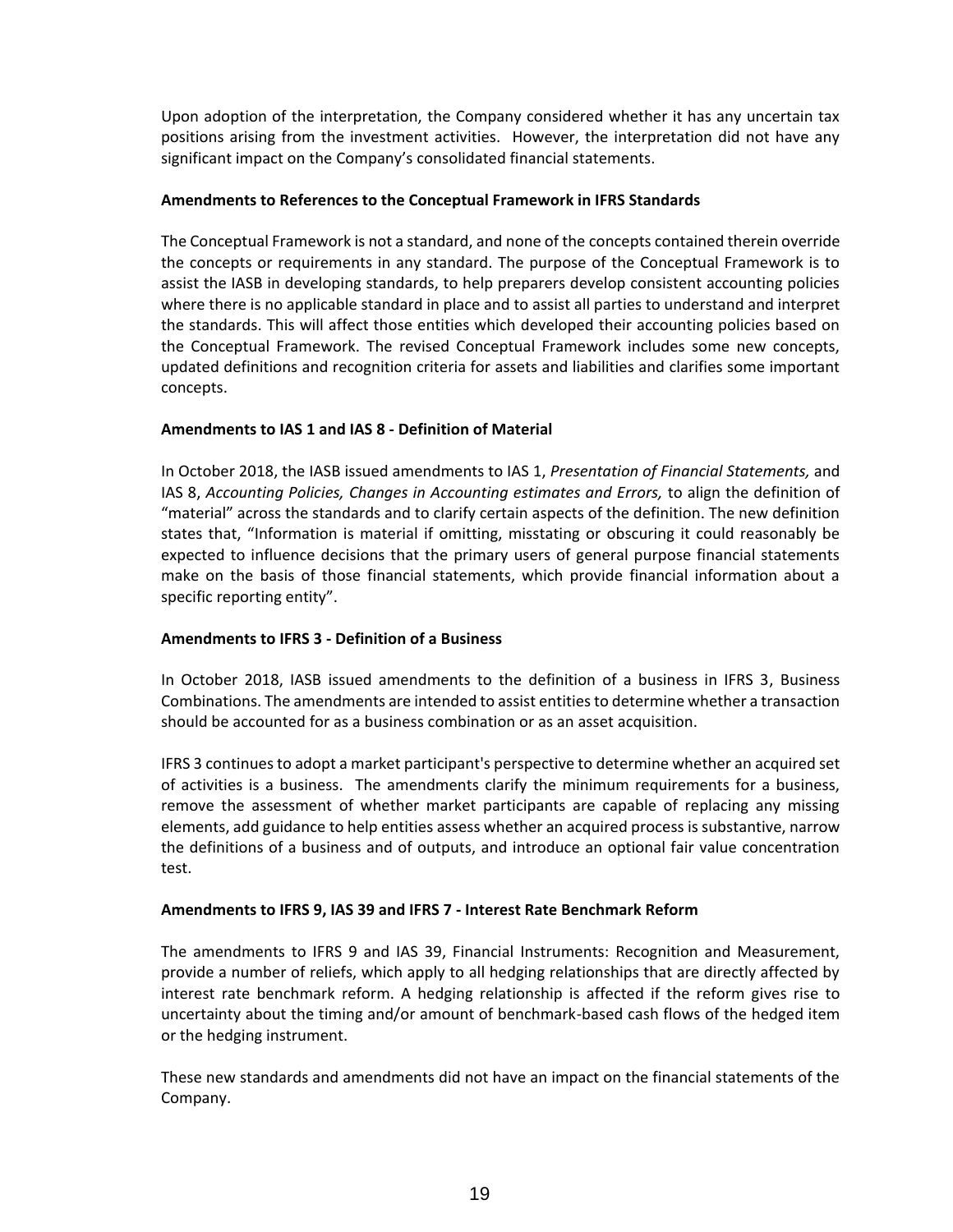There are no other new standards and amendments to existing standards that are effective for annual periods beginning on January 1, 2020 that have a material effect on the financial statements of the Company.

The following new or amended IFRS standards have been issued by the IASB and are not yet required to be adopted by the Company.

### **Amendments to IAS 1 – Classification of Liabilities as Current or Non-Current**

The amendments to IAS 1 affect only the presentation of liabilities as current or non-current in the statement of financial position and not the amount or timing of recognition of any asset, liability, income or expenses, or the information disclosed about those items.

#### **Classification**

#### **Financial Assets and Liabilities**

Financial assets include cash and cash equivalents, investments, cash advances for future investments, accounts receivable, prepaid expenses and other assets.

Financial liabilities include accounts payable and accrued expenses, and professional fees payable.

#### **Financial Assets and Liabilities at Fair Value through Profit or Loss**

The Company classifies all of its investment portfolio as financial assets at fair value through profit or loss. The portfolio of financial assets is managed and performance is evaluated on a fair value basis. The Company is primarily focused on fair value information, and it uses that information to assess the assets' performance and to make decisions. The Company has not taken the option to irrevocably designate any equity securities as fair value through other comprehensive income. The contractual cash flows of the Company's debt securities are solely principal and interest, but these securities are neither held for the purpose of collecting contractual cash flows nor held both for collecting contractual cash flows and for sale. The collection of contractual cash flows is only incidental to achieving the objective of the Company's business model. Consequently, all investments are measured at fair value through profit or loss. The Company recognises net changes in fair value on financial assets at fair value through profit or loss on the statement of profit or loss. The Company's accounting policies for measurement and fair value estimation of financial assets are discussed under Measurement and Fair Value Estimation in the notes to the consolidated financial statements.

#### **Recognition**

The Company recognises financial assets and financial liabilities on the date it becomes a party to the contractual provisions of the instrument.

Purchases and sales of financial assets are recognised on the trade date. From this date any gains and losses arising from changes in fair value of the financial assets or financial liabilities are recorded in the statements of profit or loss.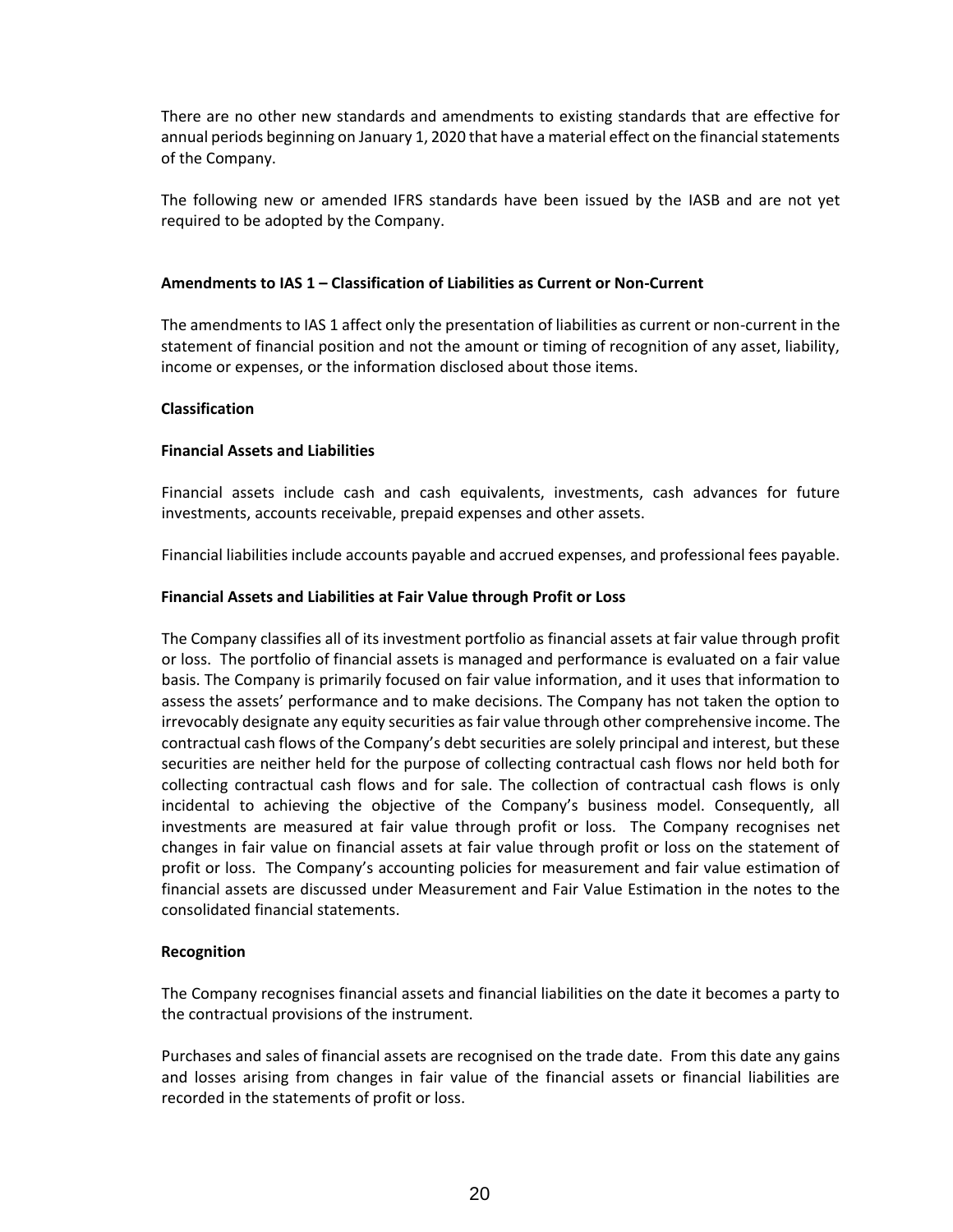Income and expense are recognised on an accrual basis. Transactions for private obligations are recorded on the date when the terms of the transaction are fully negotiated and known. Realised gains and losses from investment transactions are determined using the specific identification method.

Dividend income and expense are recorded on the ex-dividend date. Interest expense is recognised as incurred. Interest and dividends have not been accrued for securities or other obligations when the Company's management believes there is substantial doubt of collection.

### Revenue Recognition

The Company recognised revenue from the following major sources in 2020*:*

- Advisory services fees earned from private operating companies that the Company is invested in
- Investment banking income earned by i(x) Securities, LLC

Revenue is measured based on the consideration to which the Company expects to be entitled in a contract with a customer and excludes amounts collected on behalf of third parties. The Company recognises revenue when it transfers control of a product or service to a customer.

For the year ended December 31, 2020, the Company earned advisory services fees pursuant to agreements with two private operating investee companies. These fees were primarily paid-inkind with shares or units of the private operating companies. The quantity of shares or units received in payment for advisory services is stipulated in the advisory agreements with the two private operating companies. Shares or units received in accordance with these agreements are valued at fair value upon receipt by the Company using the same valuation methods used to value other investments in these operating companies. In addition, i(x) Securities, LLC earned investment banking fees, which were primarily derived from providing placement agent and advisory services, primarily to one client. Private placement fees were earned only when capital was raised and closings were effected, in accordance with the terms of the contracts with clients. Revenue from investment banking activities is generally recognised at the point in time that performance is completed (the closing date of the transaction) or the contract is cancelled. However, for certain contracts, revenue is recognised based upon a percentage of funds raised and/or a flat fee and may include a retainer, or partial payment, to commence services. In some circumstances, significant judgment is required to determine the timing and measure of progress appropriate for revenue recognition under a specific contract. Retainers and other fees received from customers prior to recognising revenue are reflected as contract liabilities.

# **Measurement**

Financial assets and financial liabilities are measured initially at cost which is the fair value of the consideration given or received.

All recognised financial assets that are within the scope of IFRS 9 are required to be subsequently measured at amortised cost or fair value based on the entity's business model for managing the financial assets and the contractual cash flow characteristics of the financial assets.

Subsequent to initial recognition, all financial assets and financial liabilities are measured at fair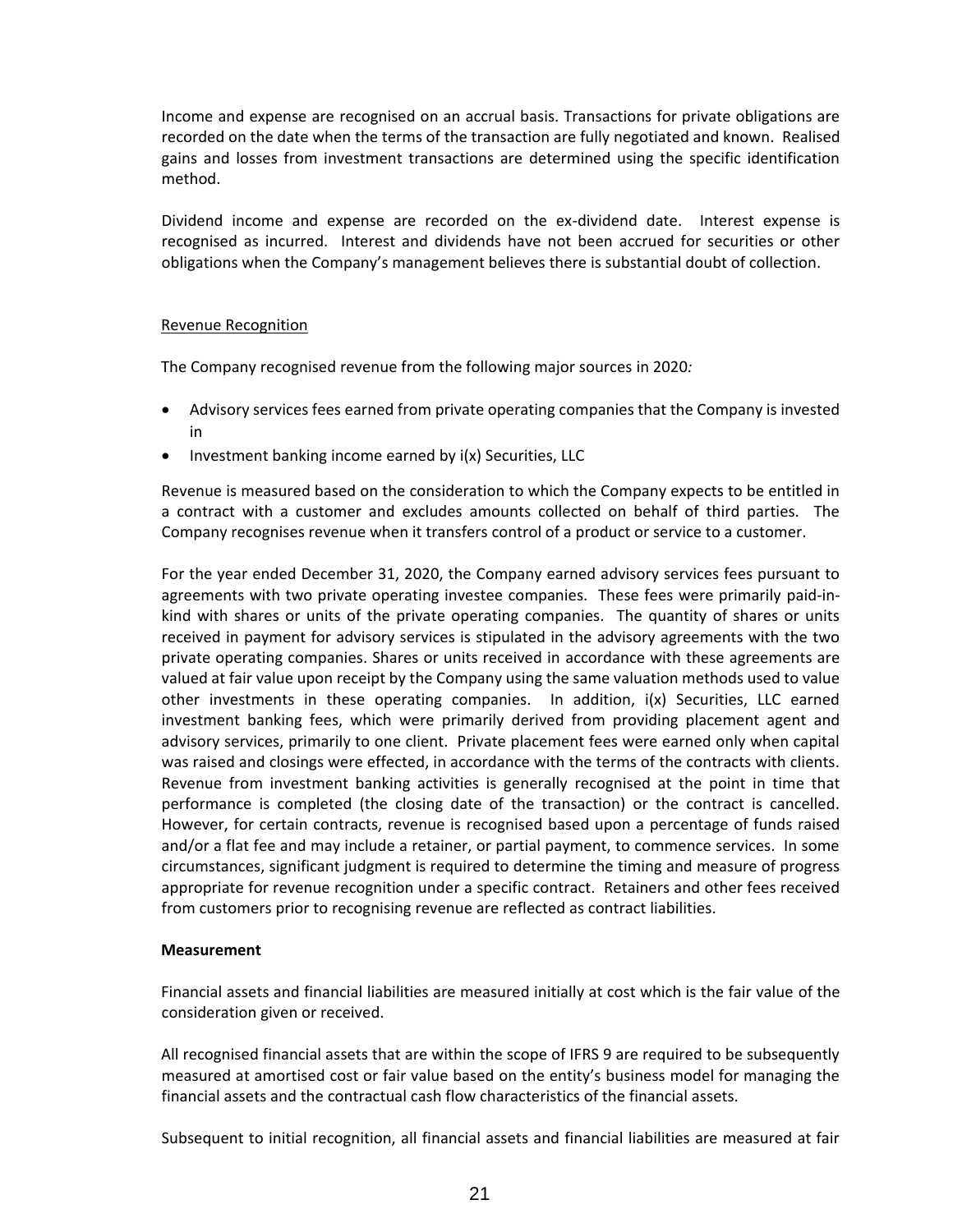value and accounted for through profit or loss. Gains and losses arising from changes in the fair value of the financial assets or financial liabilities at fair value through profit or loss are presented in the consolidated statements of profit or loss in revenue, in the period in which they arise.

#### **Cash and Cash Equivalents**

Cash consists primarily of cash in an operating account maintained with City National Bank ("CNB"). Such balances may exceed the Federal Deposit Insurance Corporation ("FDIC") insurance limit on an overnight basis.

The Company considers all highly liquid investments with a maturity of three months or less when acquired to be cash equivalents. The Company holds funds in a money market account at CNB and considers these funds to be cash equivalents. For further details, pertaining to the investment in the money market account, please see Note 11.

The following are the balances in cash and cash equivalents:

|                  |             | (Consolidated) |
|------------------|-------------|----------------|
|                  | 2021        | 2020           |
| Cash             | \$1,133,917 | \$552,800      |
| Cash equivalents | 1,000,847   | 5,650,469      |
| Total            | 2.134.764   | 6,203,269      |

#### **Cash Advances for Future Investments**

The Company may pay direct expenditures on behalf of a private operating company which the Company's management expects to invest in, in the future. When such expenditures are paid, they are recorded as cash advances for future investment on the Company's statements of financial position. Such expenditures may be reimbursable by the private operating company that they were paid on behalf of, or they may be converted to equity or debt securities issued by the private operating company in future periods. If the Company determines that such expenditures are not collectible from the private operating company or will not be converted to equity or debt securities, then the Company recognises a loss on such expenditures in the year in which such loss is determined. In 2021 and 2020, the Company determined that \$133 and \$168,019, respectively, of expenditures paid on behalf of private operating companies were uncollectible and recorded a loss on such expenditures. These losses are reported on the Company's statements of profit and loss in net changes in fair value on financial assets at fair value through profit or loss. The balance in cash advances for future investments was \$86,165 and \$715,841 as of December 31, 2021 and 2020, respectively, and is reflected on the Company's statements of financial position.

#### **Accounts Receivable**

The accounts receivable balance as of December 31, 2020 is comprised primarily of amounts due from investment banking activities conducted in the i(x) Securities, LLC subsidiary. The following is an aging of the accounts receivable balance as of December 31, 2021 and 2020:

| Accounts   |          | Neither  |       |        |           |
|------------|----------|----------|-------|--------|-----------|
| Receivable | Carrying | Impaired | 61-90 | 91-120 | More Than |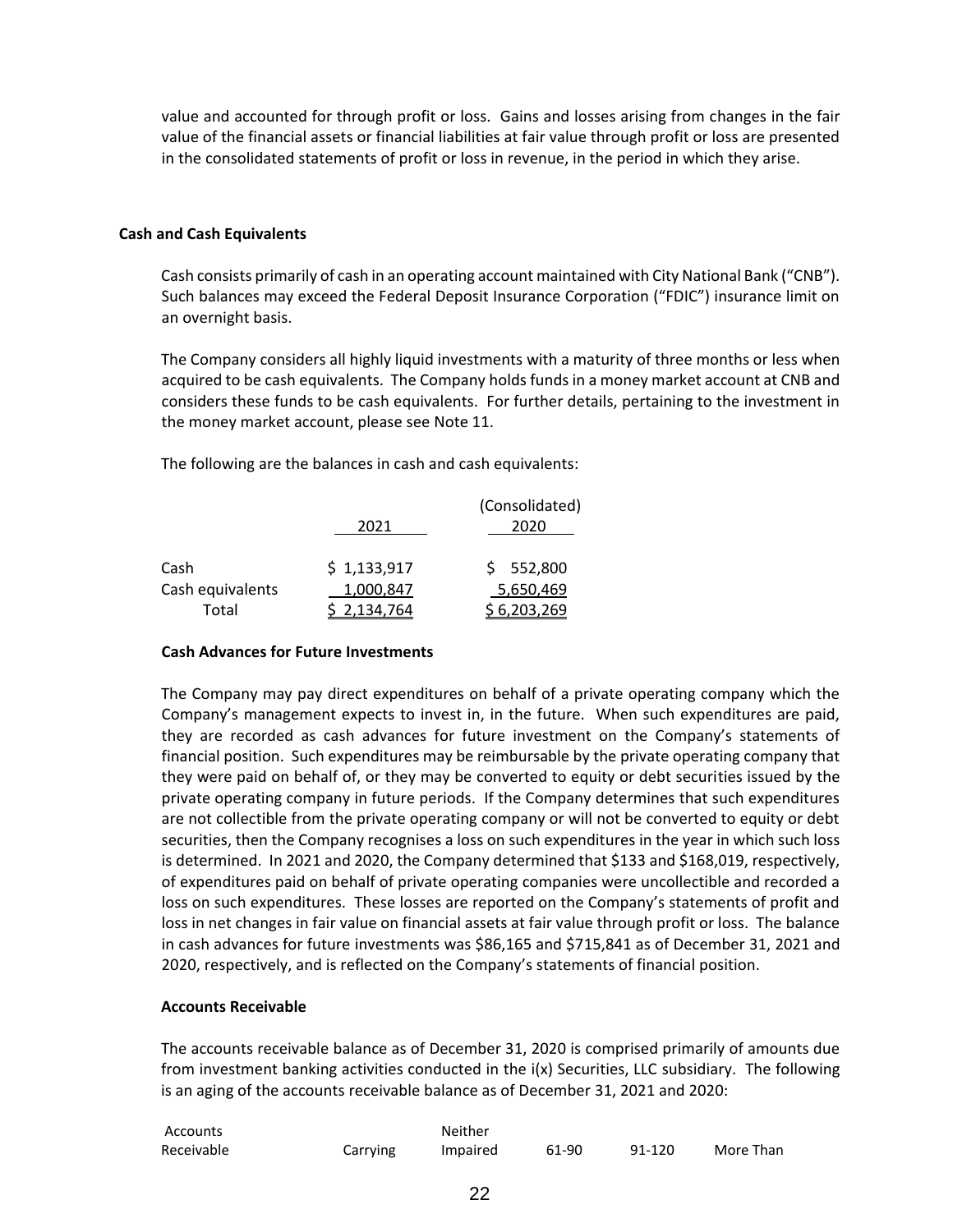| Balance                                | Amount   | Nor Past Due | Days             | Days                         | 120 Days |
|----------------------------------------|----------|--------------|------------------|------------------------------|----------|
| December 31, 2021<br>December 31, 2020 | \$40.374 | $\sim$       | $\sim$<br>$\sim$ | $\overline{\phantom{a}}$     | \$40.374 |
| (consolidated)                         | 374,968  | 347.883      | 27,085           | $\qquad \qquad \blacksquare$ | -        |

#### **Prepaid Expenses**

Prepaid expenses include expenses incurred in connection with the initial public offering of I(X) Net Zero, PLC ("I(X) Net Zero"), discussed in Note 12. These expenses were accrued as of December 31, 2021 and will be deducted from the equity of the I(X) Net Zero upon completion of the initial public offering. The total of these expense amounted to \$1,416,000.

#### **Property, Plant and Equipment**

Property, plant and equipment consists of office furniture and equipment. These assets are carried at cost, net of accumulated depreciation. Depreciation is charged to operations over the estimated useful life of the furniture and equipment, primarily three to five years, utilising the straight-line method.

|                                                                                                                    | 2021                       | (Consolidated)<br>2020     |
|--------------------------------------------------------------------------------------------------------------------|----------------------------|----------------------------|
| Property, Plant and Equipment<br>Cost, January 1<br>Purchases                                                      | Ś<br>79,629<br>3,902       | 68.444<br>11,185           |
| Cost, December 31,                                                                                                 | 83,531                     | 79,629                     |
| Accumulated depreciation, January 1<br>Depreciation expense for the year<br>Accumulated depreciation, December 31, | 53,436<br>14,784<br>68,220 | 37,027<br>16,409<br>53,436 |
| Property, plant and equipment,<br>net of accumulated depreciation                                                  | 15.31:                     | 26.193                     |

# **Current Liabilities**

The balances in the accompanying statements of financial position (consolidated as of December 31, 2020) for accounts payable and accrued expenses, professional fees payable and the current portion of the lease liability are due and payable within one year from December 31, 2021 and 2020, respectively.

#### **Lease Accounting**

The Company accounts for leases by recognising a right-of-use asset and a lease liability. Lease liabilities are measured at the present value of the contractual payments due to the lessor over the lease term, with the discount rate determined by reference to the rate inherent in the lease unless this rate is not readily determinable, in which case the Company's incremental borrowing rate on commencement of the lease is used. Right-of- use assets are initially measured at the amount of the lease liability, reduced for any lease incentives received, and increased for lease payments made at or before commencement of the lease, initial direct costs incurred and the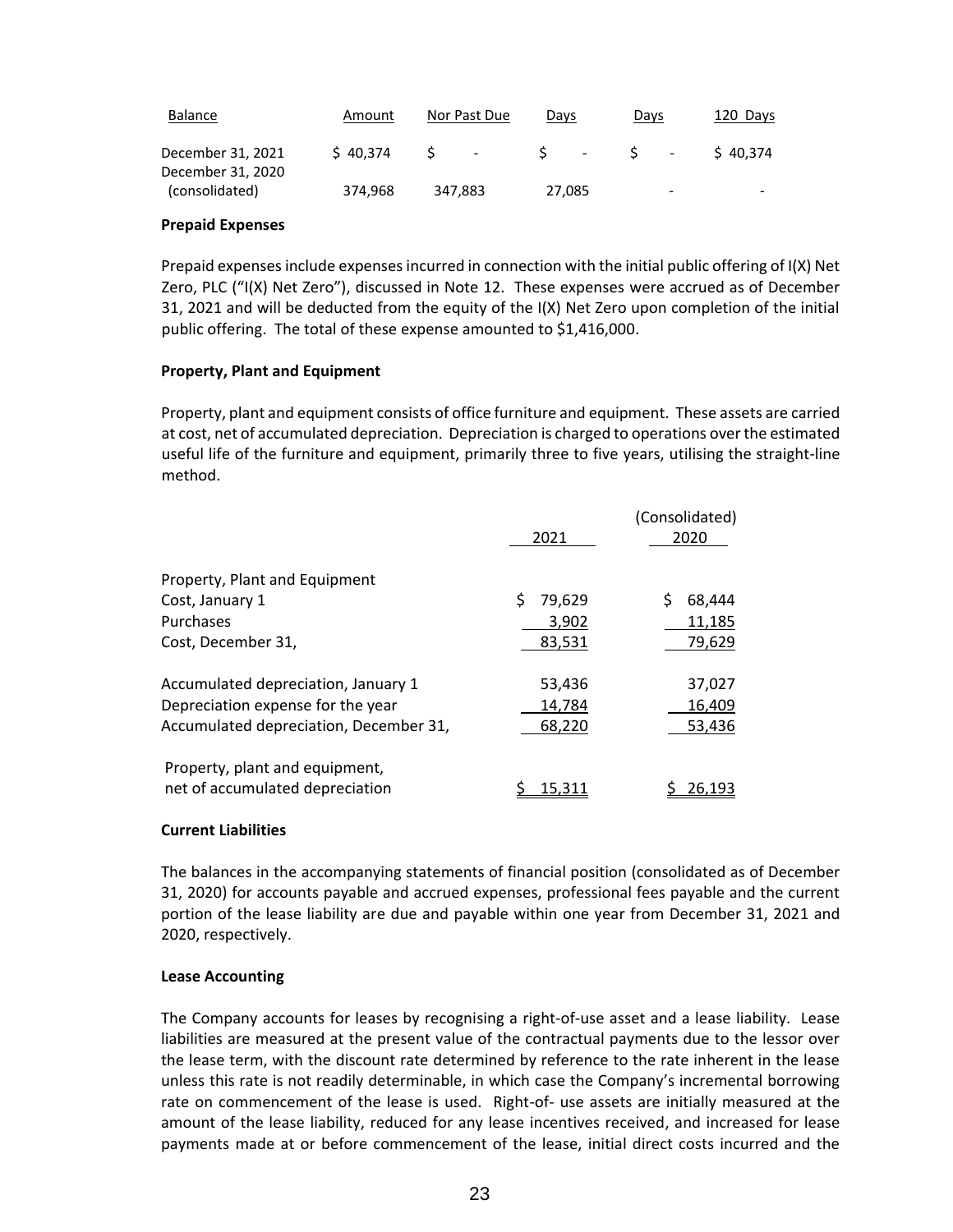amount of any provision where the Company is contractually required to dismantle, remove or restore the leased asset. Subsequent to initial measurement, lease liabilities increase as a result of interest charged at a constant rate on the balance outstanding and are reduced for lease payments made. Right-of-use assets are amortised on a straight-line basis over the remaining term of the lease.

The Company has a lease agreement with lease and non-lease components. Such non-lease components are accounted for separately.

The Company has elected not to recognise right-of-use assets and liabilities for short-term leases that have a lease term of 12 months or less, or leases of low value assets. These lease payments are expensed on a straight-line basis over the lease term.

#### **Income Taxes**

The Company is domiciled in the United States of America (the "U.S."). Under the current laws of the U.S., the Company is not subject to federal, state or local income taxes; such taxes are the responsibility of individual members. Accordingly, no provision has been made in the accompanying consolidated financial statements for any federal, state, or local income taxes.

The Company's management periodically evaluates positions taken in tax returns with respect to situations in which applicable tax regulation is subject to interpretation, and establishes provisions, where appropriate, on the basis of amounts expected to be paid to the tax authorities. The Company's management has determined that there are no uncertain tax positions and, as a result, has identified no matters that require further disclosure in the financial statements. As of December 31, 2021, the tax years that remain subject to examination by United States federal and state tax jurisdictions under the statute of limitations, are the calendar years 2018 through 2021.

#### **Fair Value Estimation**

Fair value is the price that would be received to sell an asset or paid to transfer a liability in an orderly transaction between market participants at the measurement date in the principal market or, in its absence, the most advantageous market to which the Company has access at that date. The fair value of a liability reflects its non-performance risk

When available, the Company measures the fair value of an instrument using the quoted price in an active market for that instrument. A market is regarded as active if transactions for the asset or liability take place with sufficient frequency and volume to provide pricing information on an ongoing basis. If there is no quoted price in an active market, then the Company uses valuation techniques that maximise the use of relevant observable inputs and minimise the use of unobservable inputs. The chosen valuation technique incorporates all of the factors that market participants would take into account in pricing a transaction.

The Company measures fair value using the following fair value hierarchy that reflects the significance of the inputs used in making the measurements.

The hierarchy gives the highest priority to unadjusted quoted prices in active markets for identical assets or liabilities (Level 1 measurements) and the lowest priority to unobservable inputs (Level 3 measurements).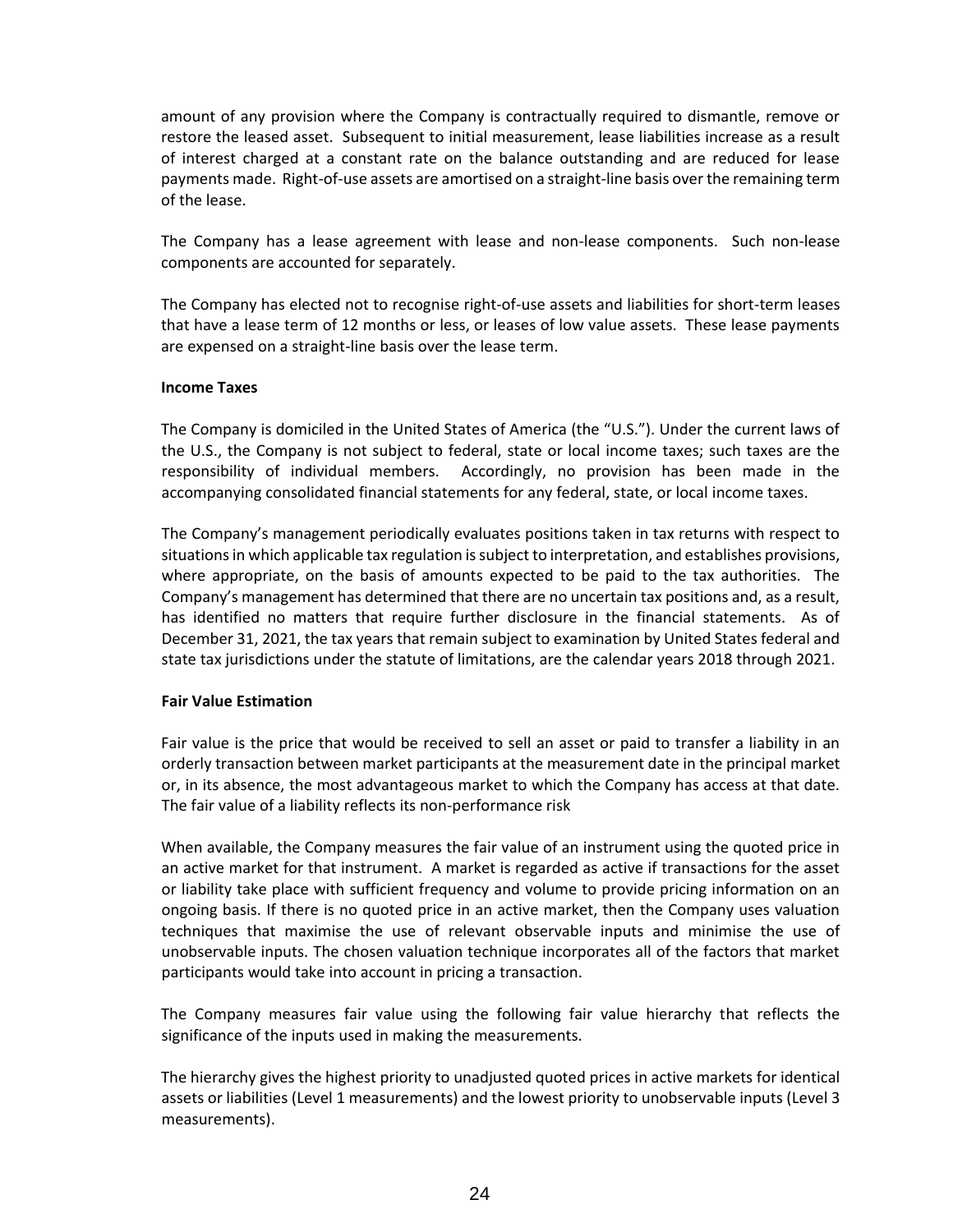- Level 1: Assets and liabilities with inputs that reflect unadjusted quoted prices in active markets for identical assets or liabilities that the Company has the ability to access at the measurement date.
- Level 2: Assets and liabilities with inputs other than quoted prices included within Level 1, that are observable either directly or indirectly, including quoted market prices for similar instruments in active markets, quoted prices for identical or similar instruments in markets that are considered less active or other valuation techniques in which all significant inputs are directly or indirectly observable from market data.
- Level 3: Assets and liabilities with inputs that are unobservable. Level 3 includes all instruments for which the valuation technique includes inputs not based on observable data and the unobservable inputs have a significant effect on the instrument's valuation. The valuation technique used is dependent on the level of data, the circumstances and the availability of observable inputs and may include discounted cash flow analysis, market comparables and option pricing models.

Level 3 instruments include investments in private operating companies, which comprise 100% of the Company's investment portfolio. The Company's management determines the fair value of these investments using valuation techniques applicable to Level 3 investments. Typically, the Company's best estimate of fair value at inception is the transaction price, excluding transaction costs. When evidence supports a change to the carrying value from the transaction price, adjustments are made to reflect expected exit values in the investment's principal market under current market conditions.

In estimating the value of Level 3 investments, the inputs generally used by the Company's management include the original transaction price, completed or pending third-party transactions in the underlying investment or comparable issuers, subsequent rounds of financing, recapitalizations and other transactions across the capital structure, offerings in the equity or debt capital markets, and changes in financial ratios or cash flows. The Company also considers specific events which may impact the fair value of investee companies, including the following:

- Corporate, political or operating events that may have a material impact on the investee company's prospects and therefore, its fair value.
- The investee company is placed into receivership or bankruptcy.
- The investee company is unlikely to continue as a going concern.
- Management changes at the investee company that may have a positive or negative impact on the investee company's ability to achieve its objectives and build value for shareholders.

Level 3 investments may also be adjusted to reflect illiquidity and/or non-transferability, with the amount of such discount estimated by the Company's management in the absence of market information. The fair value measurement of Level 3 investments does not include transaction costs that may have been capitalised as part of the security's cost basis. Assumptions used by the Company's management due to the lack of observable inputs may significantly impact the resulting fair value and therefore the Company's results of operations.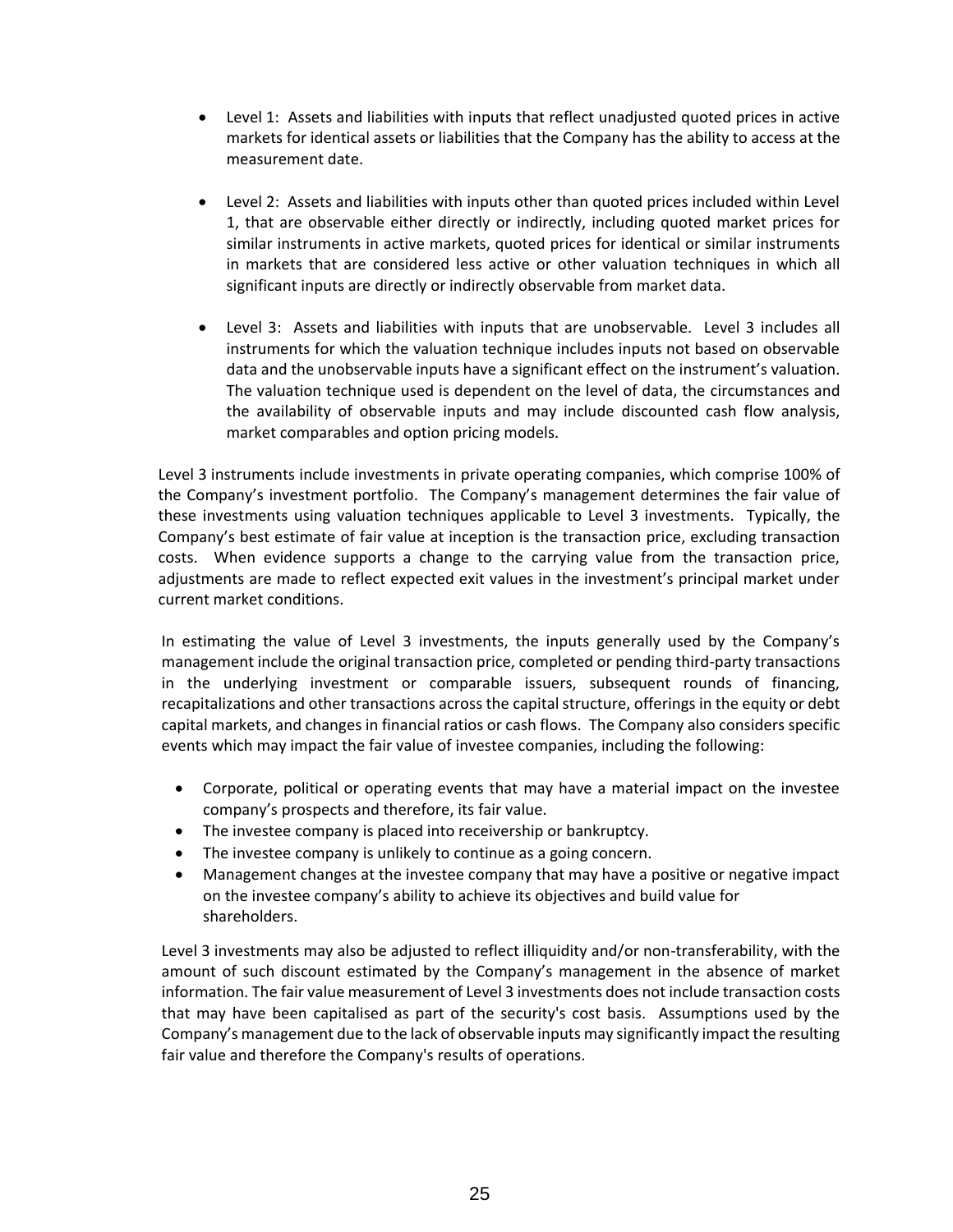#### *Investments in Private Operating Companies*

The following table presents information about the Company's assets measured at fair value as of December 31, 2021 and 2020:

|                                     | Level 3     |              |
|-------------------------------------|-------------|--------------|
|                                     |             | Consolidated |
|                                     | 2021        | 2020         |
| Investments at Fair Value           |             |              |
| Common Stock                        | \$2,383,698 | \$1,338,151  |
| <b>Convertible Note</b>             | 499,955     | 50,000       |
| Limited Liability Company Interests | 57,357,099  | 14,379,697   |
| <b>Limited Partnerships</b>         | 500,000     |              |
| Total Investments at Fair Value,    |             |              |
| December 31,                        | 60.740.752  | 15,767,848   |

The following tables present the changes in assets classified in Level 3 of the fair value hierarchy for the years ended December 31, 2021 and 2020:

|                                                                                        | Common<br>Stock    | Convertible<br>Note    | Limited Liability   | Company Interests | Limited<br>Partnerships | Totals                    |
|----------------------------------------------------------------------------------------|--------------------|------------------------|---------------------|-------------------|-------------------------|---------------------------|
| Balance at December 31, 2020<br>Purchase of investments<br>Transfer to assets held for | \$1,338,151        | 50,000<br>S<br>499,955 | \$14,379,697        | 3,370,000         | \$<br>500,000           | \$15,767,848<br>4,369,955 |
| disposal                                                                               | (200,000)          | (50,000)               |                     |                   |                         | (250,000)                 |
| Unrealised gain                                                                        | 1,245,547          |                        |                     | 39,607,402        |                         | 40,852,949                |
| Balance at December 31, 2021                                                           | <u>\$2,383,698</u> | 499,955                | <u>\$57,357,099</u> |                   | \$500,000               | \$60,740,752              |
|                                                                                        |                    |                        |                     |                   |                         |                           |
|                                                                                        | Common             |                        | Convertible         |                   | Limited Liability       |                           |
| (Consolidated)                                                                         | Stock              |                        | Note                |                   | Company Interests       | Totals                    |
| Balance at December 31, 2019                                                           | \$1,292,318        |                        | \$50,000            |                   | \$6,178,990             | 7,521,308                 |
| Advisory fees paid-in-kind                                                             |                    | 45,833                 |                     |                   | 2,641,647               | 2,687,480                 |
| Unrealised gain                                                                        |                    |                        |                     |                   | 5,559,060               | 5,559,060                 |
| Balance at December 31, 2020                                                           | \$1,338,151        |                        | 50,000              |                   | \$14,379,697            | \$15,767,848              |

During the years ended December 31, 2021 and 2020 there were no transfers of securities between Levels.

The following tables summarise the methods and significant assumptions used to measure investments categorised in Level 3 of the fair value hierarchy and whose values were determined by management as of December 31, 2021 and 2020:

|                                                                 | <b>Fair Value at</b><br>December 31, 2021<br>(in thousands) | <b>Valuation</b><br><b>Technique</b> | Unobservable<br>Input                   | Average     |
|-----------------------------------------------------------------|-------------------------------------------------------------|--------------------------------------|-----------------------------------------|-------------|
| Investments<br><b>Common stock</b><br>Carbon Capture Technology | 2.384                                                       |                                      | Market Approach Implied value of equity | \$109.53/sh |
| <b>Total Common Stock</b>                                       | 2,384                                                       |                                      |                                         |             |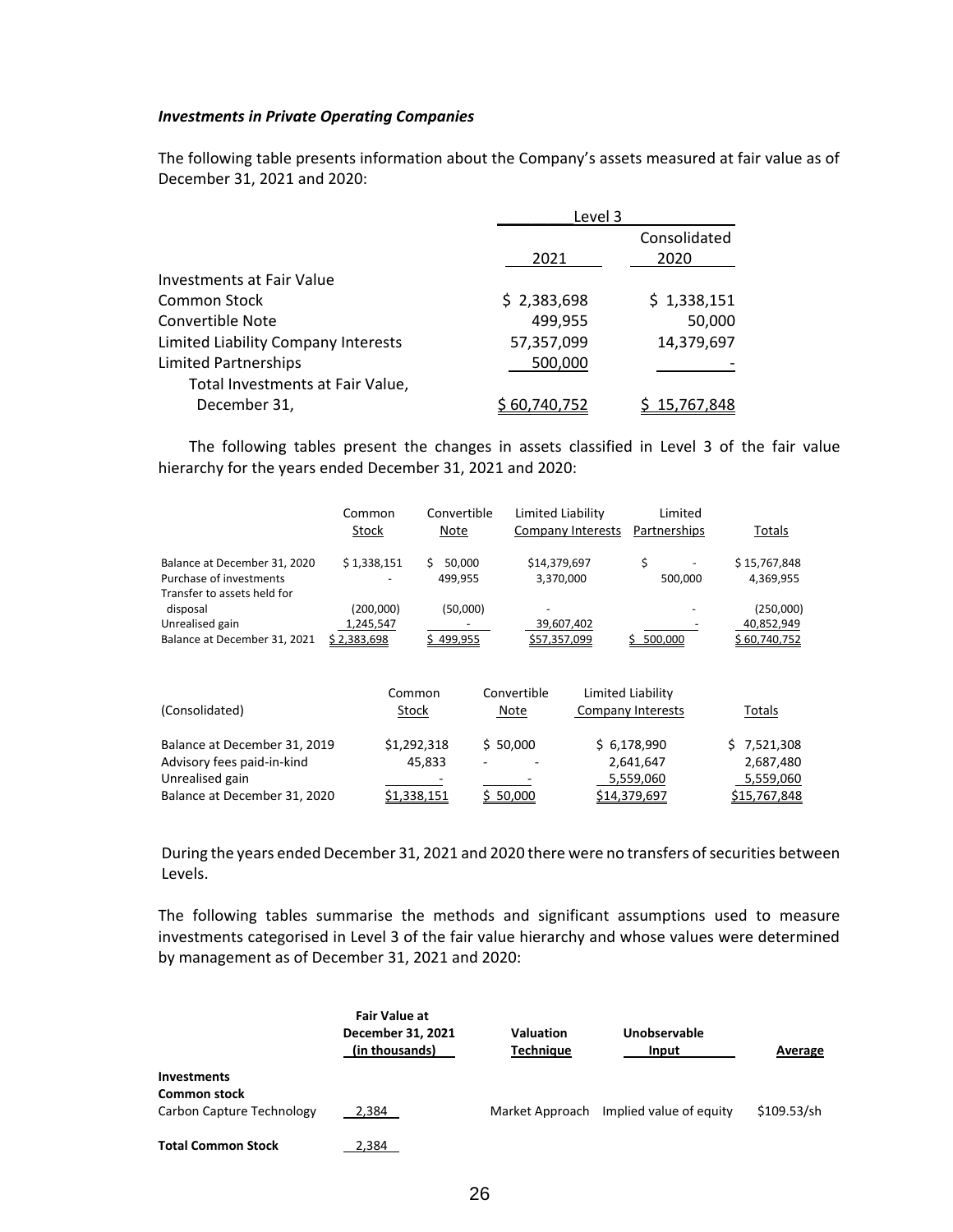| <b>Limited Liability Company Interests</b>                                 |                                                             |                                                                            |                                                                                                                          |                |
|----------------------------------------------------------------------------|-------------------------------------------------------------|----------------------------------------------------------------------------|--------------------------------------------------------------------------------------------------------------------------|----------------|
| Biofuel Developer (1)                                                      | 46,822                                                      | Market Approach                                                            | Recent transaction $-$<br>capital raise (90%<br>weight)                                                                  | \$4.51/unit    |
|                                                                            |                                                             | <b>Option Pricing</b>                                                      | Risk free rate $-1.3%$ ,<br>Method (backsolve) volatility - 137.9%;<br>time to liquidity event -<br>5 years (10% weight) |                |
| Real Estate Development                                                    | 4,810                                                       | <b>Discounted Cash</b><br>Flow                                             | Income Approach - Discount rate - 15%                                                                                    | \$3.92/unit    |
| Renewable Energy                                                           | 5,025                                                       | <b>Options Pricing</b><br>Method<br>(Management<br>Company)                | Risk free rate $-1.3%$ ,<br>volatility - 20%;<br>expected life of option -<br>5 years                                    |                |
|                                                                            |                                                             | Monte Carlo<br>Simulation<br>owned indirectly<br>by management<br>company) | Risk free rate - .85%,<br>volatility $-10\%$ ; term to<br>(Founders' shares maturity - 2.3 years<br>(lockup period)      |                |
| <b>Total Renewable Energy</b>                                              | 700<br>5,725                                                | <b>Transaction cost</b>                                                    | <b>Transaction cost</b>                                                                                                  | N/A            |
| Software/Information<br>Technology                                         | 500                                                         | <b>Transaction cost</b>                                                    | <b>Transaction cost</b>                                                                                                  | N/A            |
| <b>Total Limited Liability</b><br><b>Company Interests</b>                 | 57,857                                                      |                                                                            |                                                                                                                          |                |
| <b>Limited Partnership Interest</b>                                        |                                                             |                                                                            |                                                                                                                          |                |
| <b>Building technology</b>                                                 | 500                                                         | <b>Transaction cost</b>                                                    | <b>Transaction cost</b>                                                                                                  | N/A            |
| Total                                                                      | \$60,741                                                    |                                                                            |                                                                                                                          |                |
| (Consolidated)                                                             | <b>Fair Value at</b><br>December 31, 2020<br>(in thousands) | Valuation<br><b>Technique</b>                                              | Unobservable<br>Input                                                                                                    | <b>Average</b> |
| <b>Investments</b><br><b>Convertible Note</b><br><b>Finance Technology</b> | <u>ځ</u><br>50                                              | Transaction<br>cost                                                        | Transaction<br>cost                                                                                                      | \$50,000       |
| <b>Common Stock</b><br>Carbon Capture<br>Technology                        | 1,138                                                       | Market<br>Approach                                                         | Implied value of<br>equity financing<br>round                                                                            | \$52.29/share  |
| <b>Finance Technology</b>                                                  | 200                                                         | Market<br>Approach                                                         | <b>Transaction cost</b><br>plus advisory fees                                                                            | \$1.00/share   |
| <b>Total Common Stock</b>                                                  | 1,338                                                       |                                                                            | paid in kind                                                                                                             |                |
| <b>Limited Liability Company</b>                                           |                                                             |                                                                            |                                                                                                                          |                |
| <b>Interests</b><br>Biofuel Developer (1)                                  | 10,542                                                      | Market<br>Approach                                                         | Recent transaction -<br>capital raise (90%                                                                               | \$1.76/unit    |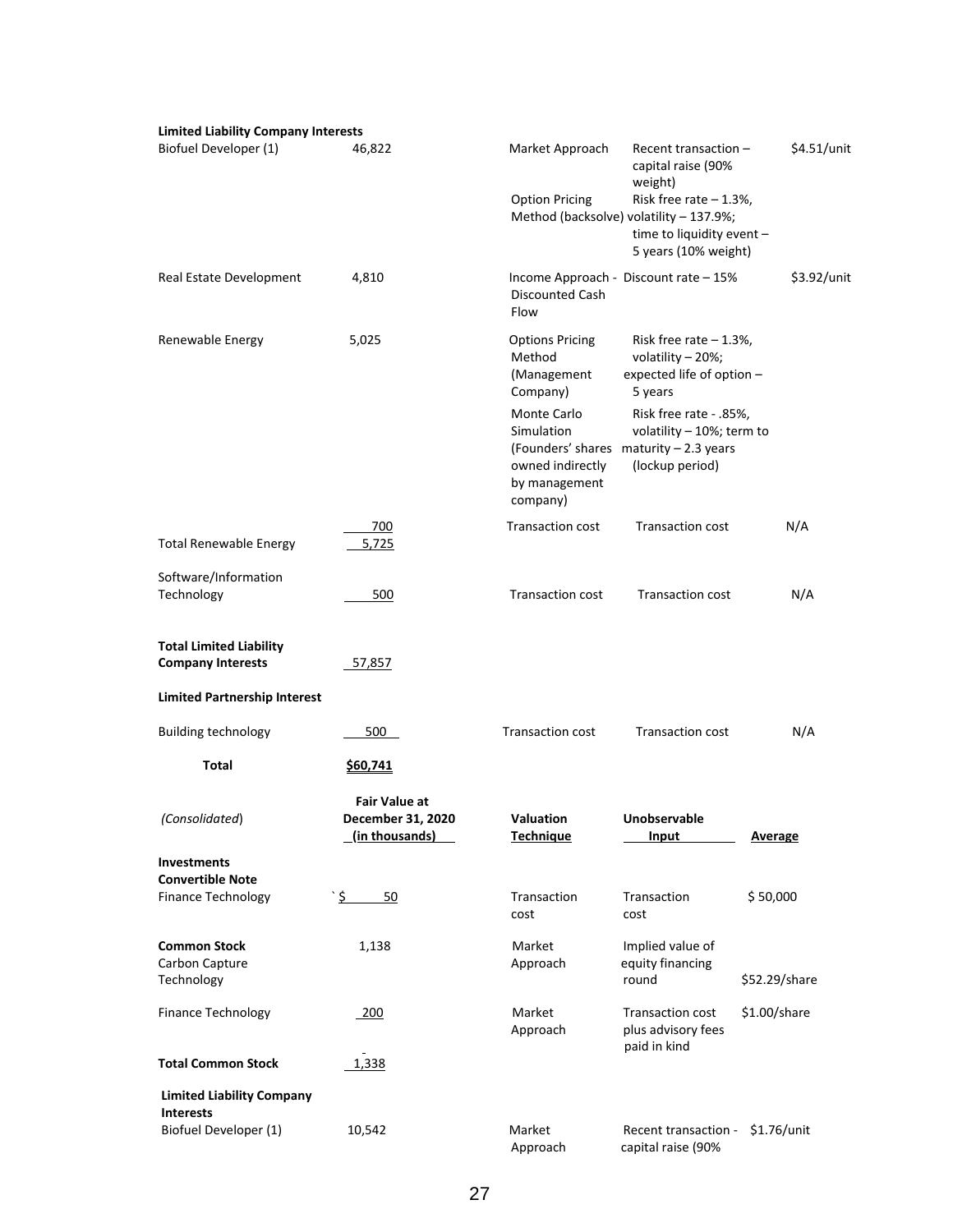|                                                            |          |                                         | weight)                                                                                              |               |
|------------------------------------------------------------|----------|-----------------------------------------|------------------------------------------------------------------------------------------------------|---------------|
|                                                            |          | Option pricing<br>method<br>(backsolve) | Risk free rate $-$ .4%,<br>volatility $-130\%$ ;<br>time to liquidly event -<br>5 years (10% weight) |               |
| Real Estate Development                                    | 3,838    | Market<br>Approach                      | <b>Transaction cost</b><br>plus advisory fees<br>paid in kind                                        | $$3.13/$ unit |
| <b>Total Limited Liability</b><br><b>Company Interests</b> | 14,380   |                                         |                                                                                                      |               |
|                                                            |          |                                         |                                                                                                      |               |
| Total                                                      | \$15,768 |                                         |                                                                                                      |               |

(1) The investment in Biofuels represents the Company's interest in Wastefuel Holdings, LLC ("Wastefuel Holdings"). In January 2021, Wastefuel Holdings was reorganised into Wastefuel Global, LLC ("Wastefuel Global") and the Company contributed its interest in Wastefuel Holdings to the new company, in exchange for 10,841,000 units of the new company. In February 2021, there was a new round of financing for Wastefuel Global Class A Preferred units which raised \$4.2 million for Wastefuel Global. The value of the units subscribed in February 2021 by third-party investors, in an arm's-length transaction, was known to the Company as of December 31, 2020 and accordingly, such value was used by the Company's management to value its interest in Wastefuel Holdings as of December 31, 2020. The per unit price of Wastefuel Global in the February 2021 capital raise was given a 90% weight in the December 31, 2020 valuation and a 10% weight was ascribed to the backsolve method, which is a method that derives the equity value for a company from a transaction involving the company's own securities. The rights and preferences of each class of equity, market interest rates, industry sector volatility data, and an estimated time period to a liquidity event are all considered and included in an option pricing model under the backsolve method. The weighting of these two valuation methods and the unobservable inputs used in the valuation were based on management judgment. The unobservable inputs are presented in the Level 3 valuation table as of December 31, 2020, in Note 2 above. The sensitivity analysis in Note 11 shows the effect on the fair value of Wastefuel Holdings of an increase in weighting of the backsolve method to 20% and a decrease in the weighting to zero percent.

On a semi-annual basis, the Company's management reviews the fair value calculation for each Level 3 security and assesses, among other things, the reasonableness of the pricing models, the inputs to the pricing models and the significant assumptions developed internally or by independent valuation experts

# **3. Capital Contributions and Distributions**

The Company has authorised 16,000,000 Units which have been designated as Class A, Class C and Class P Units. The authorised number of units for each class are: Class A – 5,000,000 Units, Class C - 6,700,000 Units, and Class P - 4,300,000 Units. Class A units were issued to investors; Class C units were issued to the founders of the Company; and Class P Units were issued to employees, advisors and members of the board of directors of the Company pursuant to Restricted Unit Grant Agreements.

# *Restricted Unit Grant Agreements*

Class P units were granted in consideration for services to be provided to the Company, subject to the terms of a Restricted Unit Grant Agreement (the "Grant Agreement"), except that certain Class P units were granted without a Grant Agreement. Class P units vest in accordance with the vesting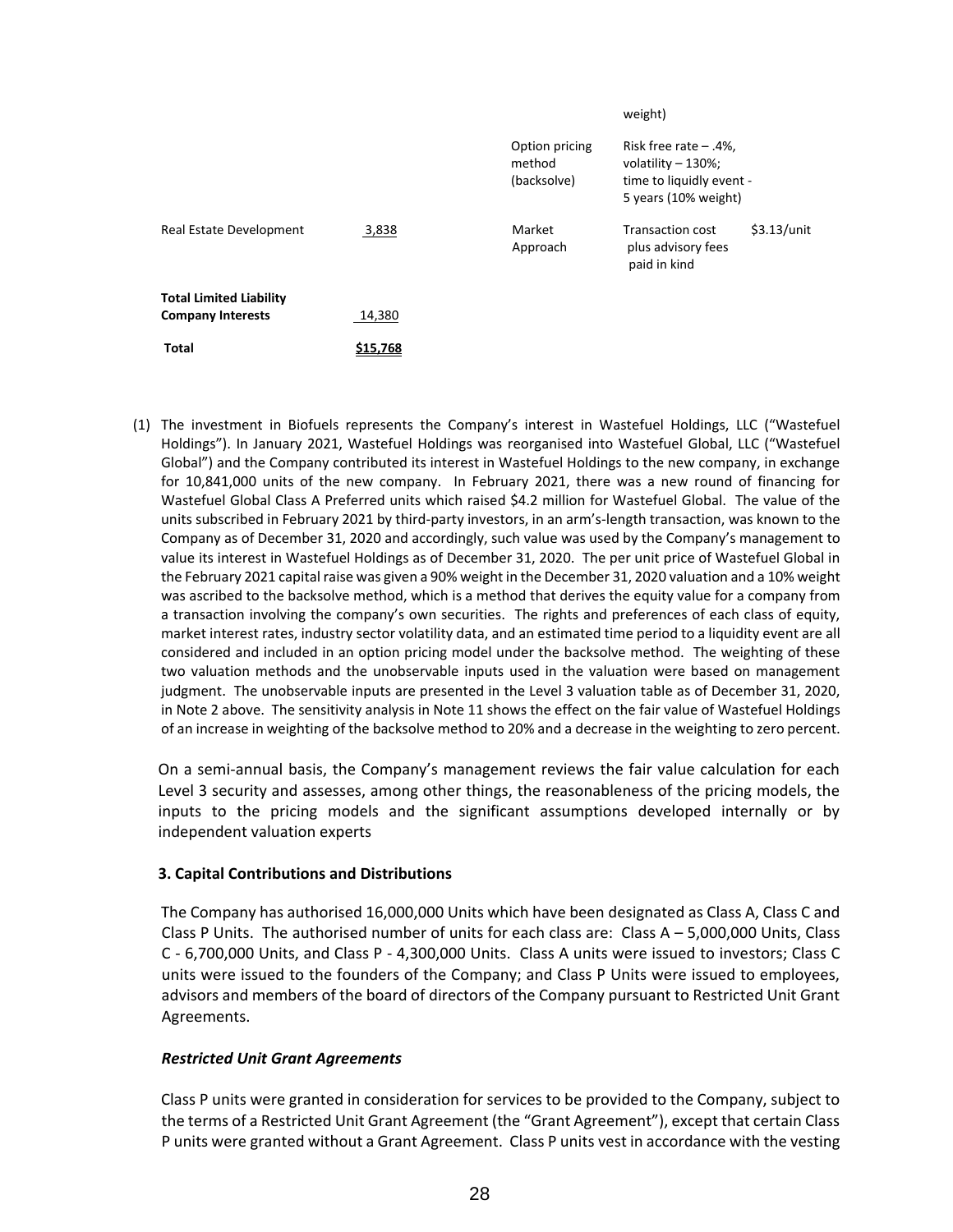schedule contained in each unitholder's Grant Agreement, however, for those Class P units issued without a Grant Agreement, vesting is not required. Unvested units are subject to forfeiture or repurchase by the Company if the unitholder is no longer an employee, advisor or member of the board of directors of the Company, as specified in the unitholder's Grant Agreement. Upon termination of a Class P unitholder's employment or resignation from the Company, termination of an advisor agreement or removal or resignation from the board of directors, the Company has the option to purchase, within ninety days, all or any portion of such Class P unitholder's unvested units for \$100 per unit (the "Repurchase Option"). Class P units were issued with a value of zero as of the effective date of each Grant Agreement. The Class P units were valued at zero based upon the assessment by the Company's management of the value of the assets of the Company net of its liabilities, which was approximately zero on the grant date.

Class P unitholders have a right to receive distributions in the event of a cash distribution in respect of such Class P units, regardless of whether such units are vested or unvested. Class P unitholder rights to receive liquidating distributions are described under in Note 3, Distributions. The allocation of profits to Class P unitholders is described in Note 4.

#### *Contributions*

In 2021 and 2020, the Company had capital contributions of \$5,149,985 and \$4,926,542 respectively, all of which were cash contributions for Class A units.

#### *Distributions*

In accordance with the LLC Agreement, and subject to the availability of Distributable Cash, as defined in the LLC Agreement, members are entitled to a quarterly distribution in an amount sufficient for each member to pay its income taxes on its allocable share of the Company's profits for the period, after taking into account losses in excess of profits for prior periods. After such distributions are made to members in respect of income tax payments, and when determined by the Company's Board, and subject to availability of Distributable Cash, distributions are made to members in the following order:

- (1) first to the Class A and Class C members, pro rata, in an amount equal to their unreturned capital contributions; and
- (2) thereafter to all members, pro rata, subject to the allocation of profits and losses to each member, in accordance with the LLC Agreement.

Liquidation proceeds are distributed pro rata to the Class A and C Class unitholders up to their then remaining unreturned capital contributions. Thereafter, liquidation proceeds are distributed to those members with positive capital account balances, pro rata, up to such positive capital account balances. Any remaining proceeds are distributed pro rata to all members. There were no distributions during the years ended December 31, 2018-2020.

# **4. Allocation of Income, Gain, Loss and Expense**

Each member's share of the Company's profits and losses is allocated in accordance with the Company's LLC Agreement. Such profits and losses are allocated to the members according to their respective interest in the Company.

Profits and losses are allocated to Class A and Class C members pro rata in accordance with their capital contributions, however, to the extent that any allocation of losses would cause or increase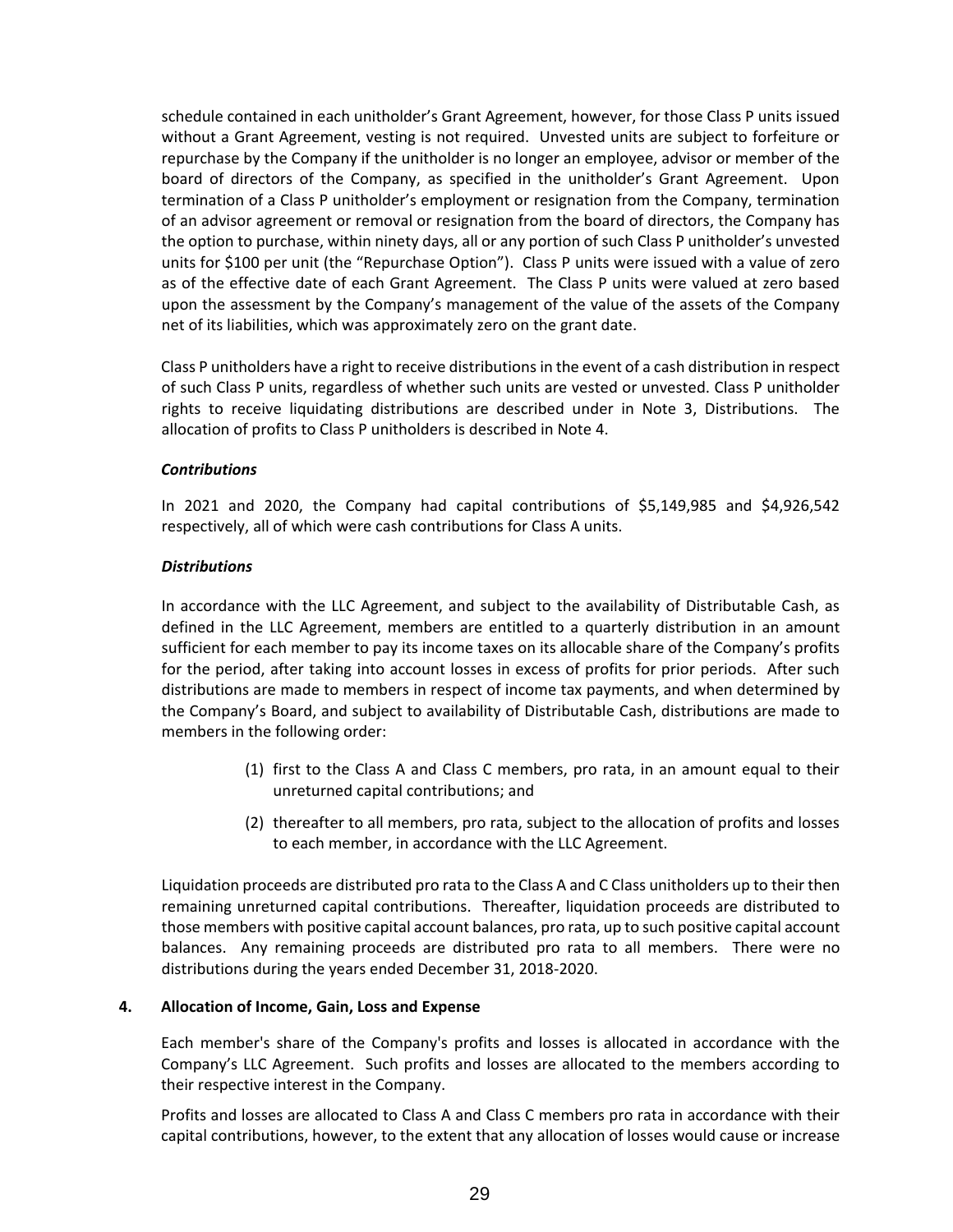a deficit balance in a Class A or Class C Member's Adjusted Capital Account (defined in the LLC Agreement), such losses are reallocated among such members with positive Adjusted Capital Account Balances, pro rata, until no member has a positive Adjusted Capital Account balance. To the extent that any losses were allocated pursuant to this provision, then profits are allocated to the members until the aggregate amount of profits allocated to the members is equal to the aggregate amount of losses.

Class P unitholders are entitled to a pro rata allocation of profits, after Class A and Class C unitholders have received distributions equal to their unreturned capital contributions.

#### **5. Revenue**

|                      | 2021                     | 2020      |
|----------------------|--------------------------|-----------|
| Advisory fees        | $\overline{\phantom{a}}$ | 1,520,095 |
| Dividend income      | 378                      | 10,785    |
| Other income         | 183                      | 6,004     |
| <b>Total Revenue</b> | 561                      | 1,536,884 |

#### **6. Net Changes in Fair Value on Financial Assets at Fair Value through Profit or Loss**

|                                       | 2021         | 2020        |
|---------------------------------------|--------------|-------------|
| Net unrealised gain from investments  | \$40,852,949 | \$5,559,060 |
| Net realised loss from cash advances  |              |             |
| for future investment                 | (133)        | (168, 019)  |
| Total Net Changes in Fair Value on    |              |             |
| <b>Financial Assets at Fair Value</b> |              |             |
| Through Profit or Loss                | \$40,852,816 | \$5,391,041 |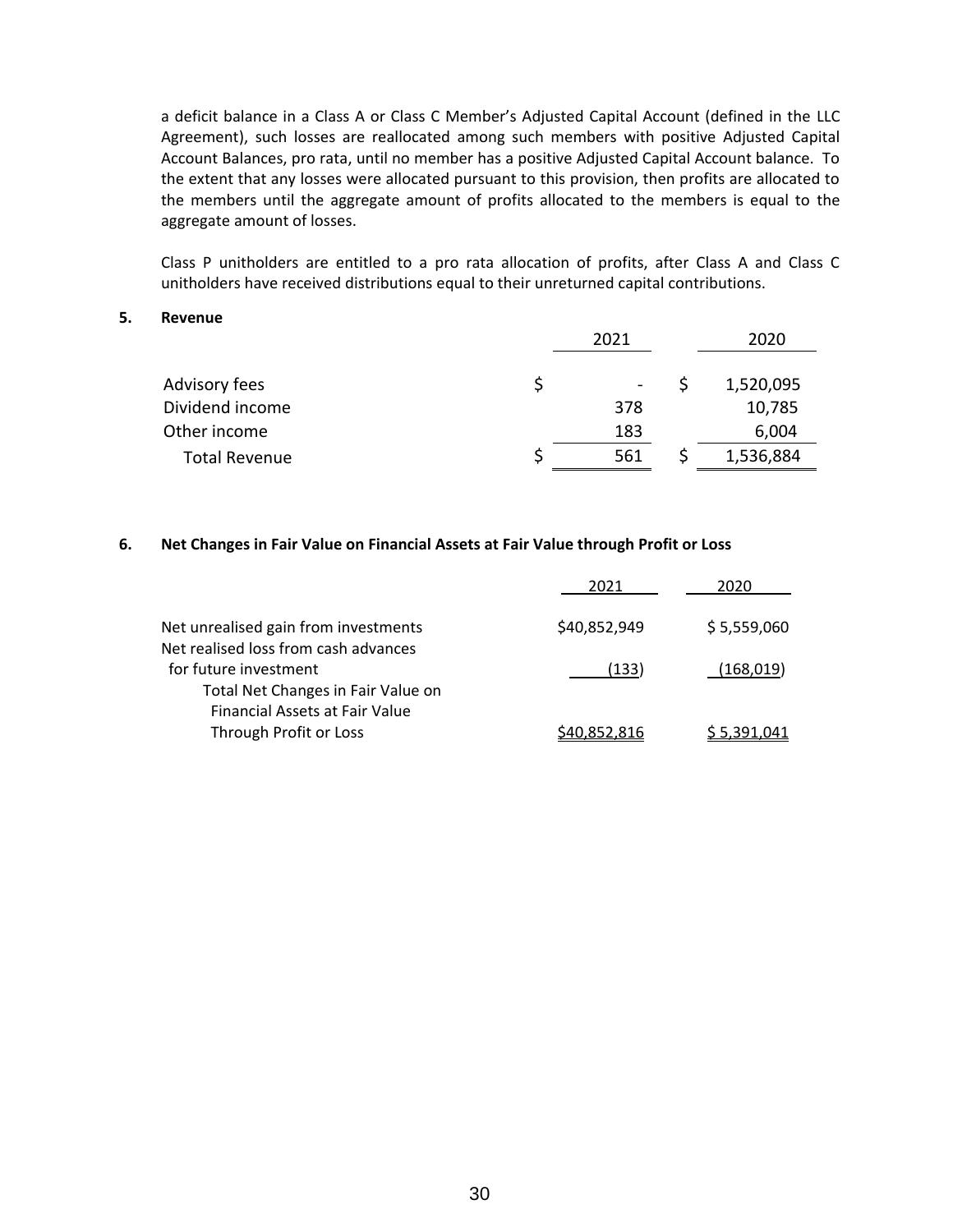# **7. Finance Income and Costs**

|     |                                     | 2021            | 2020            |
|-----|-------------------------------------|-----------------|-----------------|
|     | Finance income                      |                 |                 |
|     | Interest income                     | \$              | \$<br>8,494     |
|     | <b>Total Finance Income</b>         | \$              | \$<br>8,494     |
|     | Finance costs                       |                 |                 |
|     | Lease interest                      | \$<br>43,220    | \$<br>49,629    |
|     |                                     |                 |                 |
|     | <b>Total Finance Costs</b>          | \$<br>43,220    | \$<br>49,629    |
| 8.  | <b>Directors' Emoluments</b>        |                 |                 |
|     |                                     | 2021            | 2020            |
|     | <b>Salaries</b>                     | \$<br>914,018   | \$<br>985,903   |
|     | <b>Consulting fees</b>              | 444,167         | 540,000         |
|     | <b>Benefits</b>                     | 55,378          | 69,779          |
|     | Payroll taxes                       | 74,535          | 85,164          |
|     | 401K Contribution                   | 26,363          |                 |
|     | <b>Total Directors' Emoluments</b>  | \$<br>1,514,461 | \$<br>1,680,846 |
| 9.  | <b>Staff Employment Costs</b>       |                 |                 |
|     |                                     | 2021            | 2020            |
|     | Salaries                            | \$<br>282,741   | \$<br>514,803   |
|     | <b>Benefits</b>                     | 46,788          | 57,115          |
|     | Payroll taxes                       | 33,532          | 36,237          |
|     | 401K Contribution                   | 4,874           |                 |
|     | <b>Total Staff Employment Costs</b> | \$<br>367,935   | \$<br>608,155   |
| 10. | <b>Operating Expenses</b>           |                 |                 |
|     |                                     | 2021            | 2020            |
|     | <b>Audit Fees</b>                   | \$<br>226,906   | \$<br>60,000    |
|     | <b>Operating Lease Expense</b>      | \$              | \$              |
|     |                                     |                 |                 |

#### **11. Financial Instruments with Off-Balance Sheet Risk and Certain Concentration Risks**

The Company's investment activities expose it to various types of risk, both on and off balance sheet, which are associated with the financial instruments and markets in which it invests. These financial instruments expose the Company in varying degrees to elements of liquidity, fair value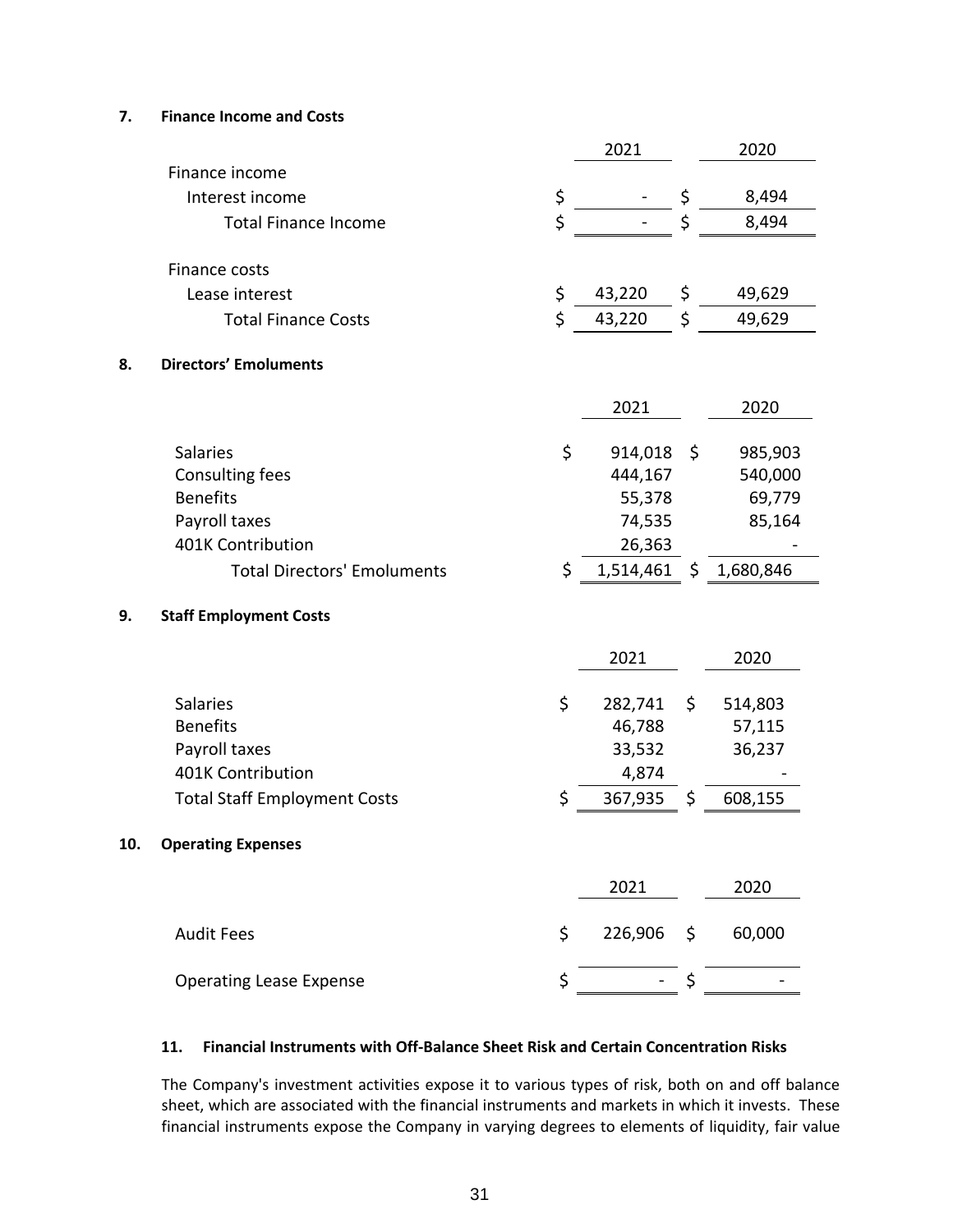estimation, credit, market, interest rate, counterparty, and currency risk. The principal risks that the Company is exposed to are as follows:

### *Fair value estimation risk*

As of December 31, 2021, 100% of the Company's investments comprise investments in private operating companies which have been fair valued by the Company's management in accordance with the policies set out in Note 2 to the consolidated financial statements. The analysis below is provided to illustrate the sensitivity of the fair value of investments to an individual input, while all other variables remain the same. The Company's Board considers these changes in inputs to be within reasonable expected ranges. This is not intended to imply the likelihood of change or that possible changes in value would be restricted to this range.

| Investment/Input                                                                                                                                                                                                                | Base Case | Change<br>in Input | Change in Fair<br>Value of<br>Investment<br>(5000)(1) |
|---------------------------------------------------------------------------------------------------------------------------------------------------------------------------------------------------------------------------------|-----------|--------------------|-------------------------------------------------------|
|                                                                                                                                                                                                                                 |           |                    |                                                       |
| Wastefuel Holdings, LLC                                                                                                                                                                                                         |           |                    |                                                       |
| Weight assigned to option pricing method                                                                                                                                                                                        | 10%       | $+10%$             | (1,240)                                               |
| $\sim$ . The contract of the contract of the contract of the contract of the contract of the contract of the contract of the contract of the contract of the contract of the contract of the contract of the contract of the co |           | $-10%$             | 1,240                                                 |

(1) Based on fair value as of December 31, 2021

#### *Liquidity risk*

The market for less liquid investments may be more volatile than the market for highly liquid securities. Investments in relatively illiquid securities may restrict the ability of the Company to dispose of its investments at a price and time that it wishes. If the Company was forced to dispose of an illiquid investment at an inopportune time, it might be forced to do so at a substantial discount to fair value, resulting in a loss to the Company.

Liquidity risk could affect the Company's ability to meet the obligations associated with its financial liabilities. The Company manages its liquidity requirements through capital raising and by investing excess cash in a money market fund which is highly liquid. The money market fund is described below under Other Risks.

# *Credit risk*

The Company's exposure to credit risk is associated with default risk on the value of debt held and with counterparty nonperformance. The Company is exposed to credit risk on accounts receivable balances, convertible notes, cash and cash equivalents held in financial institutions and at brokerage firms.

The Company is subject to the risk of default on its accounts receivable balance, which amounted to \$40,374 as of December 31, 2021. The carrying amount of these receivables is considered to be a reasonable approximation of their fair value and the balance as of December 31, 2021 is expected to be collected within one year. The Company manages the risk of default by monitoring the primary debtor's financial condition and maintains a high degree of visibility into the debtor's financial records, revenue prospects and potential capital resources. Management considers the risk of default on these receivables to be low because the primary investee company has a strong capacity to meet its contractual obligations in the near term. Accordingly, no loss allowance has been recognised based on 12-month expected credit losses, as any such impairment would be insignificant to the Company.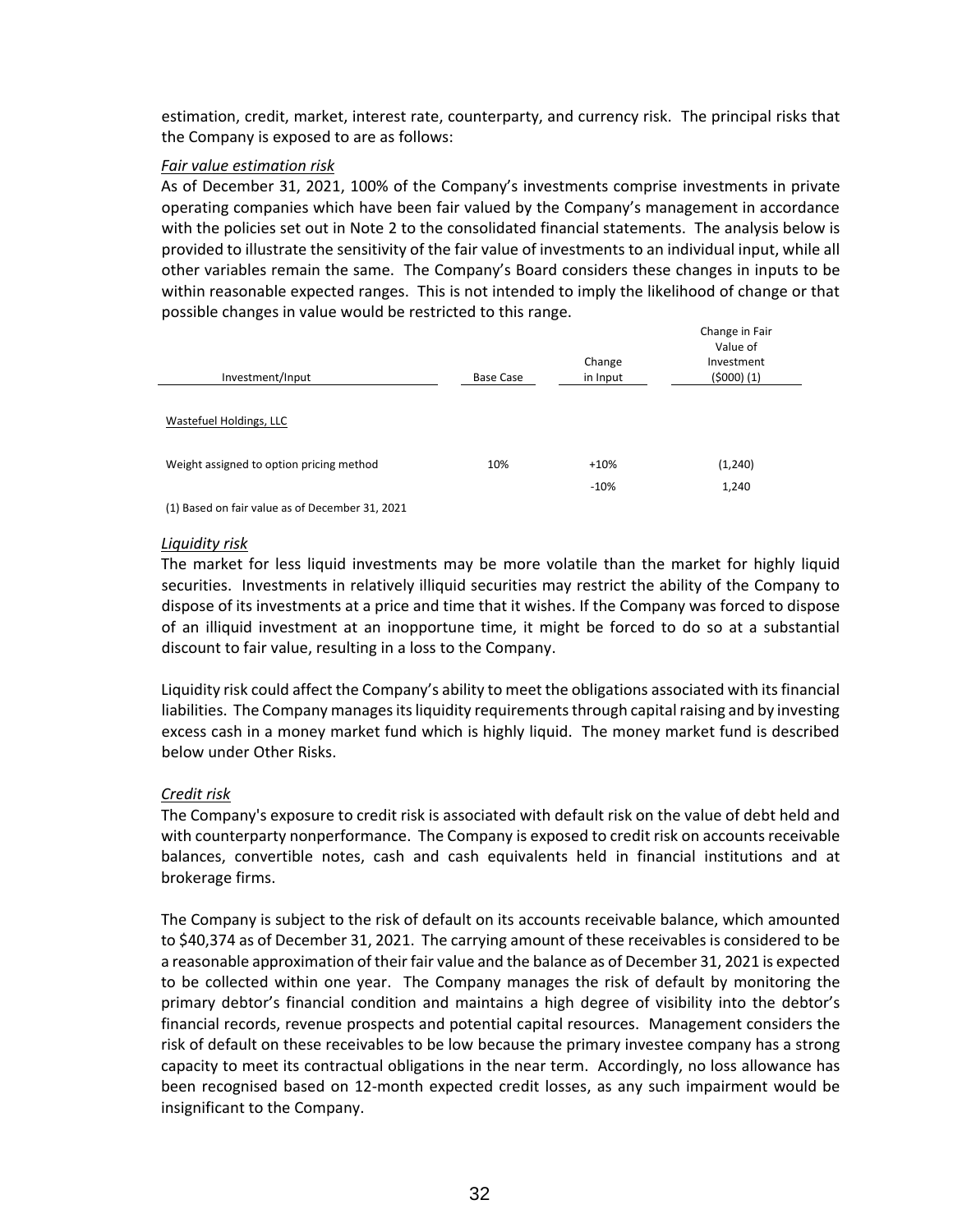As of December 31, 2020, the Company held a convertible note with a fair value of \$50,000, issued by one of its investee companies. The convertible note was subject to default and counterparty nonperformance risks. The Company monitors the debtor's business with respect to assessing potential impairment in the note's value. Indicators of a lower expectation of recovery would be a default triggered under the terms of the note, failure to demonstrate the potential to raise capital, significant negative developments regarding the debtor's potential revenue pipeline and failure to engage with the Company on alternative payment arrangements, amongst other considerations. Management considers the risk of default and counterparty nonperformance on the note to be low based on its monitoring of the debtor's business. There has been no allowance recognised based on 12-month expected credit losses, as any such impairment would be insignificant to the Company.

The Company's exposure to credit risk on cash and cash equivalents is discussed in Note 2 with respect to cash balances and below with respect to cash equivalents held in the Government Fund.

Although the Company's investments are denominated in U.S. dollars, the Company may invest in securities and hold cash balances that are denominated in currencies other than its reporting currency, the U.S. dollar. Consequently, the Company may become exposed to risks that the exchange rate of the U.S. dollar relative to other currencies may change in a manner which has an adverse effect on the reported value of that portion of the Company's assets which are denominated in currencies other than the U.S. dollar. The Company may utilise options, futures, and forward currency contracts to hedge against currency fluctuations, but there can be no assurance that such hedging transactions will be effective.

#### *Market risk*

Certain investments may be disposed of at a price different from the value recorded in the accompanying financial statements since the market price of these investments generally is more volatile than that of more liquid investments.

As such, the Company may incur greater losses on the sale of some portfolio investments than under more stable market conditions. Such losses may adversely impact the Company's capital balance. Due to market instability, it may become more difficult to obtain market valuations from third party vendors and other market participants for these investments. As a result, there can be no assurance that the Company could purchase or sell these investments at the price used to calculate the Company's capital balance.

Legal, tax and regulatory changes could occur that may adversely affect the Company. The regulatory environment for investment companies is evolving, and changes in the regulation of investment companies may adversely affect the value of investments held by the Company and the ability of the Company to pursue its investment strategies.

In addition, if the Company is required to liquidate all or a portion of its portfolio quickly, it may realise significantly less than the value at which it previously recorded such investments.

#### *Other risks*

Cash equivalents consist of investments in the City National Rochdale Government Money Market Fund (the "Government Fund"), a money market fund that invests in securities issued or guaranteed by the U.S. government or certain U.S. government agencies or instrumentalities and repurchase agreements collateralised by such securities. The investment objective of the Government Fund is to preserve principal and maintain a high degree of liquidity while providing current income. The Government Fund declares a dividend daily and distributes such dividends monthly. The Company has elected to reinvest its monthly dividend distribution in additional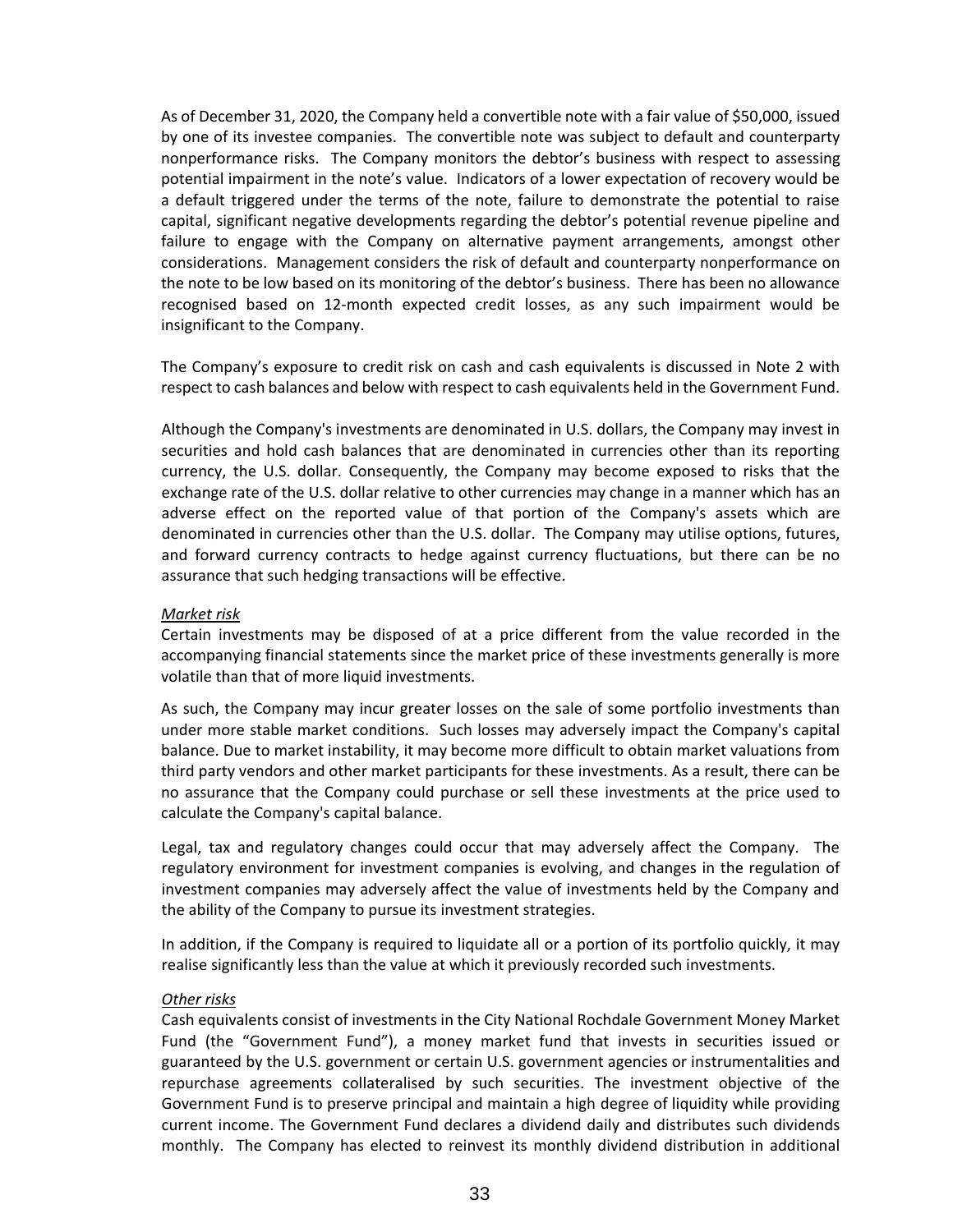shares of the Government Fund. The Government Fund is a Level 1 security for fair value hierarchy purposes. An investment in the Government Fund is not insured by the FDIC or any other government agency and is subject to the risks associated with financial instruments discussed in the preceding paragraphs of Note 11. In addition, due to the Company's concentrated investment in the Government Fund, it is subject to the risks of insolvency or non-performance by the Custodian. The total amount invested in the Government Fund was \$1,000,847 and \$5,650,469, as of December 31, 2021 and 2020, respectively.

#### *Financial Risk Management*

Risk management is carried out by the Chief Investment Officer under policies approved by the Board of Directors and the Audit and Risk Committee. The Chief Investment Officer and senior management identify, evaluate and hedge financial risks in close cooperation with the Group's operating units. The Board provides written principles for overall risk management, as well as written policies covering specific areas, such as liquidity risk, market risk, credit risk and other risks.

#### **12. Commitments and Contingencies, Assets Held for Disposal and Discontinued Operations**

In June 2021, the Company's Board of Directors voted and approved to merge with and into a subsidiary of newly formed i(x) Net Zero, PLC ("i(x) Net Zero"), with i(x) Net Zero subsequently being listed on AIM, a market operated by London Stock Exchange plc (the "IPO"). Pending completion of the IPO transaction, the Company will transfer certain assets of the Company to a newly formed Company, i(x) Sustainable Holdings, LLC ("i(x) Holdings") which will be privately owned by the current unitholders of the Company and which will not be consolidated with i(x) Net Zero. The following table sets out the assets and liabilities as of December 31, 2021, which are expected to be transferred from the Company to i(x) Sustainable Holdings, pending the completion of the IPO, which did occur on February 3, 2022:

|                                     | i(x) Financial | i(x) investments, |                 |
|-------------------------------------|----------------|-------------------|-----------------|
|                                     | Services, LLC  | <b>LLC</b>        | Total           |
|                                     |                |                   |                 |
| <b>Current Assets</b>               |                |                   |                 |
| Cash and cash equivalents           | \$<br>534,276  | \$                | \$<br>534,276   |
| Cash advances for future investment |                | 390,770           | 390,770         |
| Accounts receivable                 | 337,727        |                   | 337,727         |
| Prepaid expenses and other assets   | 26,763         |                   | 26,763          |
| <b>Non-current Assets</b>           |                |                   |                 |
| Investments                         |                | 250,000           | 250,000         |
| <b>Total Assets</b>                 | 898,766        | 640,770           | 1,539,536       |
| <b>Current Liabilities</b>          |                |                   |                 |
| Accounts payable                    | 220,820        |                   | 220,820         |
| Loans payable                       | 101,875        |                   | 101,875         |
| <b>Total Liabilities</b>            | 322,695        |                   | 322,695         |
| Members' Capital                    | \$<br>576,071  | \$<br>640,770     | \$<br>1,216,841 |

In the normal course of business, the Company enters into contracts that contain a variety of representations and warranties, and which provide indemnifications. The Company's maximum exposure under these arrangements is unknown, as this would involve future claims that may be made against the Company that have not yet occurred. However, based on experience, the Company expects the risk of loss to be remote.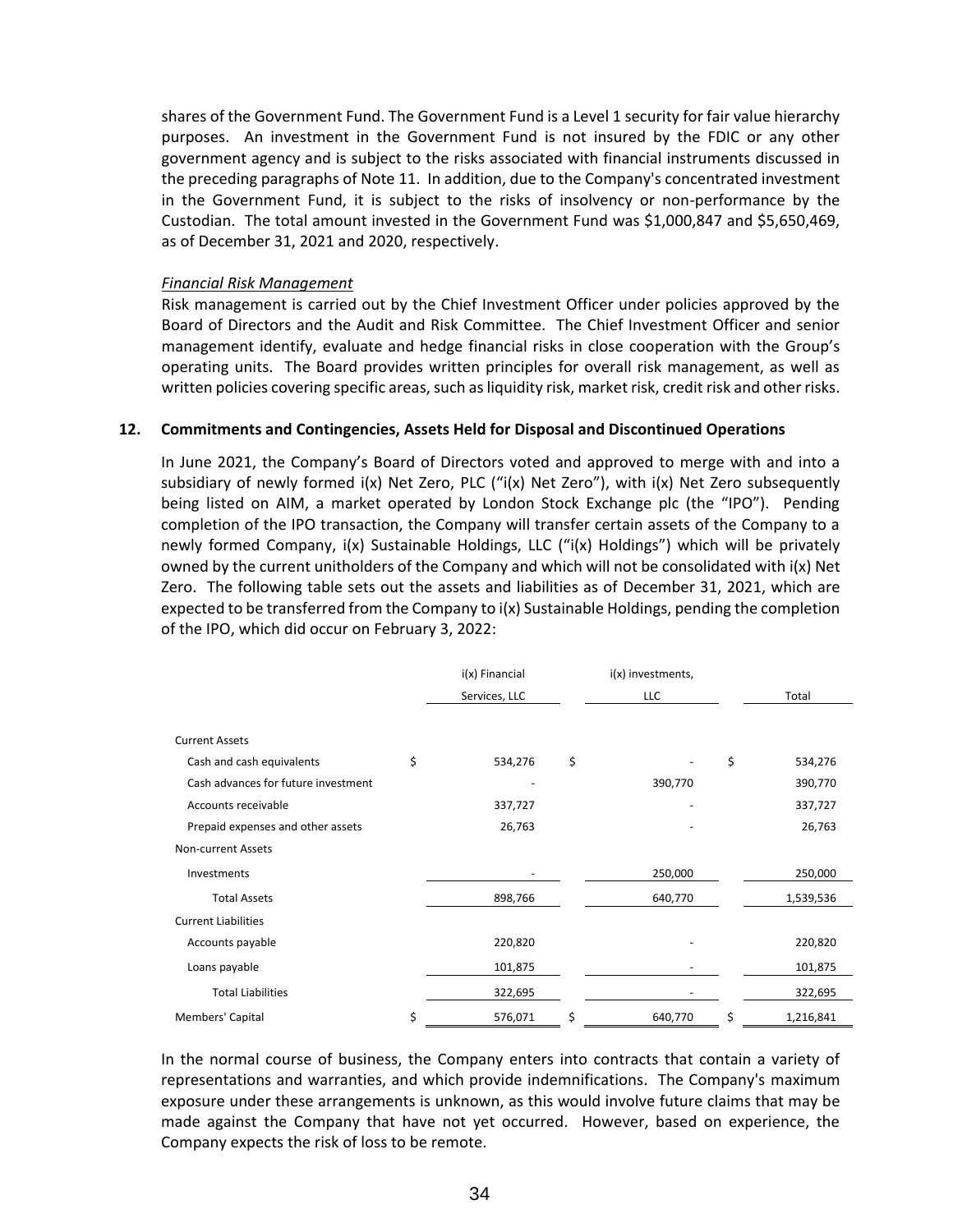The Company has non-binding commitments to invest \$2.475 million in Enphys Management Company over the 18-month period beginning in January 2022. The total amount funded through December 31, 2021, plus non-binding commitments over the next 2 years totals \$6.0 million. In addition, i(x) Net Zero has agreed to invest an additional \$1.5 million in cash in Enphys Management Company, LLC ("EMC"). The investment comprises an initial payment of \$500,000 and 10 monthly payments of \$100,000 each commencing in July 2022, each of which is expected to be funded from i(x) Net Zero's existing cash resources. Following the initial payment, i(x) Net Zero's holding in EMC will increase by 3.5% to 14.5%. However, if the Company fails to make any of the payments agreed to, the 3.5% is subject to clawback in its entirety. This investment also indirectly increases i(x) Net Zero's stake in Enphys Acquisition Corp ("EAC"). The Company expects this additional investment to be accretive to its net asset value.

In February 2021, the Company made a capital commitment for \$500,000 to fund Context Labs, BV, a privately held an impact software company, organised in the Netherlands and headquartered in the U.S. The Company invested \$250,000 in a convertible note issued by Context Labs, BV in May 2021. The note is due in April 2022 and bears interest at 8%, compounded annually. The note is convertible into Series B1 preferred shares of Context Labs, BV. In addition, the Company has committed to invest an additional \$250,000 in Series B Preferred Shares.

A novel strain of coronavirus ("COVID-19") was reported in Wuhan, China. The World Health Organization has declared COVID-19 to constitute a "Public Health Emergency of International Concern." The outbreak of COVID-19 has resulted in travel and border restrictions, supply chain disruptions, lower consumer demand and general market uncertainty. The emergence of the recent coronavirus could lead to operational difficulties in the companies the Company is invested in and, in turn, impact the Company's performance. Given the uncertainty of the situation, the duration of the business disruption and the related financial impact cannot be reasonably estimated at this time, however the significant estimates used in the valuation of investments may be materially impacted in 2021. The Company's management will continue to monitor the situation and its impact on the Company.

# **13. Segment Information**

The Company has two operating segments:

- a) the primary segment is i(x) investments, LLC, which invests in private operating companies;
- b) the second operating segment is  $i(x)$  Securities, an indirect subsidiary of  $i(x)$  investments, LLC. i(x) Securities, LLC is a broker/dealer and provides investment banking services to its clients. During 2020,  $i(x)$  Securities provided such services primarily to investee companies of  $i(x)$ investments, LLC. These services consisted of placement agent and related advisory services. The broker/dealer began providing these services in 2020.

The Company's operating segments offer different services and are managed separately. The broker/dealer is regulated under the securities laws of the U.S.

The Company evaluates the performance of the operating segments on the basis of profit or loss from operations calculated in accordance with IFRS but excluding items such as non-recurring losses.

The following is the profit or loss information for the Company by operating segment: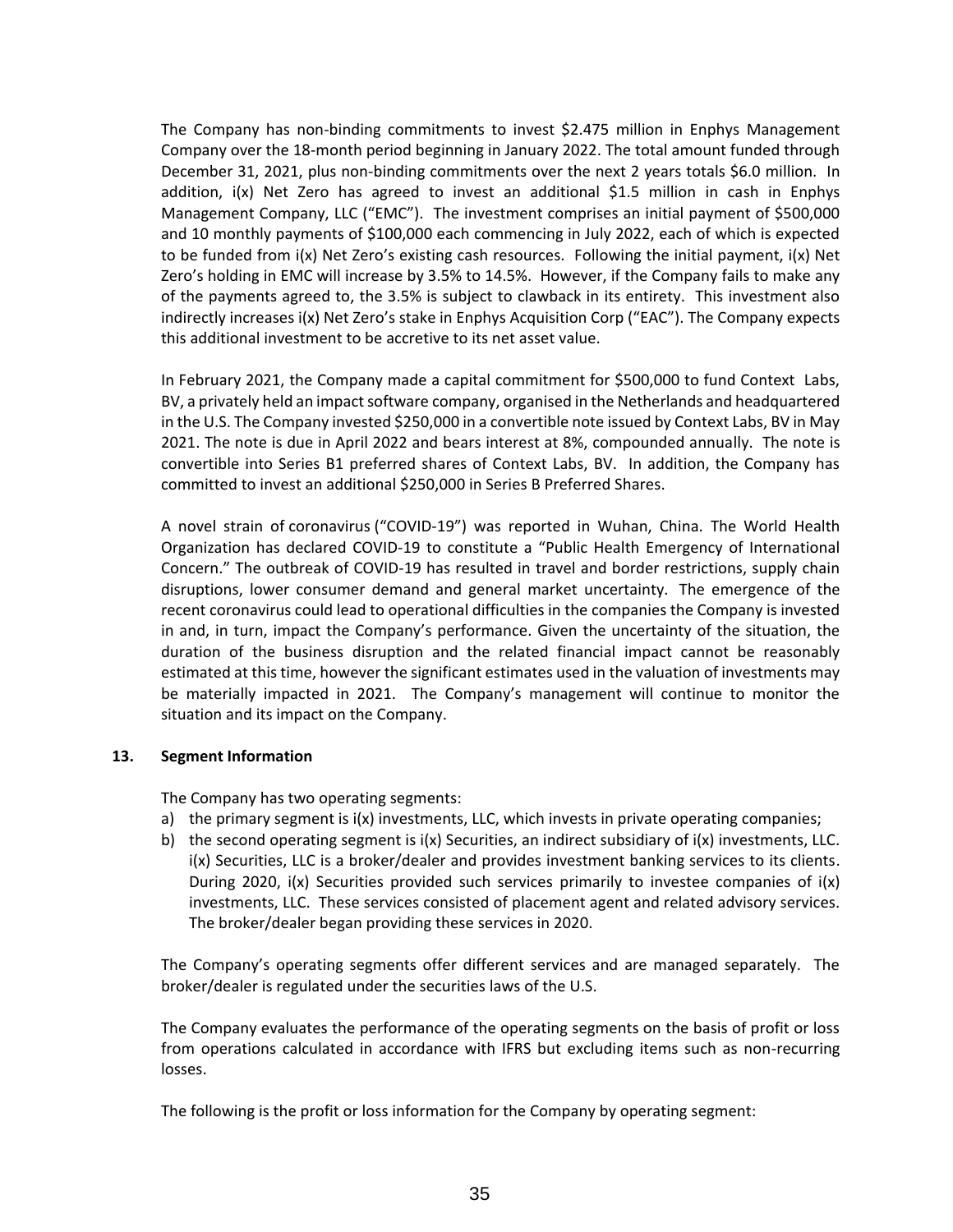|                                                                                   | Private Equity   |                   |                  |
|-----------------------------------------------------------------------------------|------------------|-------------------|------------------|
|                                                                                   | Investments      | Broker Dealer (1) | Total            |
| 2021                                                                              |                  |                   |                  |
| Revenue                                                                           | \$<br>40,853,377 | \$<br>1,872,958   | \$<br>42,726,335 |
| Total revenue from external clients                                               | 40,853,377       | 1,872,958         | 42,726,335       |
| Expenses                                                                          | 4,875,325        | 2,099,623         | 6,974,948        |
| <b>Total expenses</b>                                                             | 4,875,325        | 2,099,623         | 6,974,948        |
| Profit (loss) attributable to members                                             | \$<br>35,978,052 | \$<br>(226, 665)  | \$<br>35,751,387 |
| % of total profit (loss) attributable to<br>members                               | 100.6%           | $-0.6%$           | 100.0%           |
| 2020                                                                              |                  |                   |                  |
| Revenue                                                                           | \$<br>6,936,419  | \$<br>1,613,480   | \$<br>8,549,899  |
| Inter-segmental revenue                                                           |                  | (62, 500)         | (62, 500)        |
| Total revenue from external clients                                               | 6,936,419        | 1,550,980         | 8,487,399        |
| Expenses                                                                          | 3,421,259        | 484,600           | 3,905,859        |
| Inter-segmental expense                                                           | (62, 500)        |                   | (62, 500)        |
| <b>Total expenses</b>                                                             | 3,358,759        | 484,600           | 3,843,359        |
| Profit (loss) attributable to members<br>% of total profit (loss) attributable to | \$<br>3,577,660  | \$<br>1,066,380   | \$<br>4,644,040  |
| members                                                                           | 77.0%            | 23.0%             | 100.0%           |

(1) Discontinued Operations

In June 2021, the Company adopted a plan to spin off and distribute i(x) Financial Services, LLC and its subsidiary, i(x) Securities, LLC, to the Company's unitholders, as described in Note 12.

#### **14. Leases**

The Company's lease for office space at 1149 Third Street, Santa Monica, CA commenced in December 2018 and expires in January 2024. Upon initial recognition of the lease liability, such amount was measured at the present value of the contractual payments due to the lessor, using the Company's incremental borrowing rate of 5% as the discount rate. The amount of the initial liability and the right of use asset was \$1,549,998. For the year ended 2021, information pertaining to this operating lease was as follows:

| Supplemental Information                                                                                | Total                             |  |  |
|---------------------------------------------------------------------------------------------------------|-----------------------------------|--|--|
|                                                                                                         |                                   |  |  |
| Operating lease ROU asset as of December 31, 2020                                                       | 941,850<br>S                      |  |  |
| Amortisation of ROU asset for the year ended December 31, 2021                                          | (288,424)                         |  |  |
| Operating lease ROU asset as of December 31, 2021                                                       | 653,426                           |  |  |
| Total operating lease costs included in occupancy expense 2021<br>Remaining lease term<br>Discount rate | 288,424<br>Ś<br>25 months<br>5.0% |  |  |

Maturities of operating lease liability for fiscal years ending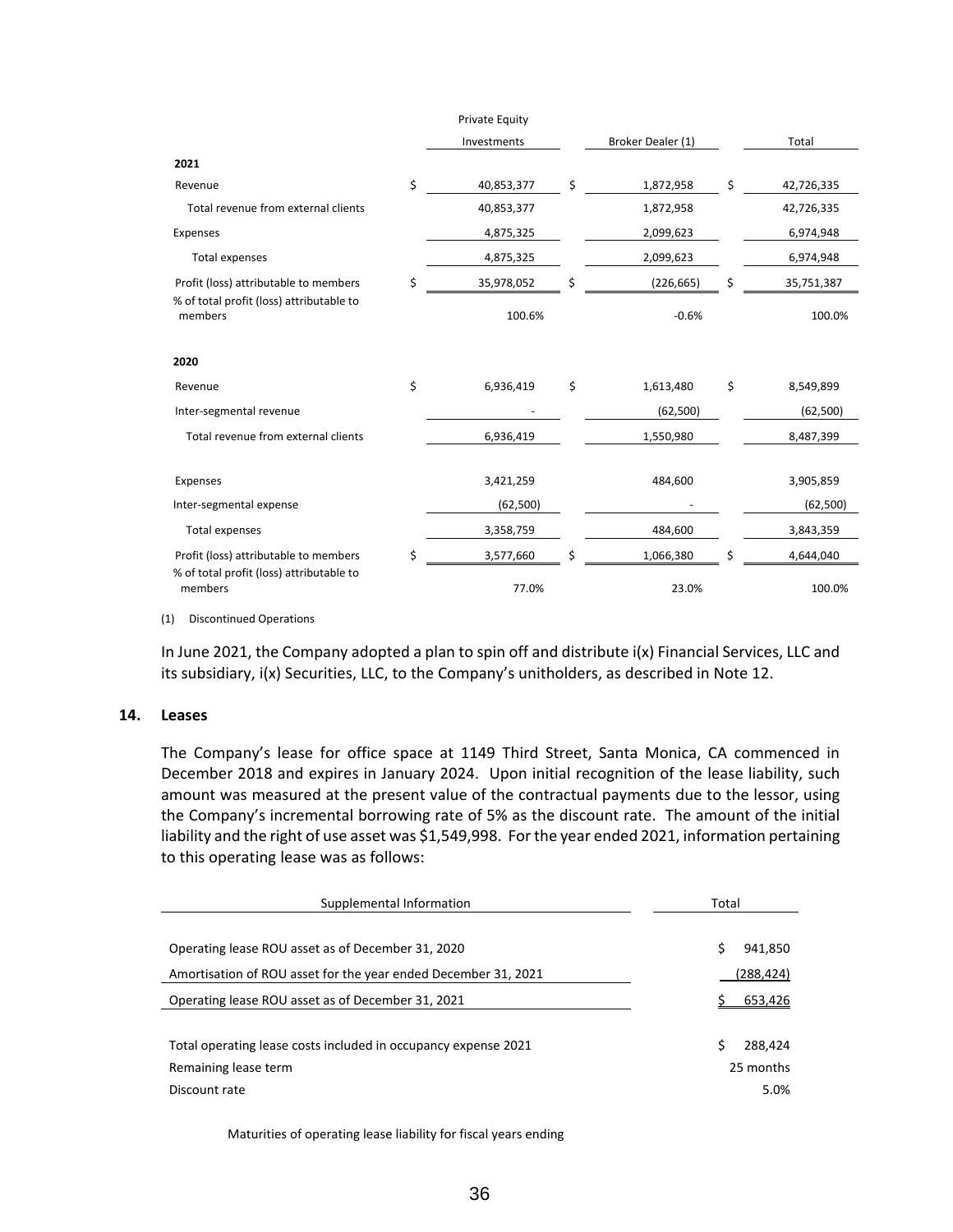| December 31                                             |               |
|---------------------------------------------------------|---------------|
| 2022                                                    | 363,439<br>\$ |
| 2023                                                    | 374,342       |
| 2024                                                    | 32,051        |
| Total lease payments                                    | 769,832       |
| Less imputed interest                                   | (37,500)      |
| Total operating lease liability as of December 31, 2021 | 732,332       |

Interest expense on lease liabilities for the years ended December 31, 2021 was \$43,220 and \$49,629, respectively.

The Company sublet its office space in Santa Monica, California, effective August 1, 2021. In accordance with the terms of the sublease agreement, the subtenant is obligated to pay rent to the Company monthly, totaling \$756,000 over the remaining life of the lease, which terminates on January 31, 2024. In addition, the subtenant is obligated to pay the Company's share of operating expenses which are payable to the lessor under the terms of the original lease.

# **15. Related Parties**

A former Director of the Company served as a consultant to the Company through August 2021 and was paid consulting fees totaling \$444,167 in 2021. These fees are included in Director's Emoluments in Note 8. This Director is also an investor in the Company, serves as the Chairman and Chief Executive Officer of an investee company and is an investor in another investee company. In addition, two of the Directors of the Company are investors in an investee company.

# **16. Subsequent Events**

The Company's management has evaluated the events that have occurred during the period beginning January 1, 2022 and ending June 6, 2022 (i.e., the date that the consolidated financial statements were available to be issued.

i(x) Net Zero completed its IPO transaction on February 3, 2022 and was subsequently listed on AIM. Following the merger with i(x) Net Zero, the Company became a wholly owned subsidiary of i(x) Net Zero. The results of the inversion and resulting IPO transaction result in i(x) Net Zero being treated as a U.S. domestic corporation for all purposes of the U.S. tax code under Internal Revenue Code Section 7874(b) as of the date of the transaction. As a result of the transaction, there will be deferred tax implications related to the Company's temporary difference in the book and tax basis of its assets, the most material of which is the difference between the tax basis and the fair value of the Company's investments. As of December 31, 2021, the U.S. federal corporate deferred tax impact of the above referenced transaction on the investments listed on the Company's schedule of investments at fair value is projected to result in a deferred tax liability of between \$10,600,000 and \$11,500,000 at the Company's effective federal tax rate of 21%.

In March 2022, the Company agreed to invest an additional \$1.5 million in cash in Enphys Management Company, LLC ("EMC"), which is i(x) Net Zero's partnership with the Latin America Investment Group ("LAIG"), a business development and investment group that is focused on Latin America. EMC pursues private and public opportunities focused on renewables and energy transition in Latin America and has a direct ownership in Enphys Acquisition Sponsor, LLC ("EAS"), the sponsor company of Enphys Acquisition Corp. ("EAC"), a NYSE-listed SPAC targeting renewable energy businesses in Latin America, in which EMC also has an ownership. This investment is in line